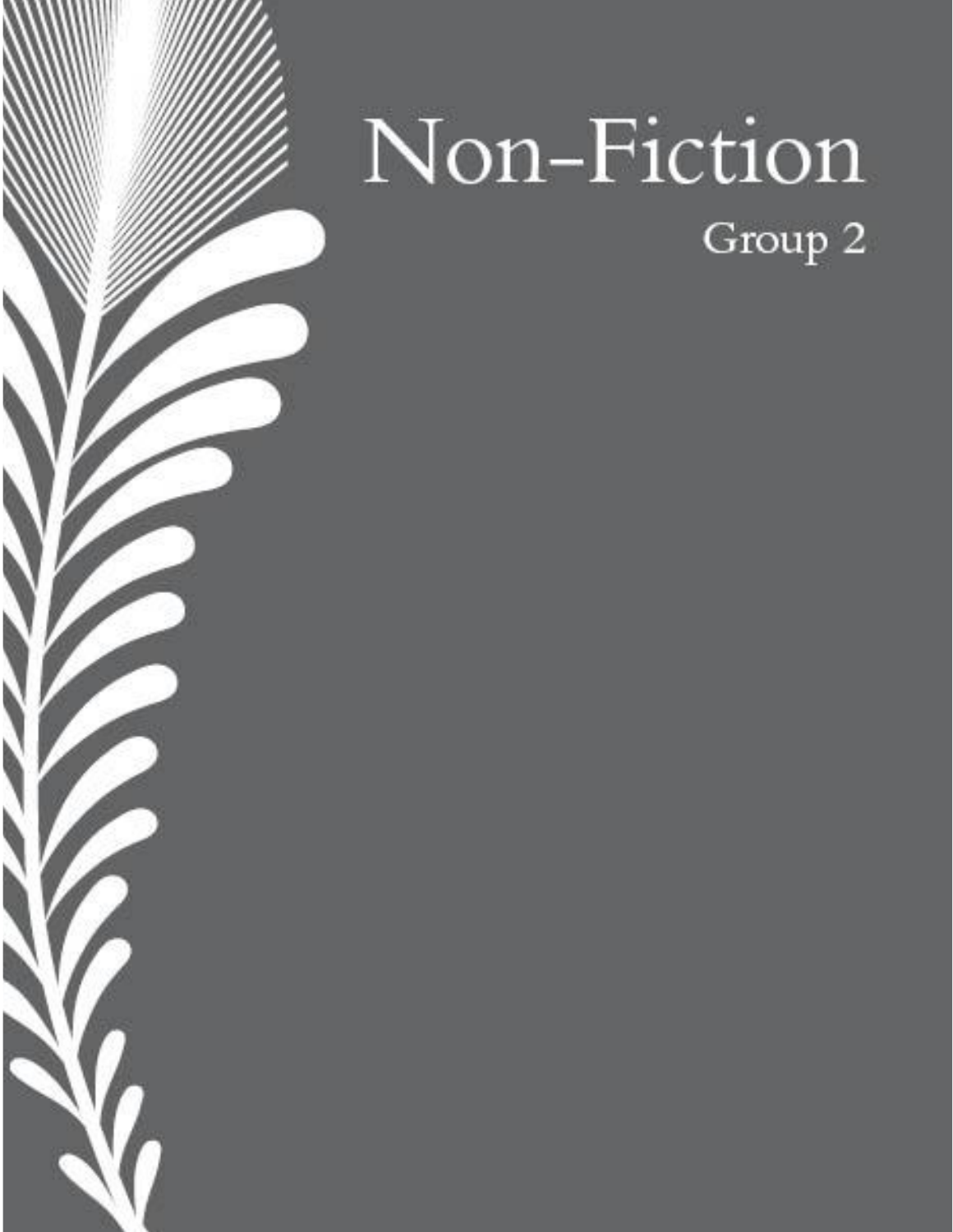## The Mogao Grottoes

#### Canadian International School of Hong Kong, Lam, Season Season  $-9$

The Mogao grottoes is an amazing place located in china 25km southeast of the centre of Dunhuang. Fun fact: did you know that there are 492 caves? A group of the caves at Mogao represent the unique artistic achievement by both organization of space into 492 caves built on five levels and by production of more than 2000 pieces of art and approximately 45,000 square meters of murals among many which are masterpieces of Chinese art.

### Who founded the Mogao Grottoes?

The Mogao grottoes were founded by priest Wang Yuanku. Caves were occupied by Buddhist monks from the end of the 19th century up to 1930. In 1900, the priest Wang Yuanku discovered the famous Hidden Library, a trove of 50,000 documents, including the Diamond Sutra, the world's oldest book.

#### Where the Mogao grottoes are located

The Mogao grottoes, also known as the thousand year buddha grottoes or the cave of the thousand buddha form a system of 500 temples 25km south east The Mogao Grottoes on the cliffs.

They were made in cliffs because the Buddhists think that they need a clean environment free from the interference of secular life as much as possible.

Long ago the Mogao grottoes were used as a trade market. Written in a scroll a large amount of the things they traded were produced in the city and the surrounding regions and sold to merchants including silks of many varieties, tea, ceramics, medicine, jade, animals, food and tools. During the Turpan depression fruit trees and melon grapes grew very well. Every year more than a thousand tons of grapes are exported to foreign countries. Turpan used to be an important point on the silk road.

They were a significant part of history.

The Mogao grottoes, bearing exceptional witness to civilization of ancient china during the sui, tang and song dynasties, are extremely important evidence of the evolution of Buddhist art in the north west part of china, providing an abundance of vivid materials that depict various aspects of medieval politics, economics, culture, art, religion, ethnic relations, and daily dress in western china, so they are unmatched historical value. The unique artistic style of Dunhuang art derive not only from the amalgamation of Han Chinese artist tradition and style assimilated from ancient Indian and Gandharan custom, but also from an integration of the art of the Turk, ancient Tibetans and other Chinese ethnic minorities. The Mogao caves, an outstanding example of Buddhist rock art sanctuary, have a unique artistic achievement and played a decisive role in artistic exchanges, central Asia and India.

The discovery of the library cave at the Mogao grottoes in 1990, together with the tens of thousands of manuscripts and relics it contained, has been appreciated as the world's most exceptional discovery of ancient oriental culture. This important heritage offers invaluable reference for studying the complex history of ancient China and central Asia.

The Mogao grottoes are an amazing historical discovery. They are one of the many tourist attractions of china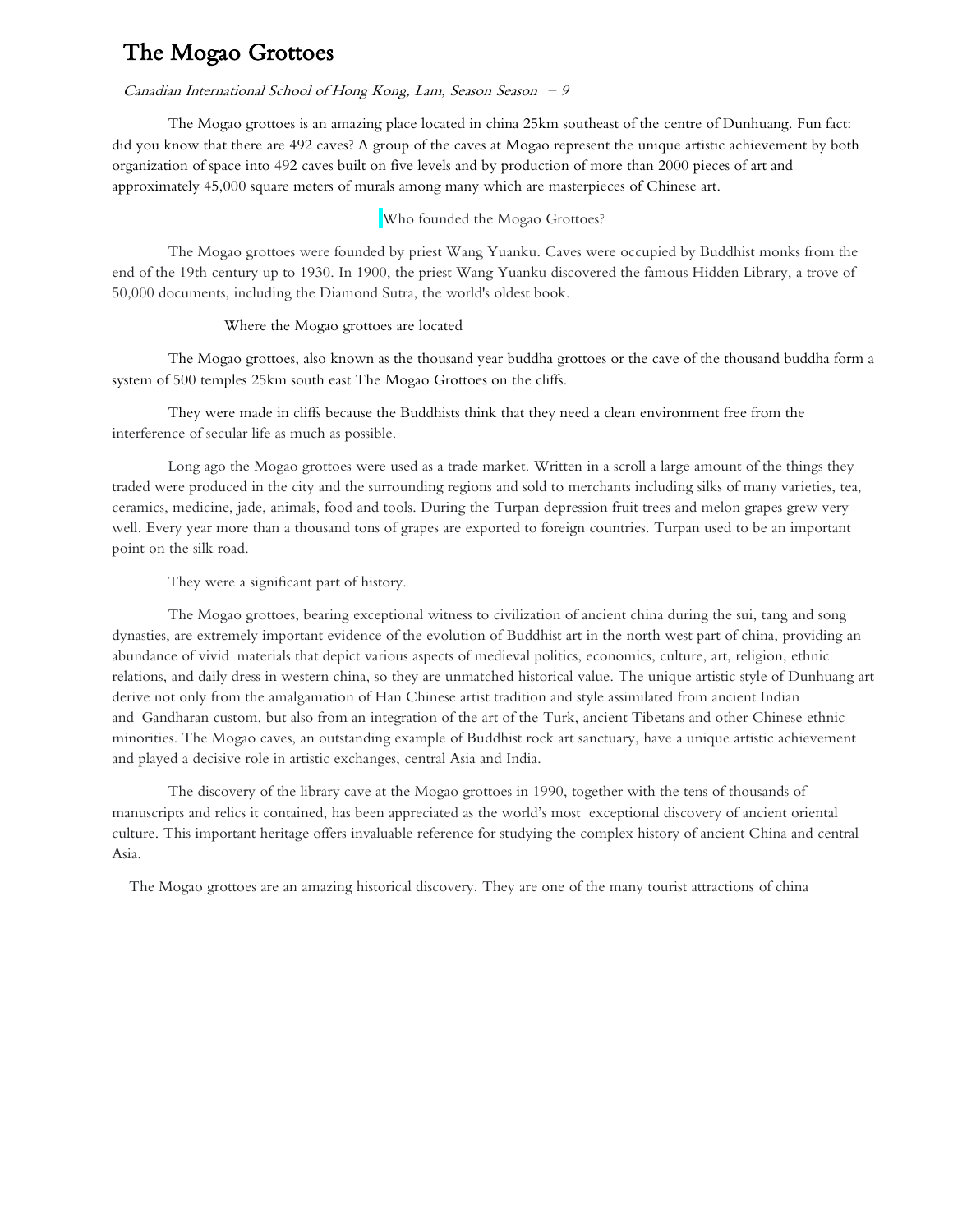# A Journey Through Time into the Mogao Grottoes

## Canadian International School of Hong Kong, Ng, Miranda  $-9$

The Mogao Grottoes were ancient caves that were home to many paintings, sculptures and treasured literature pieces. The caves were located above the Dachuan River in Gansu Province, China. The caves were once a popular route along the old silk road, allowing the trade of valuable goods across Asia. The Mogao Grottoes were created in 366 AD, but over time, travellers started taking different routes and the caves were forgotten around a thousand years later.

Before the creation of the Mogao Grottoes around one and a half millennia ago, a monk stumbled across a unique cave along the Silk Road and decided to stay. He along with many other adventurous pilgrims found the caves special and they began using them to create sacred art and literature. Over time they dug 492 caves that were preserved with more than 2000 sculptures.

The Mogao Grottoes have unmatched historical value, they were home to the creation of a diverse range of art focussed on culture, religion, economics and politics. The formation of this extraordinary art was linked to the Han Chinese culture, ancient Tibetans otherwise known as Turks, and other Chinese ethnic minority groups. This heritage hub had unparalleled aesthetic talents and gave rise to many masterpieces along with the evolution of Buddhist art.

The Silk Road was not one single route from Asia into Europe, but a range of multiple routes that encouraged trading across these regions. Some historians preferred to call these the silk routes instead of the silk road because it reflects the many paths taken by traders. The silk road spanned 6,437 kilometres or 4000 miles across some of the most extreme landscapes, like the Gobi Desert and the Pamir Mountains. These routes were not maintained, which made the travellers' journeys a lot more dangerous and gave rise to on-route lodging. Although, few travellers completed the entire journey, but rather traded with middlemen along the way.

Among these traders was the famous Marco Polo, who travelled to China with his father when he was only 17 years old. Their journey lasted over three years, where Marco was sent to parts of Asia to gather and trade valuable goods. He wrote about his journey once he completed his travels which led to his fame along with the increase in popularity of the silk routes. He paved the way forward to understanding Asia and the many diverse cultures that they represented.

A variety of goods and resources were transported along the Silk Road. Goods such as silk, tea, jade, spices, precious stones, and porcelain were among the items that were transported from Asia. The travellers would then return with horses, textiles, glass, and manufactured goods to provide alternative value for the consumers of Asia. Horses were also gathered in Europe and brought back to Asia, which contributed to the strength of the Mongol Empire. Gunpowder was Asia's exchange for this which ultimately caused that evolution of war.

These routes provided important cultural exchanges, which united the East and West. Some parts of the silk routes are still preserved today and are listed on UNESCO's World Heritage Sites. The diverse range of cultures allowed ideas and beliefs to expand, contributing to some of the advanced concepts of famous philosophers. These interactions also gave rise to new technologies and inventions that helped us progress towards the modern world we know today. Although, ideas and goods were not the only things that were transported from Asia. Research suggests that the Black Death spread across the Silk Road and devastated Eurasia killing 75–200 million people.

The Mogao Grottoes caves were forgotten because traders started taking other routes. However, they were rediscovered in 1990 by a group of international explorers. This led to the appreciation of the forgotten cultural treasures that the caves were once valued for. The rediscovery was almost like a doorway to the past, where some of the world's most famous paintings, sculptures and literature pieces were found, including the world's oldest printed book. The Mogao Grottoes were truly a heritage site with incomparable ancient value.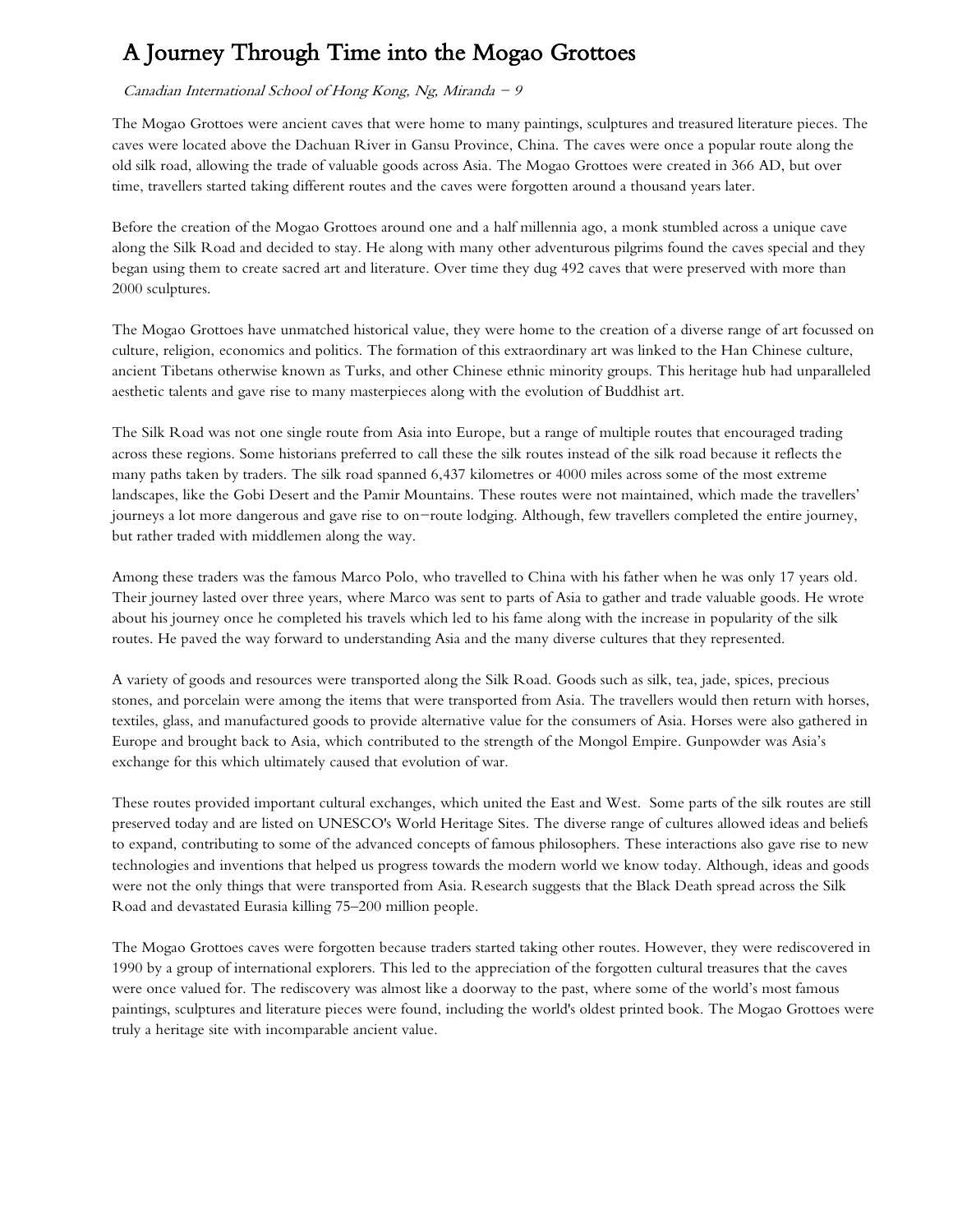## Mogao Caves

#### Canadian International School of Hong Kong, Sein, Anabelle  $-9$

Mogao Grottoes is located in Dunhuang, China. Mogao Caves is also known as Thousand Buddha Grottoes or Caves of the Thousand Buddhas. Mogao Grottoes is a 45,000 square meter cave. The Mogao Caves form a system of 500 temples.

An important stack of books of documents were discovered in 1900 in the weirdly called "Library Cave", which had been stacked up in the 11<sup>th</sup> Century. The contents of the library were subsequently spread around the world, and the largest collections are now found in Beijing, London, Paris and Berlin.

The construction/building of the Mogao Caves near Dunhuang is generally taken to have begun some time in the fourth centure. During late 19<sup>th</sup> Century and early 20<sup>th</sup> Century, Western explorers/tourists have began to show a lot of engagement and interest in the Ancient Silk Road.

The Ancient Silk Road connects the East and West, connects a network of trading goods. The Silk Road routes from China to the west passed to the north and south of the Talkamakan Desert, and Dunhuang lay on the junction where these two routes came together. The silk road is also surprisingly long, gaining a total of 4,000 miles. The start of the Silk Road starts at Chang'an (Now called Xi'an) and the end of the Silk Road ended in Rome.

The art inside the Mogao Caves has a lot of detail, which goes by a Fancy and Detailed Theme. The Art quality looks old and rusty, and it reminds people about Ancient times. The art is extremely colourful, with colours like Red, Brown, Yellow, Blue, White, and Orange.

The Mogao Caves where cut into the side of a cliff which is approximately 2 kilometers long. As its height, during the Tang Dynasty, there were more than a thousand caves, but over time many caves were lost, including the earlier ones. 735 caves currently exist in the Mogao Caves; the best-known ones are the 487 caves located in the southern section of the cliff which are places of pilgrimage and worship. 248 caves have also been found to the north which were living quarters, meditation chambers, and burial sites for the monks.

In Mogao Caves, there are also a lot of sculptures (Mostly Clay). Currently, there are approximately around 2,400 surviving clay sculptures in Mogao Caves. These were first constructed on a wooden frame, padded with reed, then modelled in clay stucco, and then finished in paint.

Why were the Mogao Caves built on a cliff? Mogao Caves is carved into the cliffs above the Dachuan River. The grotto temple is a place for Buddhism Activities, which is not much different to the other temples. According to Buddhism, monasteries and temples need a clean environment.

Priest Wang Yuanku found the Mogao Caves. Mogao Caves were occupied by Buddhist monks from the end of the 19<sup>th</sup> century up to 1930. In around 1900, Priest Wang Yuanku discovered the famous hidden library. A trove of 50,000 documents, even including The Diamond Sutra, aka the worlds oldest book.

By the Sui and Tang Dynasties, Mogao Caves became a place for the public to worship. From the 4<sup>th</sup> to the 14<sup>th</sup> century, caves were constructed by Monks.

The Mogao Caves contain the world's largest collection of Buddhist Art. All the decorated, detailed walls and celings, are covered by beautiful paintings following stories of the Buddha, Buddhist sutras, portraits of cave donors, ornamental designs, and scenes of social life.

The material of the paper in the hidden library is Paper and Ink. A study of inks and paper-making by Pascale Richardin and colleagues was conducted on two Chinese manuscripts in the Pelliot collections in the National Library in France.

Currently, as of January 2022, Mogao Caves are one of the most recommended caves rated by locals. It is also the  $2<sup>nd</sup>$  most recommended cave destination in China.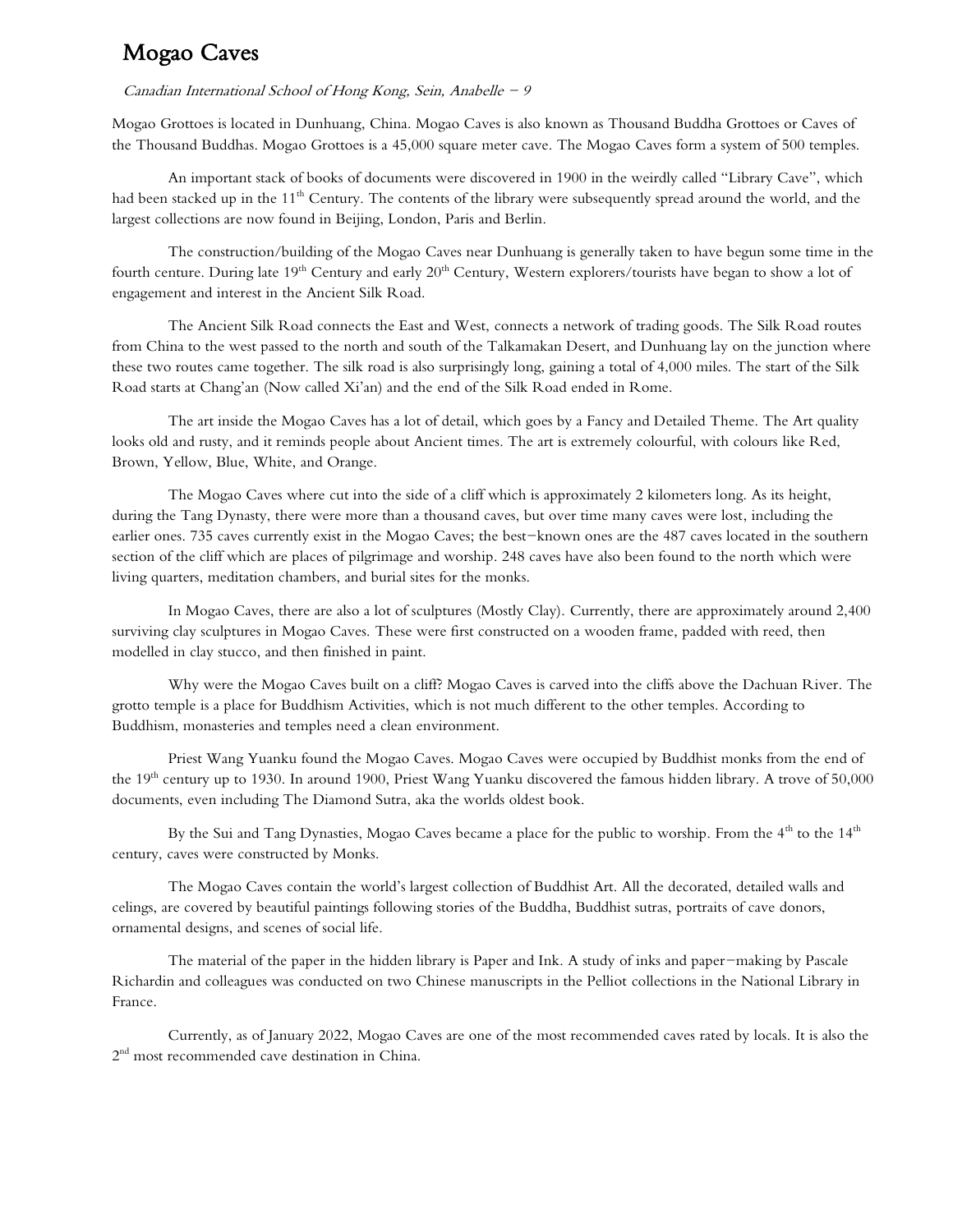## Mogao Grottoes

Canadian International School of Hong Kong, Wraight, Gia  $-9$ 

WoW! The Mogao Caves are so enchanting. Peace and nature around everywhere. I'm here to find the oldest printed book in the world. People have theories but that doesn't work for me. I need the real truth and I need to see it.

Drawings everywhere! Large statues surround me. Some are human and some are characters from old fables. Some are scary, like they are threatening me with their stares, especially the Buddhas. Some smaller human statues are beautiful and elegant. Hundreds of them surround me. Each one is different and shows a different personality.

Beautiful artefacts and drawings. Colours everywhere! What do the Mogao Caves not have?

What's that?

A small drawing in red... of a man and a monster?

Wait, is that blood? That can't be right…

It's the only thing that's red in all of these drawings. Who drew it? Why did they draw it?

Whoooosh!

Who's that?

I turn around. There's no one behind me. It must be the wind.

It can't be the wind. It's really hot and humid here.

I'm sure it's nothing.

Huh, what's this on the ground?

Looks like ancient writing.

I look around for clues but there's nothing.

Is it a riddle?

A charcoal voice comes from within the cave.

"The chosen one has come."

"Who said that?"

The voice comes back. "Avar…"

I start to worry.

The floor begins to glow. Drawings of cats, tigers and pigs, the tiles perfectly separated from each other The floor melts away around the drawings.

What should I do?

I take a step back and meditate.

Sweat drips down my face.

which way do I go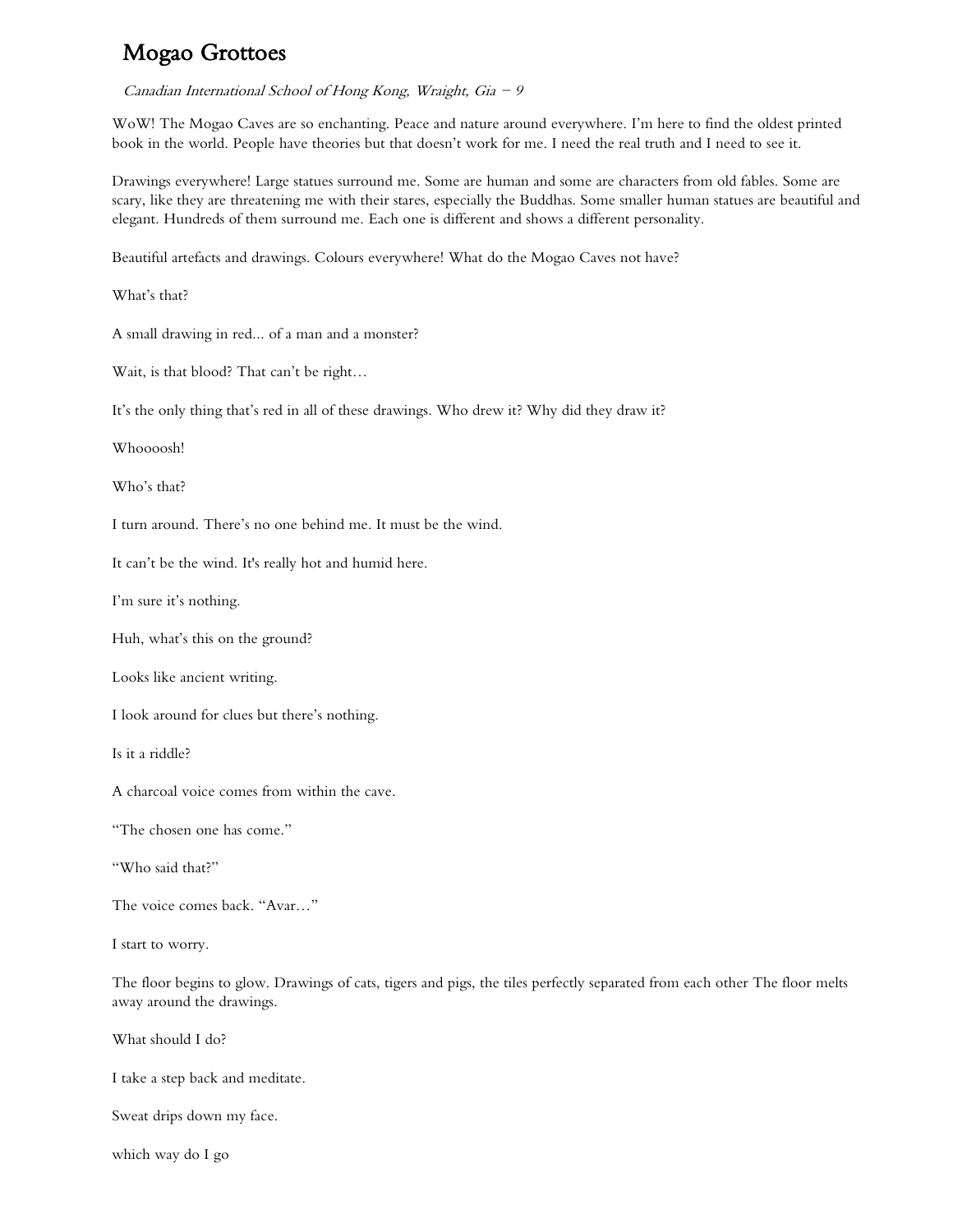### THINK! I say to myself.

#### I finally got it!

Since this is an ancient cave, it must have an old riddle! I remember learning about caves and riddles when I was 200 years old. I remember! Step on the pigs! The cat and tiger always bite!

I take my first step

The tiles around me disintegrate, except the ones with pigs.

This is no ordinary cave.

PLOP! A metal key drops from the ceiling.

What's this for?

Whooshh!

Not this again.

Candles are floating next to me, lighting up one by one, showing a big Buddha statue. On the leg there is a small keyhole. Before I go in, I grab a candle just in case.

What's this?

A secret room?

Roses, candles, and drawings are lined up all around the walls. The thorns of the roses are strong and spiky. The candles can barely able to hold the fire. Drawings of people and hearts… But that doesn't make sense. Who did this?

Wait, what are those two red dots in the corner? It's weirdly dark there. I hold up my candle to see what it is.

A hairy monster comes out of the darkness.

I freeze.

Is that…

The monster in the drawing?

The monster's eyes are as red as blood, teeth as sharp as a cat's claw. The monster's nose is big and black. It can smell anything,!His back is old and crumpled like a camel's back. It has three lumps. He's very hairy, his hair is dark brown and he looks very very very big and strong.

The doors lock and the monster opens his mouth.

His voice is familiar like i heaared it before.

It was the voice from earlier.

"I can't believe it! After all these years of being alone, somebody finally came!" the voice is saying

Huh?

The monster talks again.

"This must be very confusing. Let me explain. My name is Mog Wai Yue. I need to see if people are worthy enough to enter."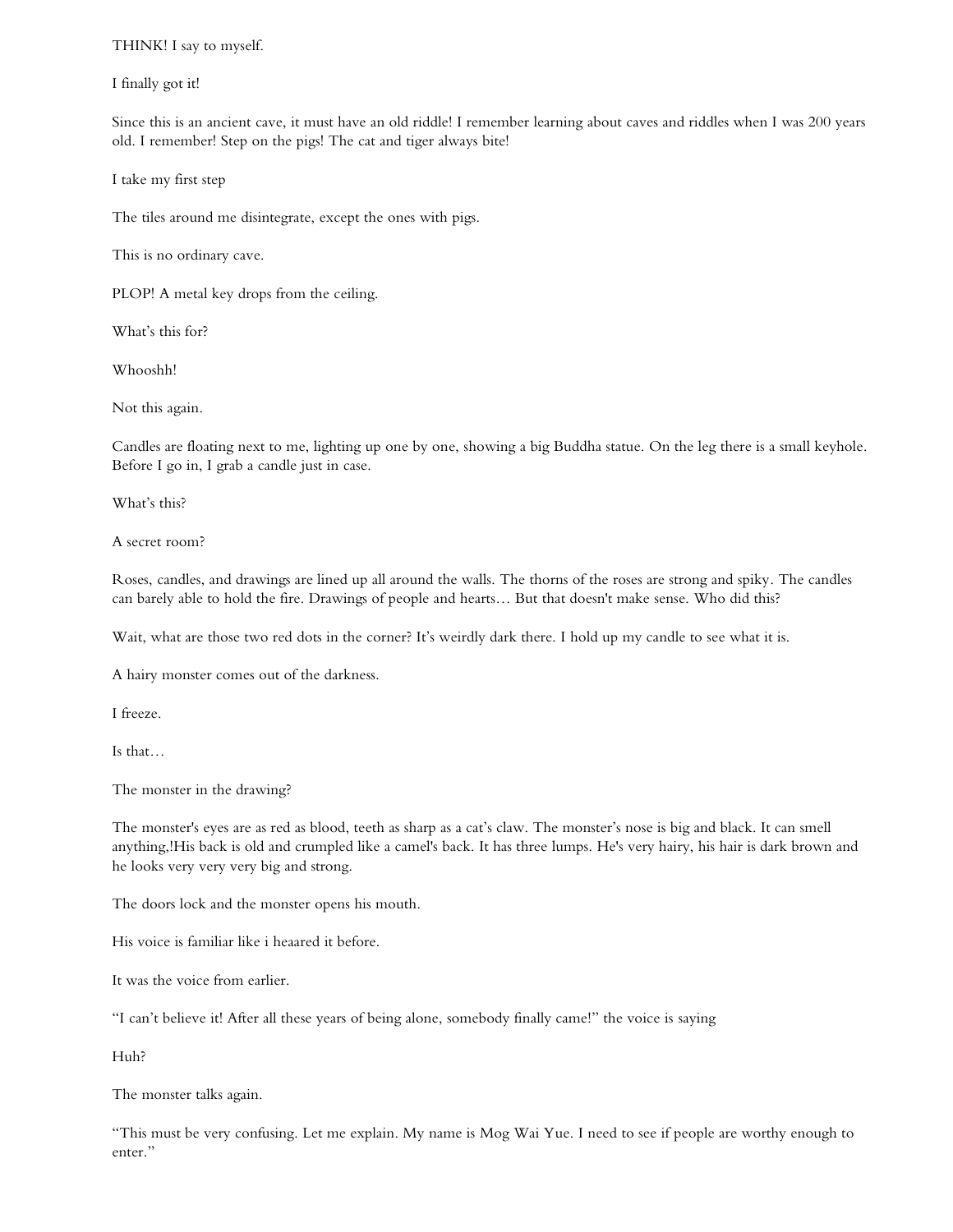I say, "Let us fight! Don't be a chicken!"

The monster replies in a confused voice, "I never meant fighting."

"Huh?"

"I think it is so old fashioned so it's always a math quiz!"

I think to myself: Oh shoot! I don't know anything about math except my 2 and 5 times table without thinking. I say it's on.

"Let's start! What's 987-678+12\7000x80+8000.0001(870-799.99)x0?"

Oh, I know this!

I remember. My father taught me when I was two hundred years young. Too young to even talk yet.

He said that zero times anything is always…

"Zero!"

His eyes begin to fire water works.

"You are the chosen one. I never thought this day would come!"

As the beast disintegrates, I start kneeling down and rummaging through sand for clues. There has to be a reason he turned to sand. As I look through, I look through the sand i find

A small, golden key.

I pick up the key and suddenly a cloud of darkness appears right in front of me.

I open my eyes and see that there is a door.

I unlock the door.

In the center of the room, there is a golden book shining brighter than the sun. Below it, there is a silver stand brighter than the moon.

I drop the key on the ground.

Nothing…

Everything is gone….

Sweat drips down my face like a snail slowly walking. At this point I feel faint.

"I did it!"

Tears of relief and happiness roll down my face like a person going down a slide.

I open the book and start to read it. Something about all of this feels familiar…

I read about the writer's life and it weirdly makes me think of someone, but I can't think of who it is…

As I flip the book from DAY 1 to DAY 1000, all their emotions and actions feel familiar…

My daughter is born! But I am not there to celebrate her. Something happened, I can't believe my daughter was born on the same day I was born, the 10th of May. she will someday meet me.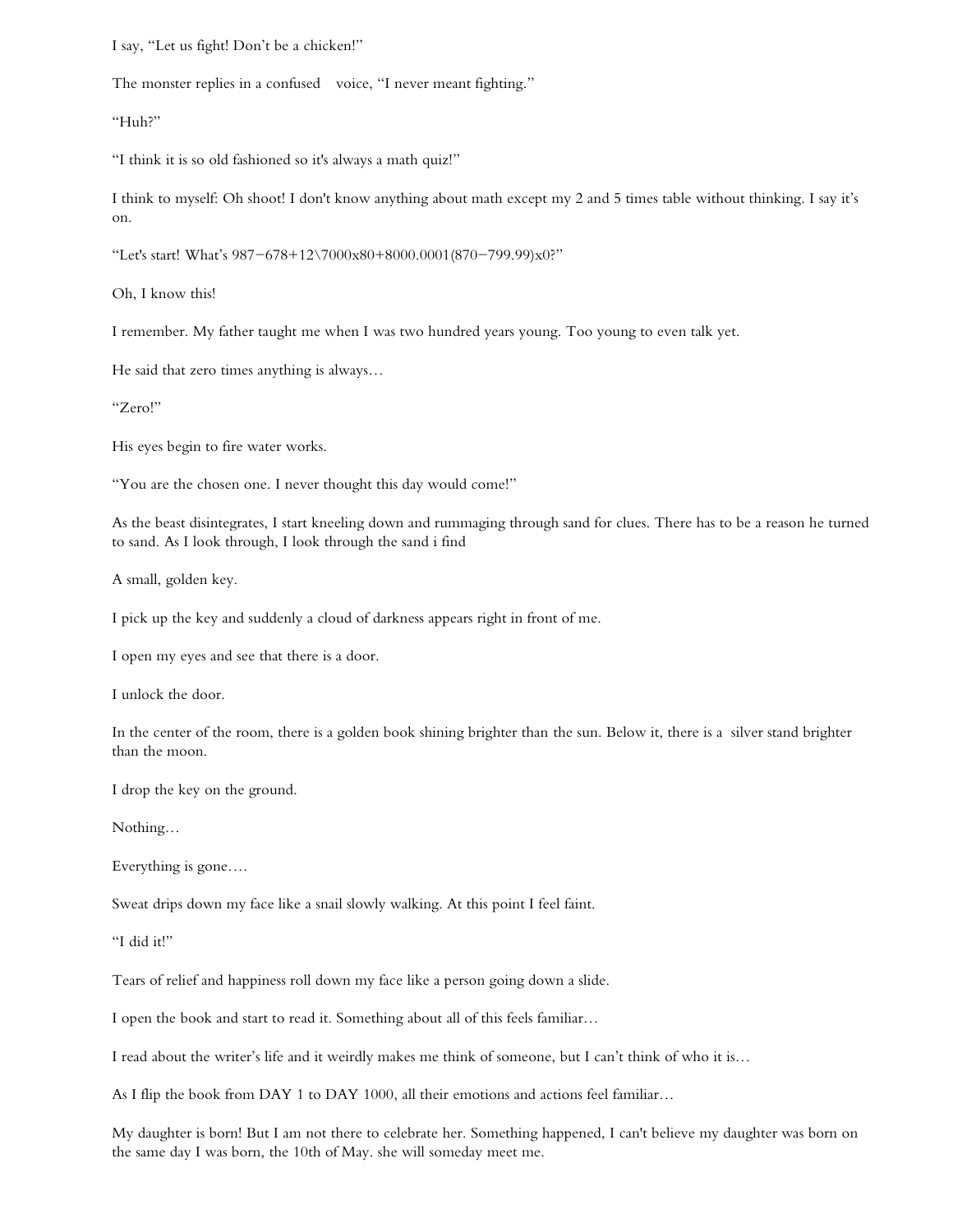I freeze. My eyes start to twitch. 10th of May... that's my birthday!

This is my name. This is me.

It all makes sense now… why I barely saw him, why I barely knew him.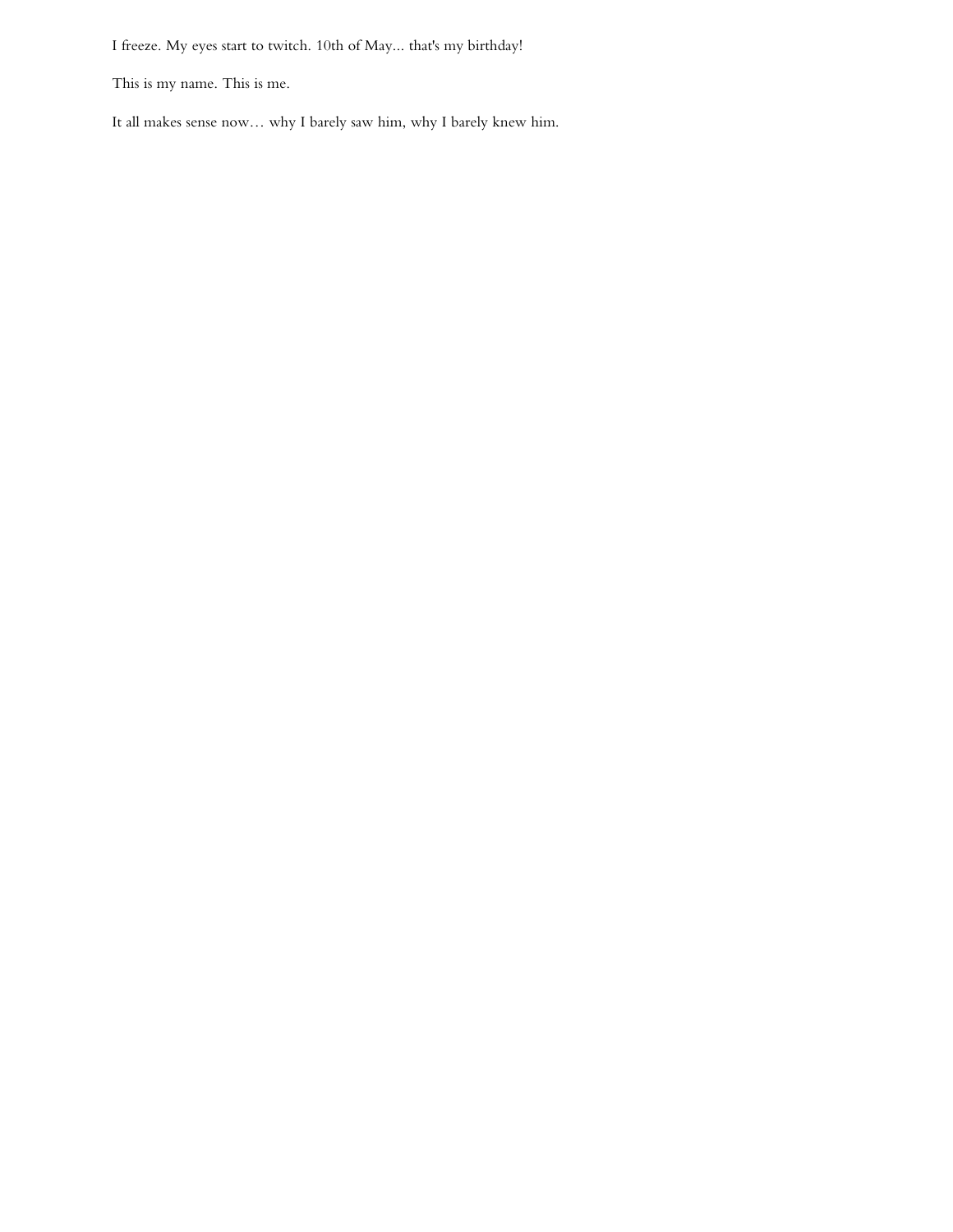## The Mogao Grottoes

#### Canadian International School of Hong Kong, Yu, Ethan  $-9$

The Mogao Grottoes, also known as the Thousand Buddha Grottoes or the Caves of the Thousand Buddhas, are evidence of evolution in Buddhist art in the northwestern region of China. They form a system of 500 temples 25km (16 mi) southeast of the center of Dunhuang.

Situated at a strategic point along the Silk Route, at the crossroads of trade as well as religious, cultural, and intellectual influences, the 492 cells and cave sanctuaries in Mogao are famous for their statues and wall paintings, spanning 1,000 years of Buddhist art.

They provide an abundance of various ancient Chinese politics, economics, culture, arts, religion, ethnic relations, and daily dress in western China. They are bearing exceptional witness to China in the time of the Sui, Tang, and Song dynasties. In the 4th to 14th century, Buddhist monks, wealthy families and locals built the Mogao Grottoes over 1700 years ago. There were many rare artifacts stored in the Mogao Grottoes. These include the earliest printing book.The Mogao Grottoes provides invaluable reference for studying the complex history of ancient China and Central Asia. Dunhuang was established as a frontier garrison outpost by the Han Dynasty Emperor Wudi to protect against the Xiongnu in 111 BC. It also became an important gateway to the West, a centre of commerce along the Silk Road, as well as a meeting place of various people and religions such as Buddhism.

Why was the Grotto built on a cliff? It is because it is a place for Buddhist activity. It was not that different from other Buddhist temples. Monasteries and temples need a clean environment, free from the interference of secular life as much as possible. The cave's remote location has helped it survive for a long time. The caves were cut into the side of a cliff which is close to two kilometers long. The materials found in the library cave offer a vivid picture of medieval China in that time period.

The stable temperature and humidity, the lack of human contact, and long-lasting painting materials make the painting last for a long time in near pristine conditions. Right now, 492 caves are being preserved; it has about 45,000 square meters of murals and more than 2,000 painted sculptures in the Mogao Grottoes.

This treasure trove of writings was collected between the 9th and 10th centuries CE, by Tang and Song dynasty Buddhist monks who carved the cave and then filled it with ancient and current manuscripts on topics ranging from religion and philosophy, history and mathematics, folk songs, and dance

The Mogao caves were first constructed in 366 AD by members of the ruling family in northern Wei and Northern Zhou constructed many caves there, and it flourished in the short-lived Sui dynasty (581–618 ce). By the Tang Dynasty, the number of caves had reached over a thousand. By the Sui and Tang dynasties, Mogao Caves had become a place of worship and pilgrimage for the public.

It was discovered in 1900 in the so-called "Library Cave''. It was first abandoned in the Ming dynasty (1368-1644). It was abandoned before 1006 because people of Dunhuang heard about the fall of the

The Buddhist kingdom of Khotan to the Islamic conquerors of Kashgar and sought to avoid the destruction that had occurred to Buddhist establishments there.

The Library cave, which was unsealed by Wang Yuan. He is a Chinese itinerant monk. He was originally from Shanxi province in China. The Mogadishu Grottoes / Caves contain nearly 50,000 ancient silk banners and manuscripts, paintings, fine silk embroideries, and other rare textiles dating from before the year 1000. Words of Wang's discovery drew the attention of a British / Indian group of archaeologists led by Ariel Stein, a Hungarian-born British archaeologist who was on an archeological exploration in the area in 1907.

The artwork of Dunhuang includes more than 10 major genres. In the Mogao Grottoes, there are lots of masterpieces of architecture, culture, wall paintings, silk paintings, calligraphy, woodblock printing, literature, embroidery music and dance and popular entertainment.One type of caves constructed during Tibetan era is the Nirvana Cave, which features a large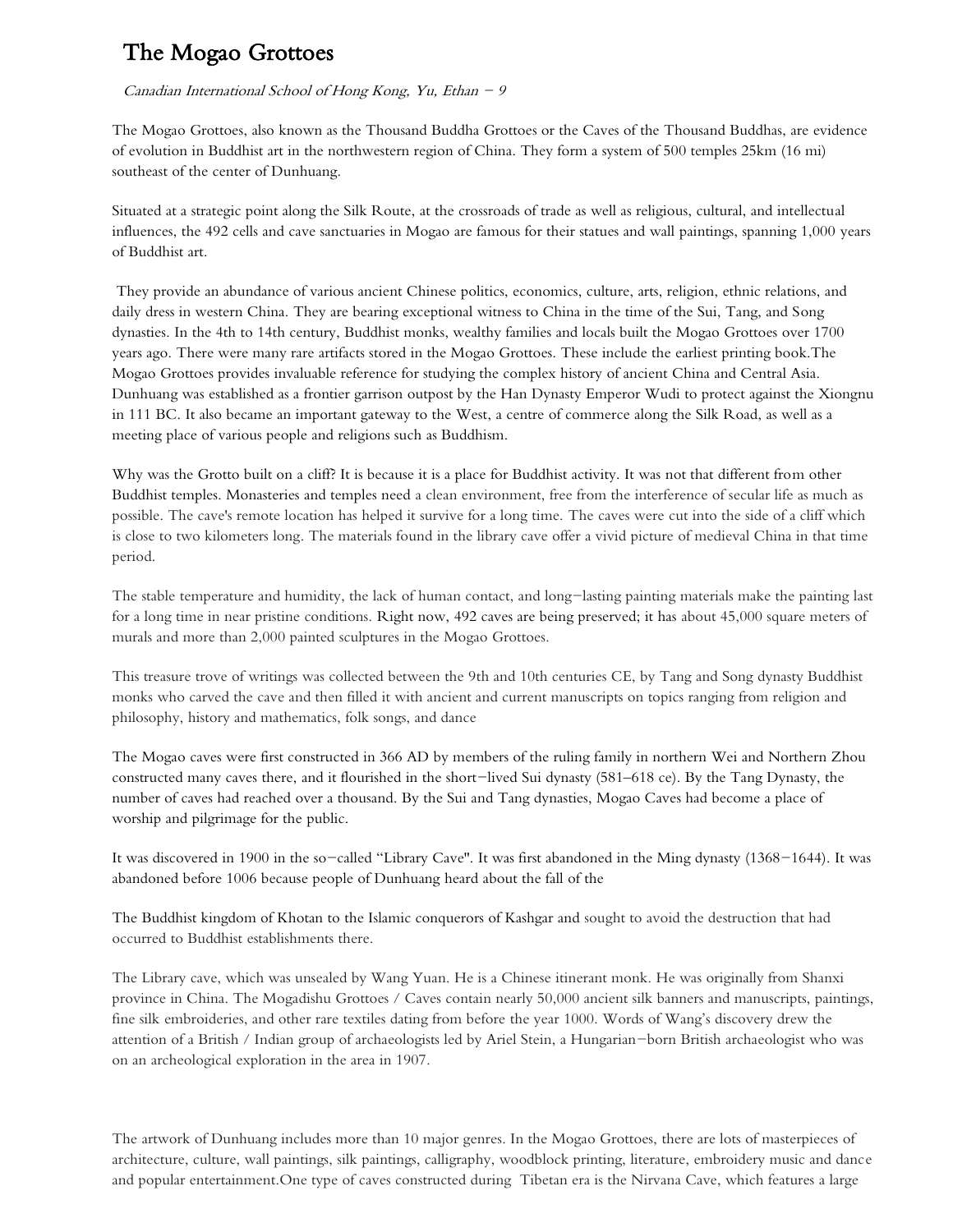reclining Buddha that covers the entire length of the hall. Figures of mourners in murals or in sculptural forms are also depicted along the length of the hall behind the Buddha. The Buddha figure in cave 158 measures 15.6 m long.The early figures are relatively simple and mainly of Buddhas and Bodhisattvas. The Buddhas of Northern Wei may have two attendant Bodhisattvas, and two further disciples were added in Northern Zhou, forming a group of five.

The Sixteen Kingdoms made 7 caves, Northern Wei made 10 from each phase, Northern Zhou made 15 caves, The Sui dynasty made 70, High Tang made a little bit more than the Sui dynasty with 80 caves, and Early Tang made only 44. Middle Tang made the same amount as Early Tang, having 44. ( This era in Dunhuang is also known as the Tibetan period because they were under Tibetan rule. Late Tang has made 60. The Five Dynasty made 32, The Song Dynasty made 43, Western Xia made 82, and lastly, The Yuan dynasty made 10 caves. All the caves combined give 507 caves in total.

Altar hangings, silk banners, wrappings for manuscripts and Monks apparel. The Monks normally use fabric consisting of a patchwork of different scraps as a sign of humility; these therefore provide valuable insights into the various types of silk cloth and embroidery available at that time. These are some types of textiles found in the Library cave.

There are around 2400 surviving clay sculptures at the Mogao Grottoes.These were first constructed on a wooden frame, padded with reed, then modelled in clay stucco, and finished with paint. About 100 of them are biblical texts, covering the entire Hebrew Bible except Esther. Most of the manuscripts are sectarian writings.The murals are extensive, covering a large area of 490,000 square feet (46,000 square metres).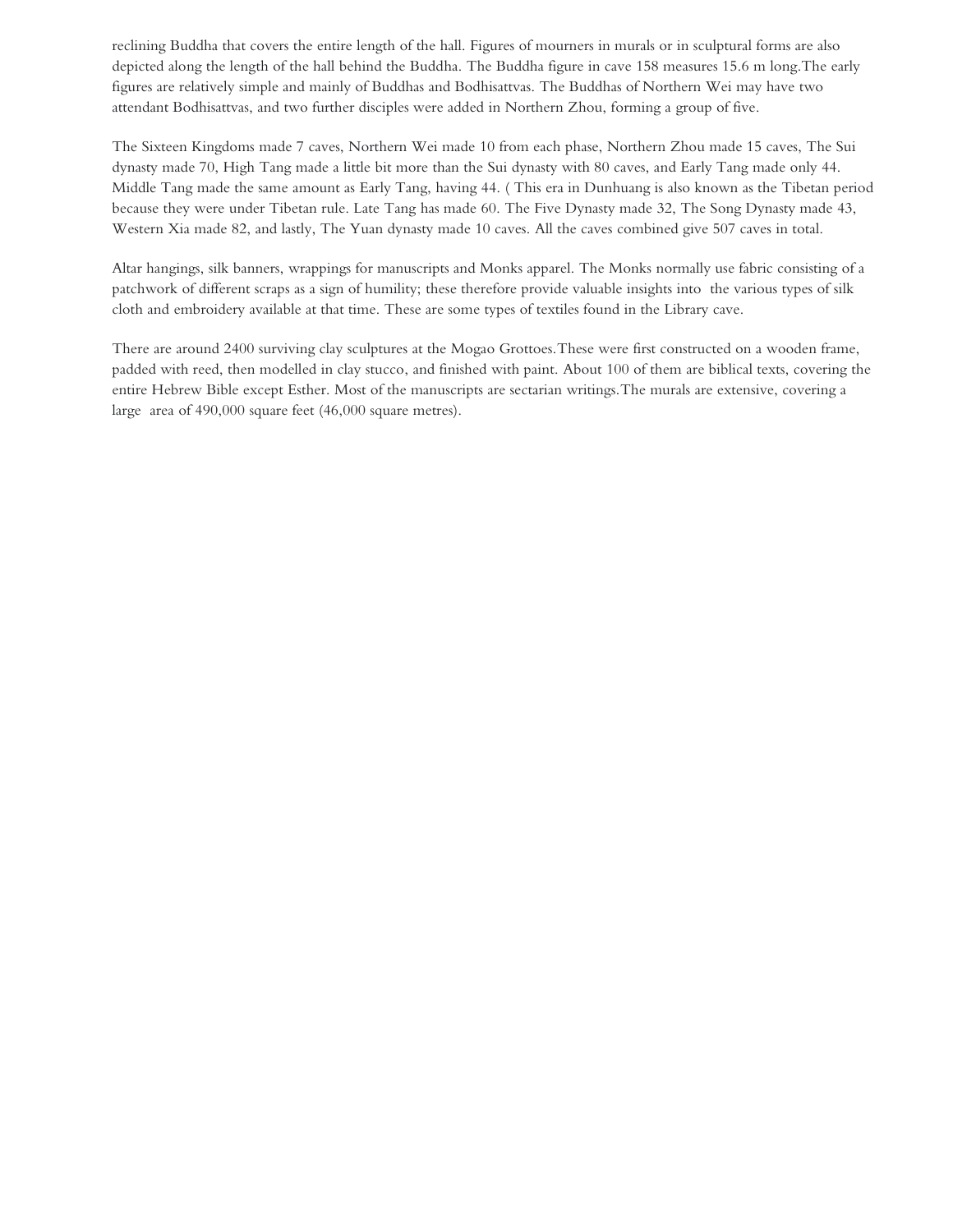# An Amazing Trip to The Mogao Grottoes

## Ching Chung Hau Po Woon Primary School, Huang, Yimiao  $-10$

The old saying goes, "Seeing is believing". This Chinese proverb undoubtedly applied to my experience of joining a tour to the Mogao Grottoes in the Dunhuang district of Gansu with my family. The Mogao Grottoes are well-known as the Pearl of the oasis in the desert on the Silk Road, for they contain hundreds and thousands of the world's finest and oldest paintings, sculptures, and literature. Although I had been told how magnificent the Mogao Grottoes are throughout my life, I could understand their magnificence only by visiting the grottoes in person.

"Now, we are standing in front of the murals of the Buddhas," said the tour guide proudly and pointed at the murals. The murals showed different Buddhas and other deities dressing in blue ropes and wearing different accessories like golden tiaras, silver necklaces and bracelets. Although the Buddhas and deities looked stern, tourists like me did not feel intimidated, but calm and peaceful. I was so obsessed with looking at the murals that I almost lost track of time and the introduction given by the tour guide.

"It is a world-famous art shrine integrating architecture, sculpture and painting." The guide continued. "The grottoes are over 1,600 meters long from north to south, with five floors up and down, with the highest point of 50 meters. There are 492 existing caves, 45,000 square meters of murals, 2,415 painted sculptures and 4,000 flying sculptures. The Mogao Grottoes are large in scale, rich in content and have a long history."

"Who dug the caves and painted the murals?" I asked out of curiosity. "More than one and half millennia ago, a monk discovered the caves when he was travelling on the Silk Road. He thought the caves were sacred because he could feel the presence of Buddhas there. Therefore throughout the centuries, hundreds and thousands of pilgrims came to dig more caves and create as many murals and sculptures as possible to pay respect to Buddhas and deities," replied the guide.

It was a mystery that I found myself deeply mesmerized by the Mogao Grottoes. I could not take my eyes off the murals and sculptures for hours. I had a feeling that I had stayed there for a very long time before. It was like my old home. After I went back to my hotel home, I kept searching for a load of information on the Mogao Grottoes on the Internet about this cave until I fell asleep.

The sleep seemed to last for ages. All of a sudden, a cold breeze woke me up. I was not in my bright, comfy hotel room but a dark cave full of tunnels. Then I had a cold feeling inside my head. The moment I touched my head, I screamed like it was the end of the world, "Ahh! My hair! Where's my hair? How come I became a bald man?" Then I looked at my clothes and exclaimed, "Oh my god! I am a monk in a torn cassock. I must have gone back to the past."

I ran into different tunnels, tried to find an escape route but with no success. When I was about to give up, I suddenly saw a myriad of golden rays in one of the tunnels. I was curious so I headed for those rays.

The tunnel was so damp and gloomy. It also gave a foul smell that made me almost vomit. While I was walking towards the golden rays, a group of bats flew towards me. I quickly squat down so that they could not attack me. At the end of the tunnel, there was a light so bright that I could not open my eyes for a minute. When I could finally open my eyes, I was amazed to see hundreds and thousands of monks painting the murals and making sculptures of different Buddhas and deities in an exceptionally large cave.

The cave was surrounded by the aura of dignity. It turned out that the cave was an altar set up to worship Buddha. The monks were painting the murals and making the sculptures of different Buddhas and deities transferring knowledge to commoners, teaching them to appreciate arts and improve their society. These murals and sculptures must be the precious treasure of our country, for they documented the art and history of the motherland. At that moment, I felt my life was content. I was delighted to spend my whole life studying the art and history of Buddhas, deities and human societies throughout the millennia.

Suddenly, I heard a sound from the sky. The sky said with a gentle voice, "My dear child, it's time for you to go home. I am delighted to know young children like you still appreciate our arts and culture. I hope you can encourage more people to do that."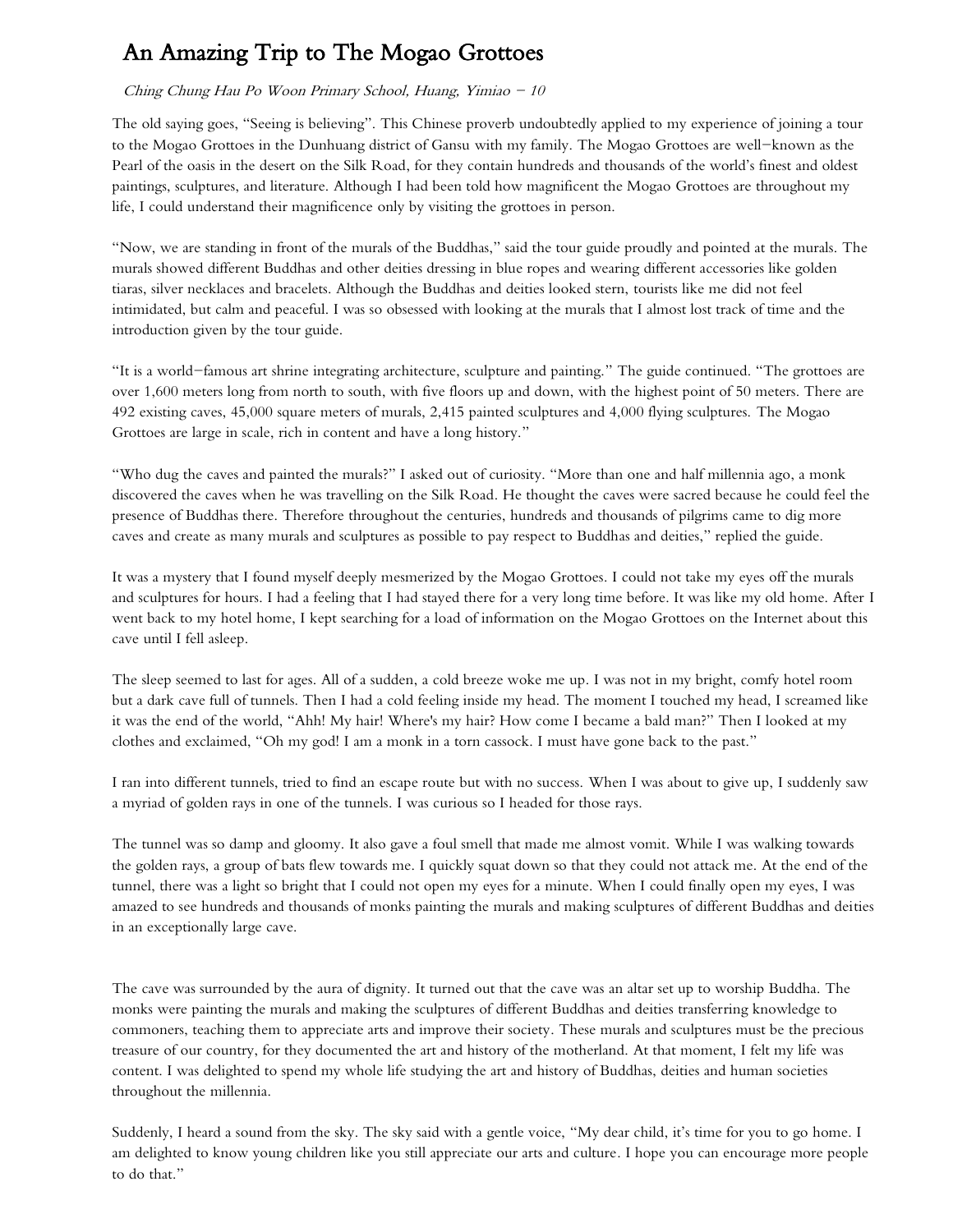As soon as the sky finished his saying, I heard my mum's voice, "Wake up, son! Look at the clock! It's 10 o'clock in the morning!" It was my mum. Everything was just a dream. But the dream was so real that I thought I could still sense the presence of the monks and artifacts.

After this amazing "adventure", I discovered how precious the Mogao Grottoes are as the historical heritage of our country. I will strive to encourage people close to me to appreciate this cultural treasure and spiritual wealth of mankind by sharing my experience of Mogao Grottoes.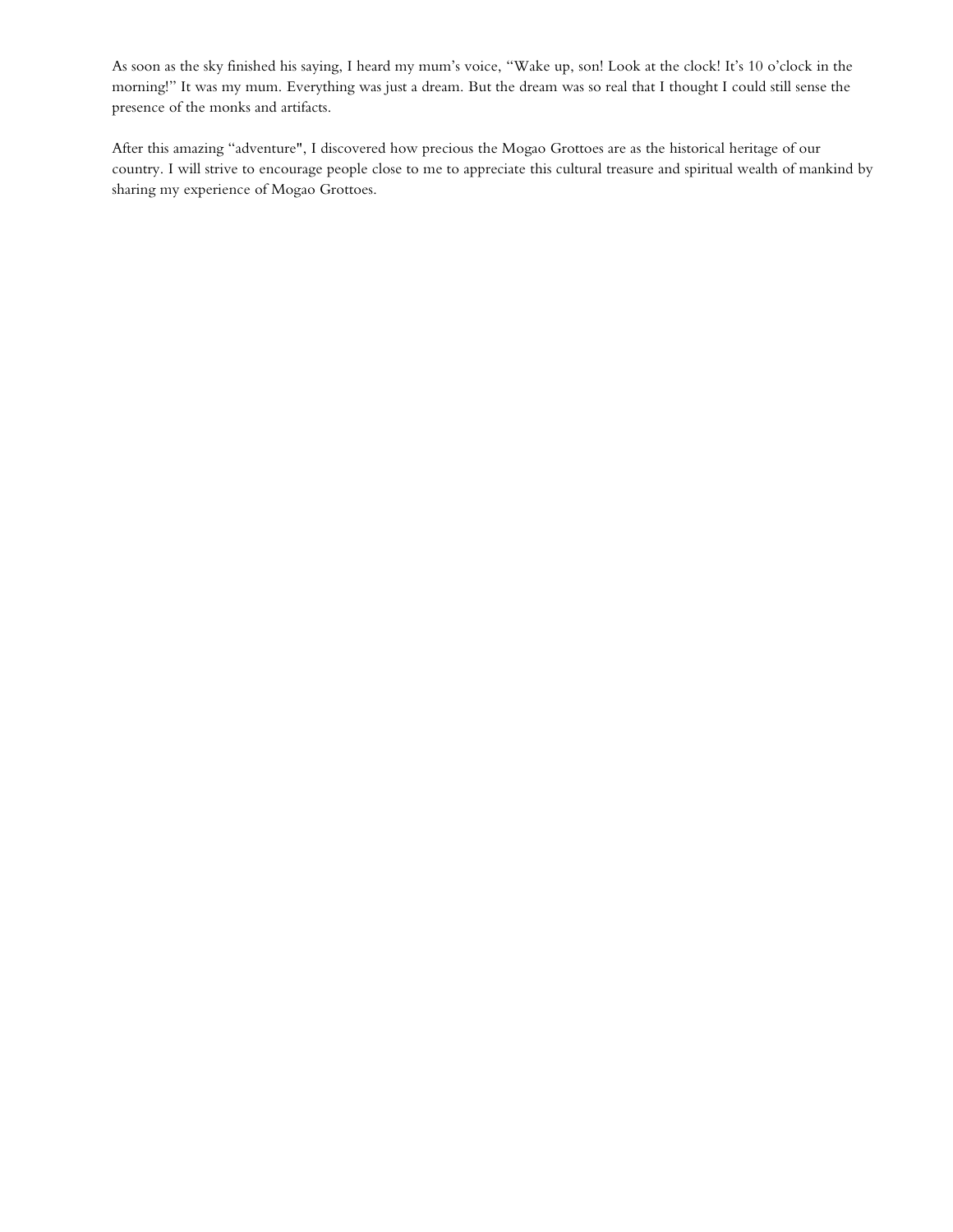# A Fascinating Tale from The Mogao Grottoes

### Ching Chung Hau Po Woon Primary School, Ngai, Ching  $Ki - 11$

The Mogao Grottoes are located on the cliff at the Mingsha mountain in Mogao Town, 25 kilometers southeast of Dunhuang City, Gansu Province, China. The caves are scattered high and low, row upon row, with up to five floors above and below it. It is famous all over the world for its exquisite murals and statues.

There are many murals hidden in the Mogao Grottoes. Each mural has its own story. Among them, the most profound one is that Prince Xuan sacrificed his body to feed a tiger. This story was drawn on the south wall of the main room of Cave 254 of the Northern Wei Dynasty at Mogao Grottoes. It is one of the most popular subjects in early Buddhist art.

Once upon a time, there was a big country in Nanzhan Tribe, called Sahara Tannang, which meant 'big treasure,' and it contained five thousand small countries. The King had three sons. The eldest son was named Eunding, the second one was called Diwa, and the third one was called Xuan. Although Prince Xuan was the youngest, he was very kind-hearted and cherished all living things very much. One day, the King took his officials, as well as the queen and his sons, on an outing to the forest. After walking for a long distance, the King was a little tired and hence he took a rest under a tree. Meanwhile, the three young princes were still energetic and they went up the hills, playing around and drilling the woods.

Suddenly, they saw a tigress in a cave, staring at two little tigers who were snuggling next to him, showing a ferocious look. They were soon dying of hunger. Prince Xuan told his two older brothers, 'this tigress has just given birth to the cubs, and it is breastfeeding the cubs. But it is too hungry to walk that it is dying. If it dies, its children will soon die as well. What a pity!' The two older brothers said, 'yes! They are dying.' Xuan asked,' so what kind of food does the tiger eat? How can we save them?' They replied, ' it's better to have some fresh flesh and blood.' Xuan asked again, 'where can we find fresh flesh then?' They said, ' it's not easy at all. Also, it would be so unfair to kill more lives in order to save another life!' Prince Xuan lowered his head and thought for a long time. After thorough consideration, he determined to sacrifice himself to save the tigress and the little tigers. He talked to his brothers, 'you two go first! I have something to do, and I'll come later.' When his two brothers left, Prince Xuan rushed back to the cave and lied down in front of the tigress to allow the tiger to eat him. However, the tigress was so weak that it could not even have open its mouth, and could not bite the Prince. Therefore, Prince Xuan picked up a sharp wooden stick on the floor, pierced his body, and shed a lot of blood. The tigress licked the prince's blood, then one bite at a time, and gradually ate the prince Xuan.

The two older brothers waited for a long time, so they rushed back but they could not see Prince Xuan. They remembered the conversation with Xuan about the hungry tiger and they knew he might sacrifice himself to save others' lives. They were shocked and ran to the cave. When they arrived, Prince Xuan had already been eaten by the tiger, leaving some bones and pieces of flesh in the cave. They cried and went downhill to inform their parents. The King and the Queen fainted, like a thunderbolt in the sky, when they learnt about the incident. Minutes later, they regained consciousness and hurried to the cave to look for their son. By that time, they could only collect the leftover bones of the Prince and take them back for burial.

Prince Xuan was very kind that he was willing to sacrifice himself to save other creatures. His spirit is really worth learning from. This is only one of the great stories hidden in the Mogao Grottoes. The more stories you learn from the murals, the more gorgeousness you can appreciate from the Mogao Grottoes.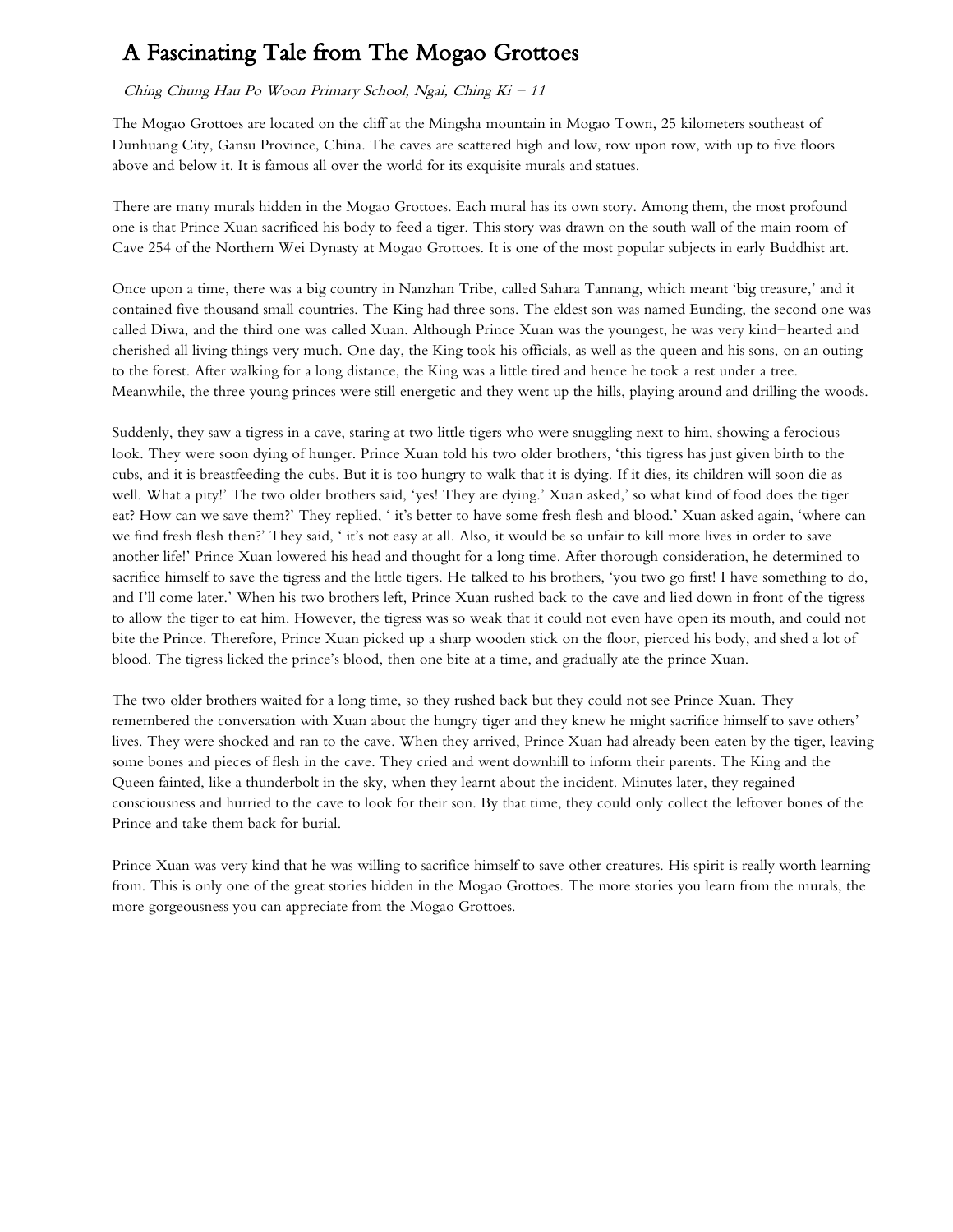## The Forgotten Mogao Grottoes

Ching Chung Hau Po Woon Primary School, Tse, Tsz Ue  $-10$ 

More than one and half millennia ago, a monk decided there was something special about a cave he found at an oasis in the desert on the Silk Road in China.

Over the centuries, thousands of pilgrims arrived and decided to stay, digging more caves, and spending their time creating sacred art and literature.

But time passed, and more than 1000 years later, travelers started taking other routes. The Mogao Caves in the Dunhuang district of Gansu province in west central China were forgotten, becoming little more than a dusty legend.

Then, in the 1900s, local and international scholar-explorers rediscovered the caves. They gradually unlocked its breathtaking secrets. There were hundreds of caverns containing some of the world's finest paintings, sculpture, and literature— including the oldest dated, printed book in the world.

It was like a tunnel to a lost world in the past, scholars had said.

A large number of documents dating from 406 to 1002 were found in the Mogao Caves, heaped up in closely packed layers of bundles of scrolls. In addition to the 1100 bundles of scrolls, there were also over 15, 000 paper books and shorter texts, including a Hebrew penitential prayer.

There are more than 2000 colored statues that were carved about 1500 years ago. More than 1400 statues are wellpreserved so they can still be appreciated. You can see statues of Buddha, Bodhisattva, students of Buddha, monks, flying apsaras, God of heaven, God of Earth, and guardians.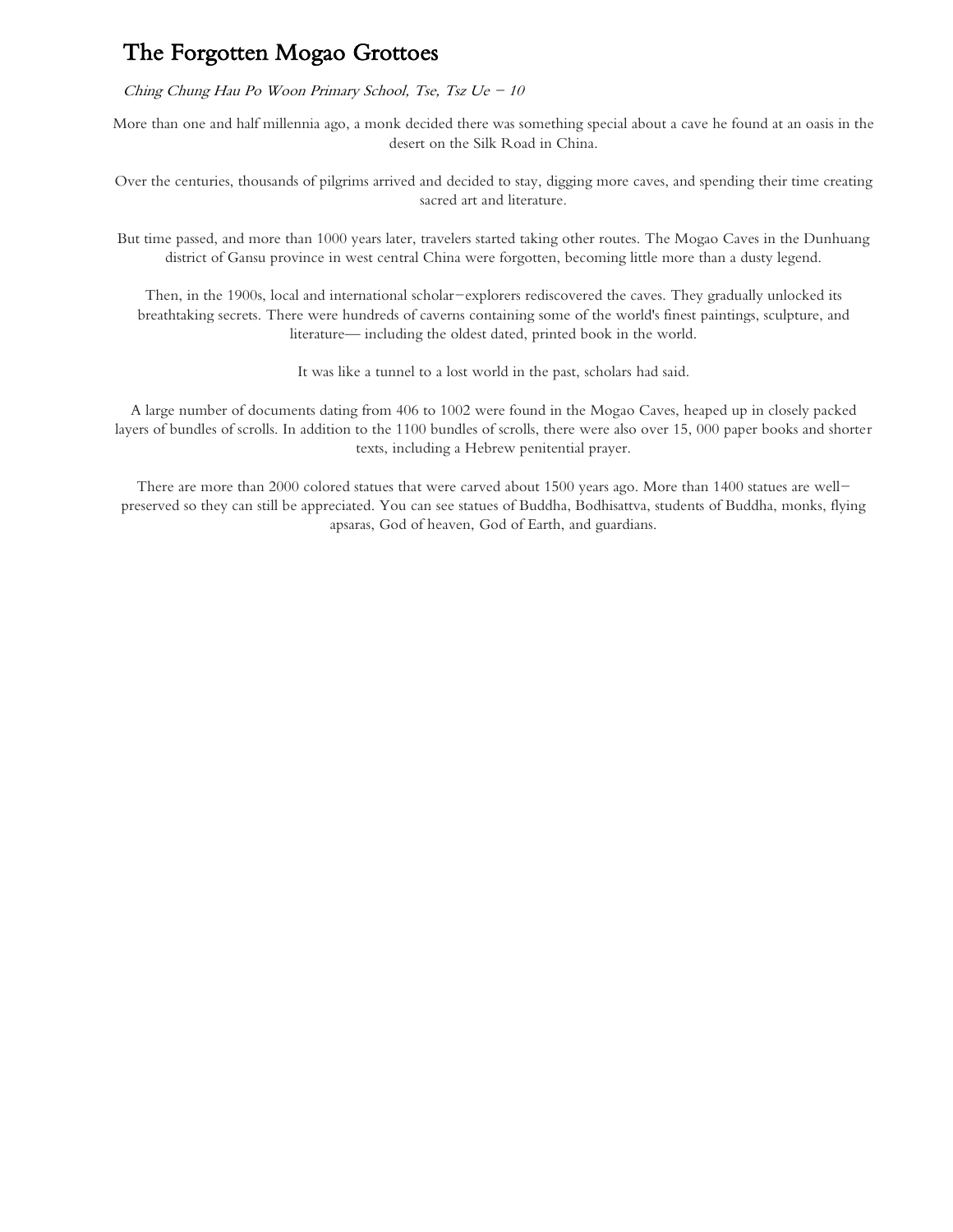## My Brief Explanation of Mogao Grottoes

Ching Chung Hau Po Woon Primary School, Yiu, Ho  $I - 10$ 

So what are the Mogao Grottoes? Here's a basic explanation of them. First of all, where is even this huge place? Magao Grottoes are one of the caves in Dunhuang Caves, which is in Gansu province of China. 'But what is it, a tower or a buiding?' I hear you asking. It's a thousand-year-old system of thousands of Buddhist sculptures and paintings. When I just said Mogao Grottoes was a huge place, I wasn't exaggerating! The place is forty-five thousand square meters in area. When I first heard about Mogao Grottoes, it was in my General Studies class when I was in primary three. But since my teacher didn't talk about it very in depth, a lot of history and facts were missed. 'Well, how are you qualified to write about Magao Grottoes?' you ask again. Of course I did lots of research on this topic. While researching Magao Grottoes, I found a helpful series of videos that described the art inside it and what was going on. Another source is Wikipedia, which gave me a clear explanation of Mogao Grottoes. In 2018 there was an exhibition of Mogao Grottoes in Hong Kong, but sadly it's not here anymore. I wonder if it'll reopen. I think it would have been an amazing way to get information about Mogao Grottoes. It all started in the fourth century, when a Buddhist monk named Le Zun had a vision of a thousand Buddhas bathed in golden light, which inspired him to construct a cave that would be known as Mogao Grottoes today. At first, Mogao Grottoes served only as a place to meditate for the Buddhist monks, but later on it also served the monasteries that sprang up nearby. Members of the ruling family of Northern Wei and Northern Zhou built many caves there later. Three centuries had past and now we are at the Tang Dynasty. Over one thousand detailed caves of Buddhist art have been constructed at Mogao Grottoes. By Tang Dynasty, Mogao Grottoes had become a place of worship and pilgrimage for the public. A thousand years had passed, from the fourth to the fourteenth century, all this time of monks have been at hard work building these amazing and fascinating caves that make up the gigantic and famous Mogao Grottoes. By then, Mogao Grottoes had become lots of things, including aids to meditation, visual representations of the quest for enlightenment, mnemonic devices and as teaching tools to inform those illiterates about Buddhist beliefs and stories. Later on, a British archaeologist named Aurel Stien and a couple other explorers came and discovered Mogao Grottoes. Although there are many amazing murals and statues inside it, my favourite art work inside Mogao Grottoes is the Nirvana Buddha. This sculpture is a Buddha sleeping on its side, this posture is also called Lion's Posture, the name originated from India. Even though some stories interpret it as if the Buddha has died, this posture of lying on its right is different from lying on one's back as adopted by the dead of the mundane world, indicating that the Nirvana Buddha is not dead. The entire image of the Buddha bespeaks the ultimate realm of enjoying spiritual tranquility. Other than Buddhist art, not all caves are about sculptures and paintings. The 17th cave called the Library Caves stored thousands of manuscripts, scrolls, booklets and paintings on silk, hemp and paper were found literally stuffed inside the cave. These scrolls weigh several tons while all just from paper! There must've been a lot! There is a lot of information I couldn't possibly cover considering how complex Mogao Grottoes is. So in conclusion, Mogao Grottoes are giant Buddhist caves consisting of many murals and sculptures. And if you want to know more about it, I would suggest you to take a look at the Wikipedia. It's an amazing source that tells you all about Mogao Grottoes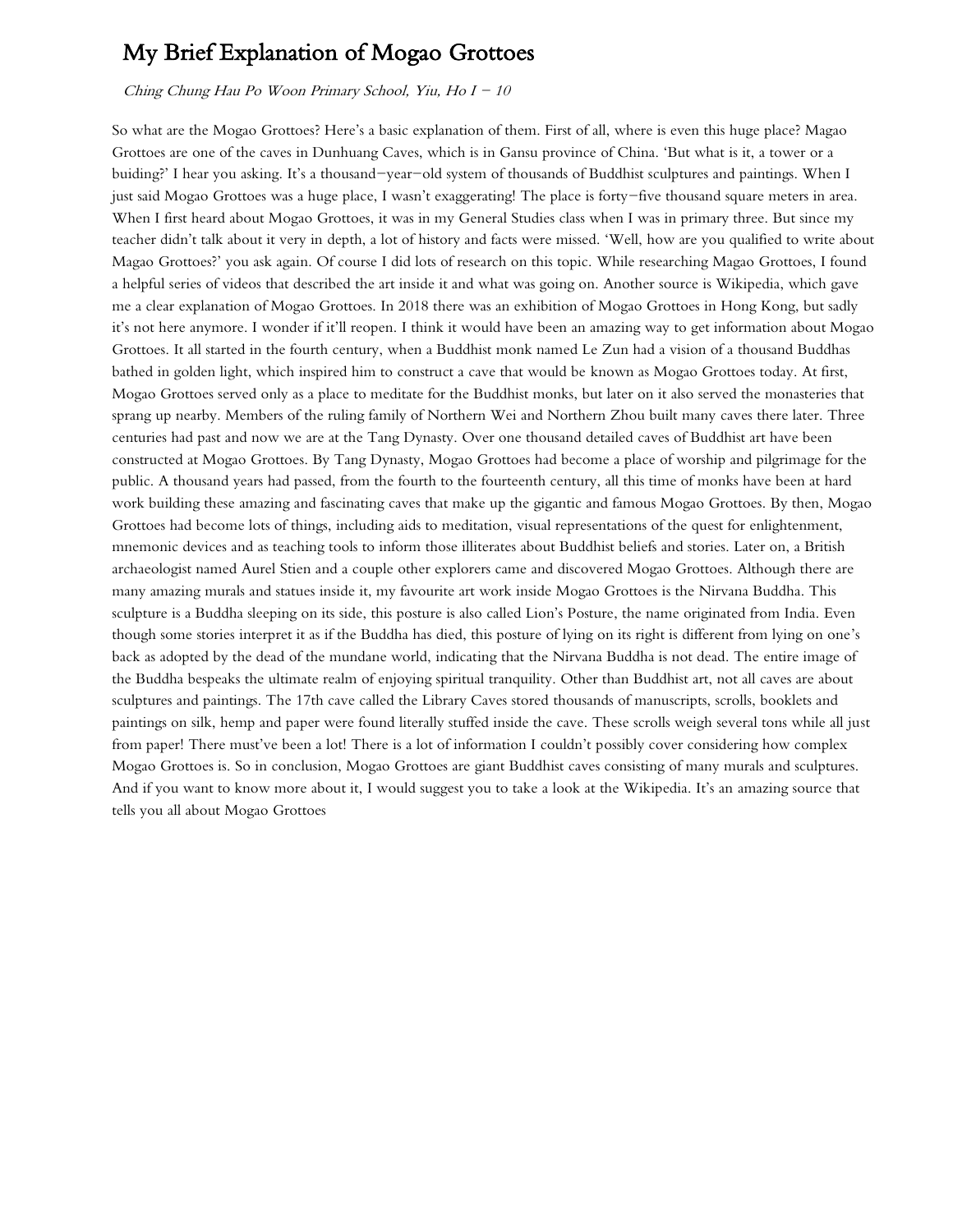# The Mysterious Mogao Grottoes

Diocesan Girls' Junior School, Wong, Seen Yi Katrina - 11

Mogao Grottoes is a treasure house that was built in 366 AD and is home to great Buddahist art from the 4th to 14th century. It rests above the Dachuan River. Tourists from around the world flock to see its stunning and magnificent sculptures and murals.

Out of the 735 caves, 492 caves are presently preserved. The caves are filled with murals and sculptures of different dynasties and eras, such as: the Song Dynasty, the Sui Dynasty and the Yuan Dynasty.

Cave 61 depicts the landscape of Mount Wutai, where everything is in the picture, including roads, rivers, mountains and so on. Nothing is left out. The Caves 23 and 156 show the scene of workers working in the fields and a line of warriors respectively. Cave 302 from the Sui dynasty displays various cultural exchanges along the Silk road, portraying a camel pulling a cart full of goods during that period.

The Mogao Caves have unmatched historical value, as its murals and works provide numerous aspects of politics, economics, culture, arts, religion, enthic relations, and daily costumes during that time period. Its artwork can reveal the life of the Chinese in the olden days too. If not for its artwork, we might not know about some things that happened in the past. This is why we need to protect them, as they record important historical events.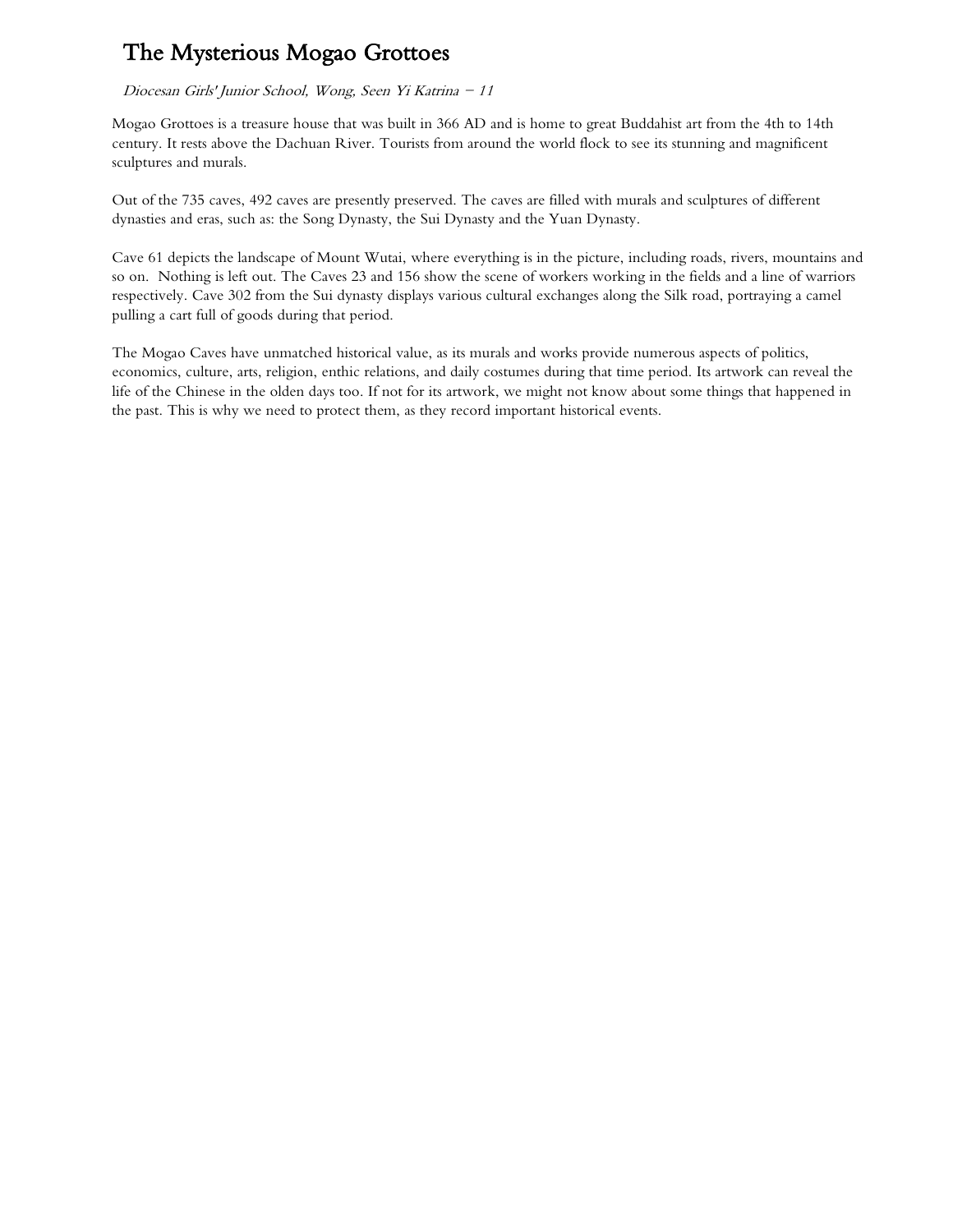# The Significance behind the Ancient Buddhist Masterpiece  $-$  Tha Mogao Caves

## Diocesan Preparatory School, So, Yin Duin Damien Raphael - 12

By 130 BCE Zhang Qian had just found the Silk Road route, spreading trade, religion and knowledge between China and other countries en-route. Situated in the middle of Silk Road, lies an invaluable ancient masterpiece, now an UNESCO World Heritage site --- The Mogao Caves, which depicts the lifestyle and Buddhism more than 1500 years ago.

When the Kushan empire came to control the Silk Road trade through Central and South East Asia, and because the Kushans patronised Buddhism, many Buddhist centres were built and the Mogao(meaning 'a high place in the desert') caves were built in 336 AD as a sanctuary for meditation and worship. But were those built for the Kushans or tradesmen? Developing over 10 centuries, it has been built as a pilgrimage for the Buddhists like Mecca is to the Muslims, and Jerusalem to the Christians and Jews. The cliffs were carved into 24 kilometres of 492 caves filled with painted scrolls, manuscripts, wall paintings, sculptures and 45,000 square metres of murals with 60,000 written texts in Chinese, Tibetan, Sanskrit, Uighur and Tangut.

The overall architecture of the Mogao caves was Tantric Age inspired, and kept to its origins. They were built using soft gravel conglomerate and many of the early caves used a Buddhist rock-cut chaitya style. Other hall caves used a more traditional Chinese and Buddhist temple architecture style, these hall caves sometimes used a truncated pyramidal ceiling and may also be painted to resemble a tent, or been have designed with a flat or gabled ceiling that imitates traditional buildings. Some caves that are used for meditation are adaptations of the Indian vihara cave planning and have sidechambers that have just enough space to for a person to sit inside. We learned that the caves have kept its form and have existed for sixteen centuries, surviving seven Chinese dynasties, which was a culmination of centuries of historical relic and artifacts.

The art in this cave used a variant of colours which is very uncommon during ancient time due to the fact that multiple colour ingredients are very hard to obtain or needed to be sourced from a various amount of places (that could have possibly been transported from Persia or the Middle East). Also, the craftsmanship of the figures in the paintings is very immaculate need a various amount of detail to perfect these type of paintings. The Magao caves are very valuable by knowledge and how we understand ancient China's art pieces and historical artifacts.

The Silk Road transmission of Buddhism to China may have started in the late 2 AD, but because of the Mogao caves' existence, Buddhism has been widely spread all across China and has become a major religion over centuries. At its peak influence, Buddhism had grown into a major religion from Tang dynasty to Song dynasty. From China, Buddhism was introduced to its neighbours Korea, Japan and Vietnam between 2 AD to 7 AD.

Buddhist institutions built along the caves and the Silk Road offer classical Indian knowledge such as grammar, astrology, and medicine. It was a melting pot for writing and literacy, and a place to learn traditional Chinese medicine, Ayurveda and Tibetan medicine. These approaches to health were later adopted into Sri Lanka, Burma, Tibet and Thailand. The Buddhists were also at the forefront of adopting Chinese technologies such as bookmaking, papermaking, and block printing.

Through the Silk Road, the Mogao caves have been influencing other nations and house many different types of Buddhist thinking, philosophies and beliefs throughout centuries. To this date, Buddhism has not only transformed China's core believes but it has become one of the three major influences in our culture alongside with Confucianism and Taosim, but the Mogao Cave has become a sought-after site that many international scholars seek to understand in terms of its archaeological or art context.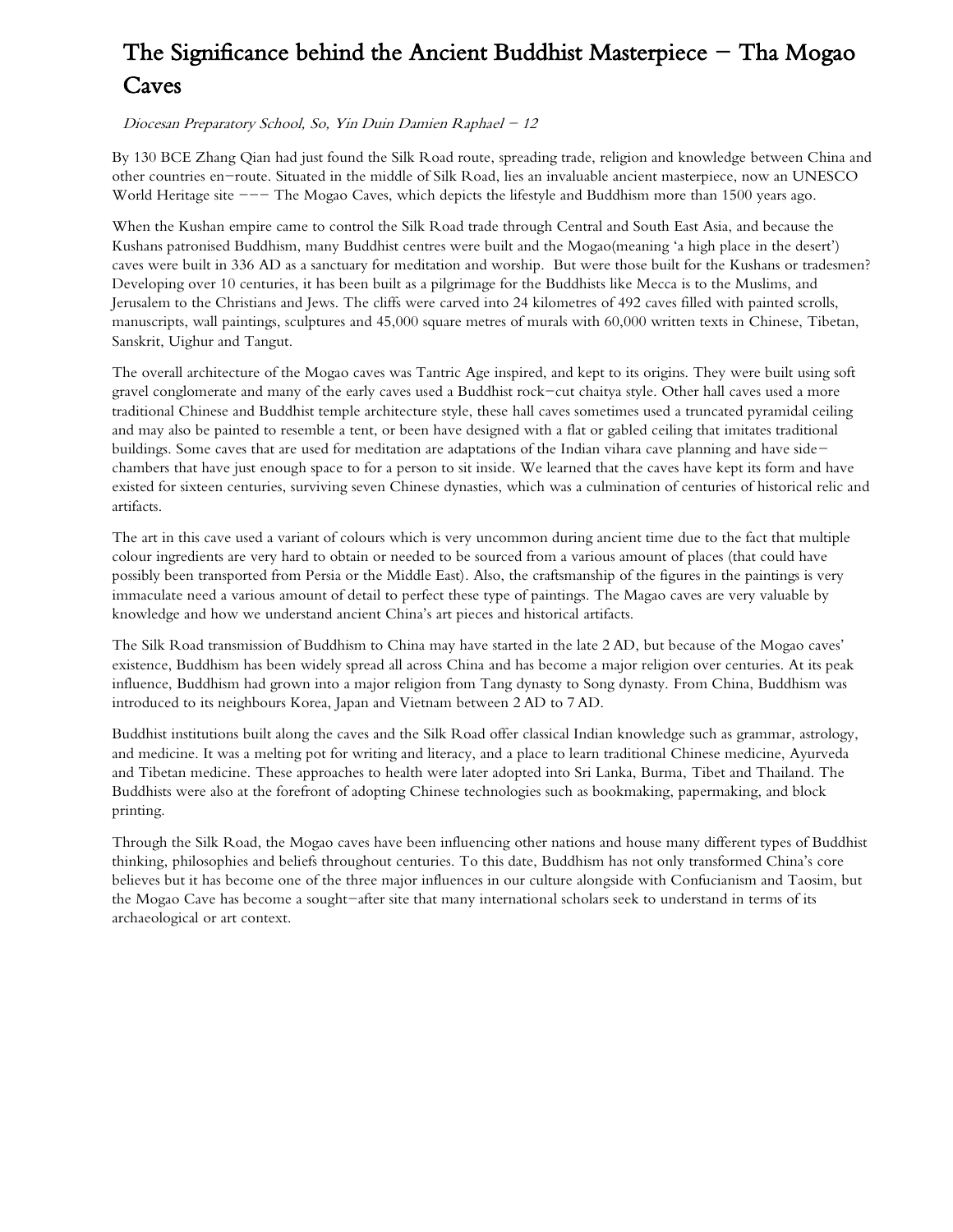## All about the Legendary Mogao Caves

#### Diocesan Preparatory School, Tang, Chun Yin  $-10$

 I am sure that once you hear the name of the Mogao Caves, you will immediately think of the caves in Gansu that was once part of China's history  $---$  the Silk Road. And that's absolutely correct! Yet do you know any of its great history or its uses in the past for the people? If you are craving to know, then you have come to the right place. For this episode, I will bring in the Mogao Caves to you today. Let's zoom in!

 The Mogao Grottoes, also known as the Mogao Caves or the Caves of the Thousand Buddhas, is situated just after a strategic city in the most famous Silk Road ---- Dunhuang City, which is now in Gansu Province. This famous grotto is along the three most famous grottoes with the Longmen Grottoes and the Yungang Grottoes. Now it is a UNESCO World Heritage Site due to its precious manuscripts and its enormous value for archaeologists to study the Silk Road's past.

The history of the Mogao Grottoes dates back to the 4<sup>th</sup> century CE, which one book from the Tang Dynasty states that one monk known as Yuezun went across the original site, when the grottoes weren't built at that era, when the monk instantly had a vision of which there were a thousand buddhas bathed in blinding golden light. After days, another monk called Faliang joined him and starting digging caves. After them, more monks started to swarm in and dig more grottoes, and the site grew a lot by time. By the time of the Sixteen Kingdoms, there was already a small community of monks thriving at the site already. While in the era of the Tang Dynasty, there were as much as a thousand caves.

 At the era of the Sui and Tang Dynasties, the Mogao Grottoes were so famous that the site became a place for worshipping and pilgrimage. The caves also began to have Buddhist paintings and architecture as representations for the quest of enlightenment and teaching tools for Buddhist beliefs. For the caves, the major caves, which were the most important or large ones, were funded by people which had a very high status in China, such as the local administrators, noble families and even the emperor for some time. The minor caves might have been funded by people with a much lower rank, for instance, merchants and local residents.

 Regrettably, right after the Tang Dynasty, the Mogao Caves were almost forgotten due to that the once bustling Silk Road started to lost its former uses and became much less popular for merchants and travellers to pass, since the road's environment wasn't like the roads we have today---- there were harsh places to go. For example the deserts in Central Asia and the icy mountains in northwest China, which made people very difficult to pass through and get to their destinations. As well, the routes to China from the western world started to be dominated and welcomed by the via sea routes. At that time, taking the sea routes were much longer and had to take up more time, but people thought it was better due to the fact that it was less dangerous and they would take up less risk in the process. After the domination of sea routes, the once principal city Dunhuang's population started to decline quickly and soon the city was nothing more than a little town. At the same time, the Silk Road was unpopular within travellers and vanished with the Mogao Grottoes, leaving these two once crucial routes and architectures not more than a past memory to the people.

Hundreds of years went by, and in the start of the 19<sup>th</sup> century, the archaeologists of Western European countries such as France and Britain got interested in the ancient Silk Road and many of them had begun to travel to China to get their hands on the precious information of the past to research for. Alas, they did not get any information on the Silk Road or the Mogao Caves, and went back with nothing.

 Time passed, and one year, a Chinese Taoist named Wang Yuanlu went by the site and found some caves which were filled with sand by time. He decided to revive those caves and see what absorbing things there were inside. After he shovelled away the sand, there was actually nothing! Then, he saw something like a wall inside, he felt very curious and walked inside. It was an ancient Chinese styled door! So, he opened the door, and guessed what did he see? He saw loads of historic paper manuscripts, and some medium-sized Buddha statues made of porcelain. He took some rolls of the manuscript, and ran to the county administrator's place and showed them to him. The administrator was fascinated at the sight of it, but thought of the expense needed to transport the ancient manuscripts, and told Wang to reseal the caves instead. On the contrary, some scientists and archaeologists heard all about Wang's incident and immediately went to the site to take scripts to study.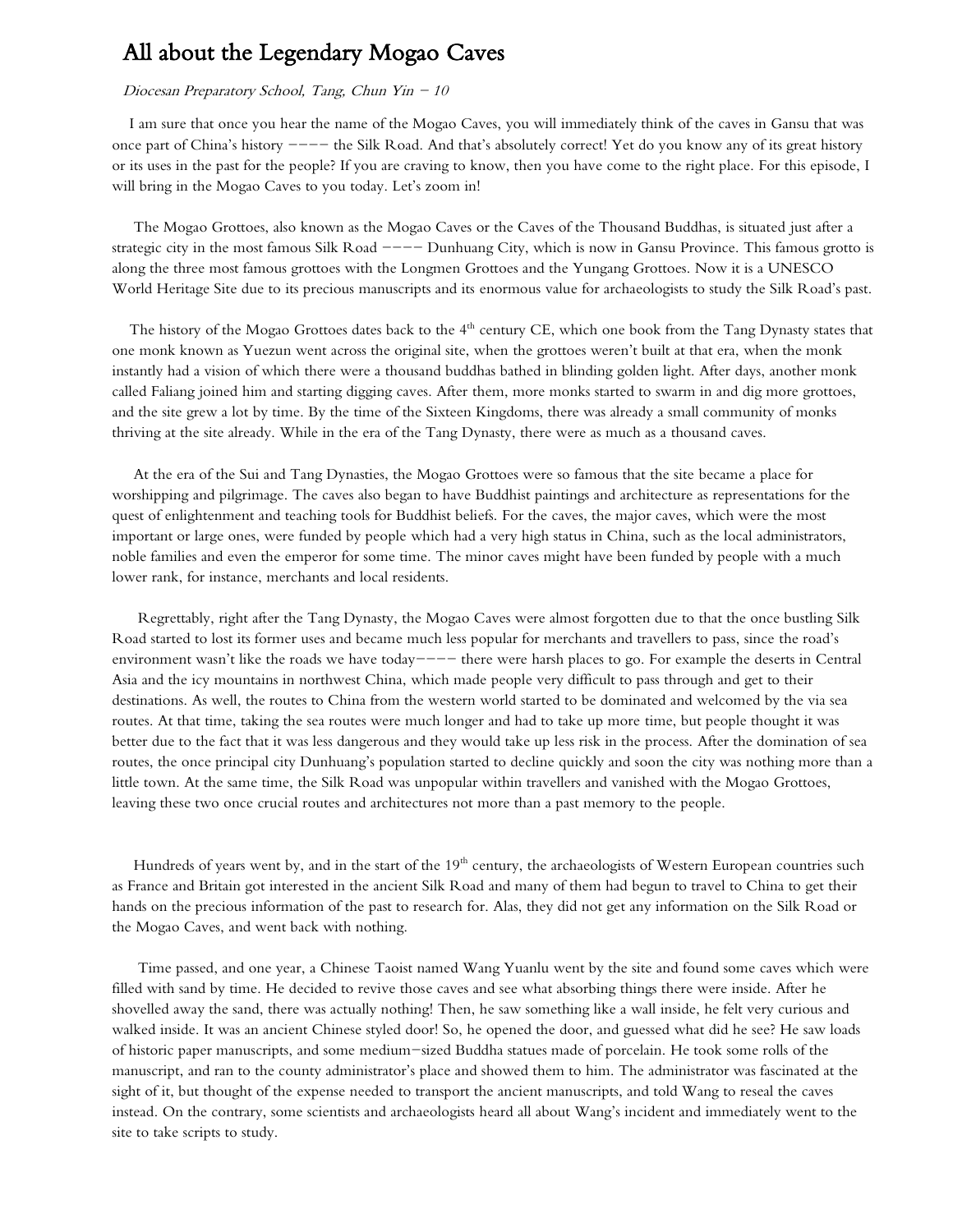Some people noticed that there could be some scripts lost, so they started to do actions to protect these precious scripts from being taken, since there were rumours that some of the manuscripts were stolen or copied. After many scenes of foreigners and armies destroying many of the precious scripts, finally in the year 1987, this place was justified as a UNESCO World Heritage Site and has been widely promoted and visited by lots of people from the world ever since.

I sincerely hope that you all like this introduction of the past and well known Mogao Grottoes. Thank you very much!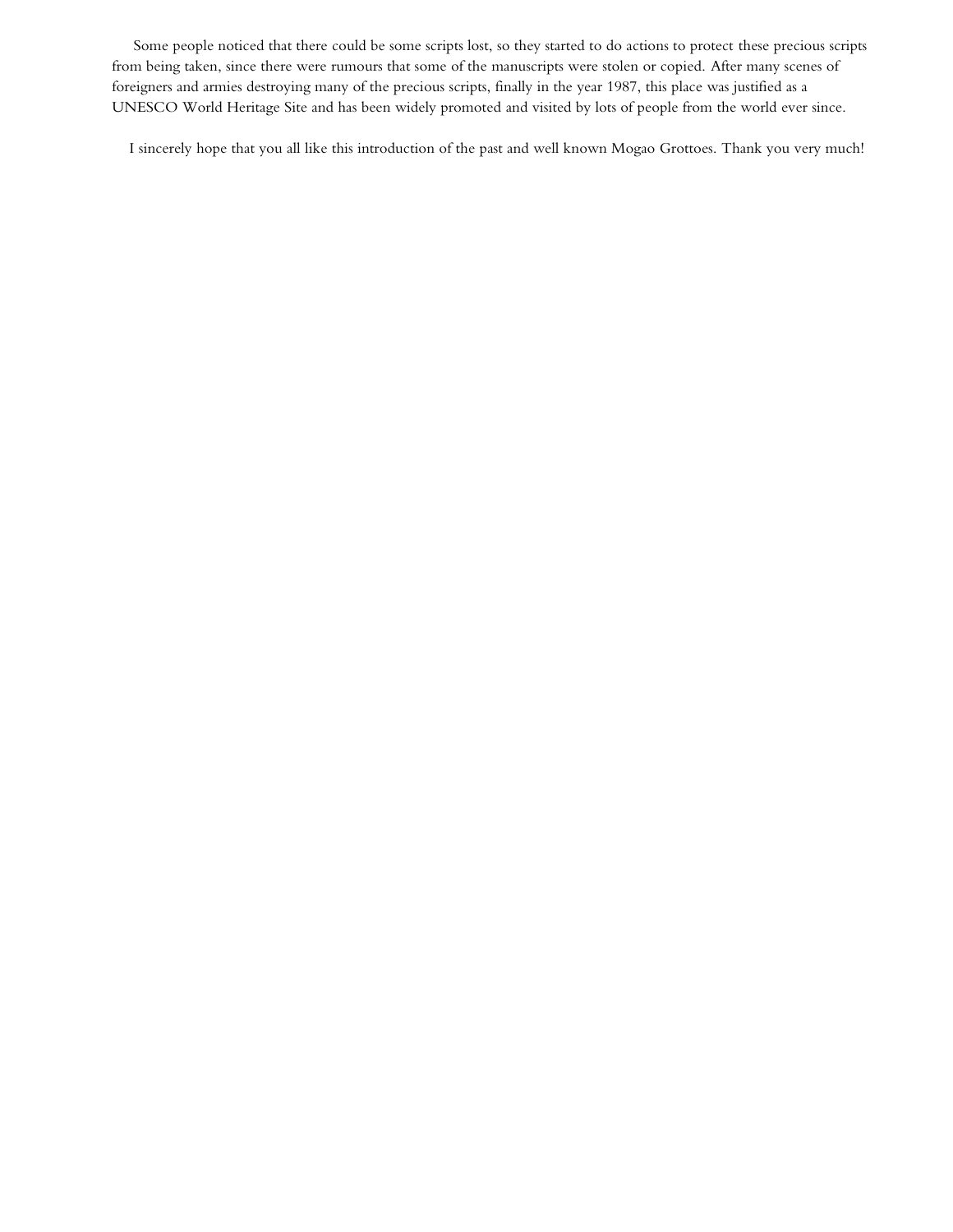# New Tales from the Mogao Grottoes

Diocesan Preparatory School, Yan, Zi Rui - 10

### Background and history

Lying just 25 km away from an Dunhuang, one of the cultural hotspots of the once-legendary Silk Road, the Mogao Grottoes, otherwise known as the Caves of the Thousand Buddhas, are a breath-taking series of caves bearing numerous masterpieces of Chinese art and literature from over a millennium ago.

Legend has it that in 366 AD, a Buddhist monk named Yuezun had a vision of a thousand incandescent Buddhas on the face of a cliff near the oasis town of Dunhuang in the Gobi Desert, inspiring him to start excavating the cliff face to make his vision a reality. As the years went by, fuelled by the rise of the Silk Road, a community of pilgrims and monks from all over Asia and Europe arrived and settled in the caves, producing a unique melting pot of cultures where manuscripts, carvings, and sculptures of Buddhist, Confucian, Daoist, and even Christian ideologies were created.

For the next 10 centuries, the community thrived, and the caves witnessed the rise and fall of the Sui, Tang, and Song dynasties. Each dynasty added their own touch to the caves, with their inhabitants spending their time forging a treasure trove of works depicting every aspect of their lives – from their religious beliefs to their political relations, from their arts to their daily dress, and from their economics to their entertainment. Sadly, as the Silk Road, the lifeblood of the Grottoes, ran its historical course and fell into disuse in the  $14<sup>th</sup>$  century, the Mogao Grottoes suffered the same fate, fading into the memories of a select few as time churned on. Soon, the caves were but a forgotten legend, the abandoned entrances choked by sand pouring in from the storms of the Gobi.

While a few pilgrims still visited the sites at the time, the true glory of the caves lay buried in plain sight for another five centuries, until a Daoist monk named Wang Yuanlu stumbled upon a hidden door to the sealed up caves once again, leading to the great rediscovery of the ancient relics buried within. In the years to follow, a surge of archaeologists from all over the world flocked to the caves, slowly unlocking the secrets of that once-lost world.

### Historical significance

As explorers sought to uncover every inch of the Grottoes, the vast expanse of the cave system soon came to light. Spanning a distance of 1.6 km and containing 492 known cells, the caves feature over 2000 painted sculptures of religious figures, and over 480,000 square feet of murals depicting religious events, influential people, and scenes of life in their time.

Part of the historical significance of the caves lies in how it bore witness to life in the civilizations of Northwest China throughout ten tumultuous centuries. Through masterclasses of artistic achievement, each cave portrays its own snapshots and tells its own stories of Oriental culture. For example, Cave 302, established in the Sui dynasty, holds one of the most breath-taking depictions of cultural exchange along the Silk Road, immortalizing the scenes of commercial life of merchants and traders along the iconic route. Cave 23 of the Tang dynasty shows workers labouring in the fields, while other caves showed scenes of war, shining light on different aspects of daily life in this famous era. Among the art produced in the Song dynasty, Cave 61 contains the pièce de résistance – an early work of Chinese cartography representing the grand landscape of Mount Wutai, including the flowing rivers, bustling cities, sacred temples, dusty roads, and little caravans.

Not only are the caves and the works within them kaleidoscopes to a lost age granting us a peek into life a thousand years ago, the area also marks the artistic and religious exchange between different cultures, and is testament to the evolution of Asian art over time. During its active years, the location of the Mogao Grottoes brought in artists from various religious backgrounds and countries, hence playing a central role in the exchange of ideas between these communities. This is made abundantly clear by the immense variety of art in the caves, ranging from Buddhist rock art to styles assimilated from Indian, Gandharan, Turkish, and Tibetan cultures. Yet, there is no greater evidence of this exchange than the very first cave discovered – the Library Cave, containing tens of thousands of manuscripts and relics capturing the very spirit and knowledge of their times, earning its place as the crown jewel in the study of history of ancient China and central Asia.

#### Reflection

The story of the Mogao Grottoes serve as an inspirational tale in many ways. From the one man who started it all, to the united band of explorers who were determined to preserve and protect all that the caves had to offer. Today, the Grottoes stand tall as a proud reminder of our past. I had my breath taken away by the sheer variety and volume of wonders that those caves contained. In a way, the Grottoes not only represent the culture and dreams of our brothers from another era, but also a beacon directing one's imagination once again to the countless wonders awaiting curious explorers. Throughout our history, humanity has always been an inquisitive species, and here in modern Hong Kong where the focus has been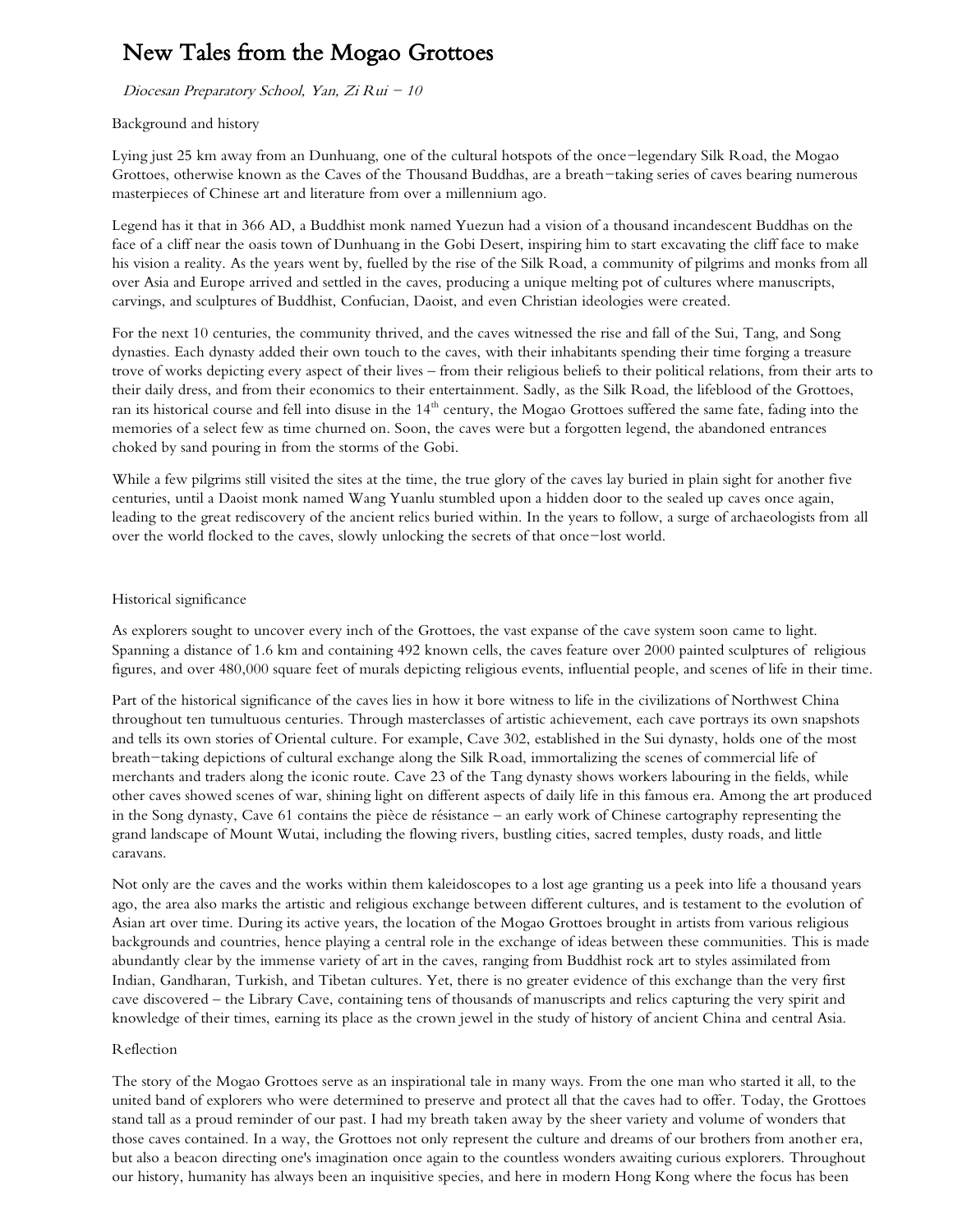shifting ever greatly onto the many different stresses of life, perhaps just once in a while, we should remember our dreamer roots and celebrate the spirit of adventure and imagination - even if it is as simple as meeting new people, appreciating new cultures, and maybe even creating testaments of our own wonders. As for the rest of the world, who knows what our ancestors of the distant past have in store for us next? Who knows what other wonders of the world lie waiting, perhaps just in plain sight, as the Mogao Grottoes were merely a century ago? Perhaps with a little bit of that long-lost spirit and a splash of luck, we'll know sooner than we think.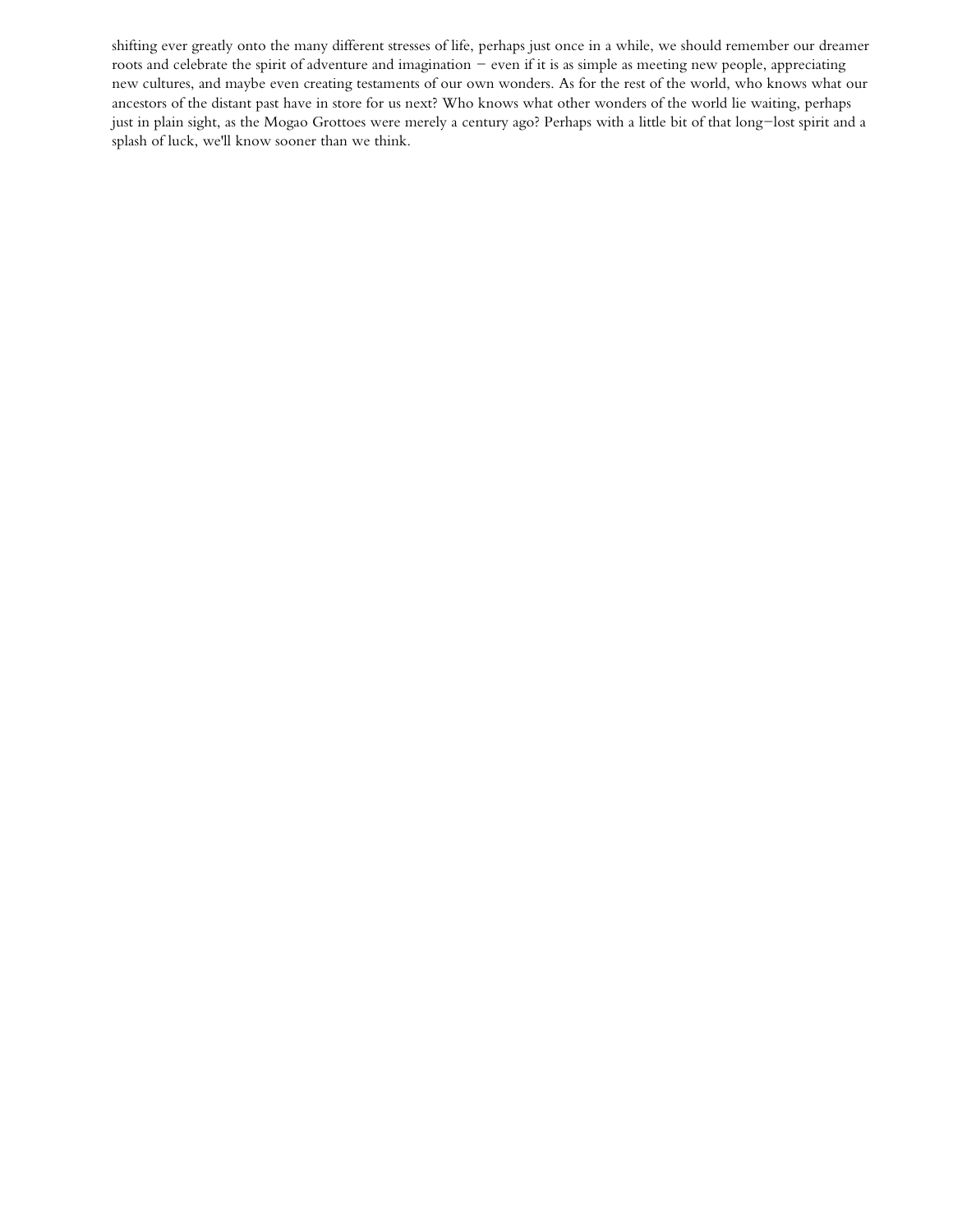## The Entrance To Pure Land Paradise -Facts About The Mogao Caves

ESF Glenealy School, Li, Tan  $-8$ 

#### **Introduction**

The Mogao Caves(also known as the Mogao grottoes)are one of the world's most significant Buddhist sites ever made, the first caves were built around the 4th century and the last ones were built around the 14th century. Over the millennium many things have been discovered, many have been taken and many have been built.

#### Where are the Mogao Caves located?

The Mogao Caves are just 15 miles southeast to a town called Dunhuang, which is located in a droughty desert crossroad on the silk road with a population of 140,000 in 2021. Dunhuang used to be a very popular place to stay for worn-out travellers along the 4000 mile long Silk Road which connects the East and the West by a network of trade routes. At Dunhuang, the weary travellers would thank gods that they had survived the journey, bring back goods to their families and rest.

#### Why were the Mogao Caves built?

The Mogao Caves were built to honour the popular Buddhism religion. Here is the story of how people believed the Mogao Caves were built: One day, a devoted Buddhist monk had a **prodigious** vision, in the vision thousands of colossal buddhas were bathing in golden light on the site of the 1st cave. After the vision ended, he was determined to build what he envisaged. Over the years, the Buddhist monk encouraged many more monks to excavate many more caves and the number surged to over 400 eventually.

#### Discovery, dispersal and revival

Years passed, traders chose new routes, causing the Mogao Caves to become a dusty legend. It was until 1900, the Mogao caves were rediscovered by local and international scholars and explorers. Four hundred and ninety two caves were discovered but the Library Cave (cave 17) is arguably the most influential because the cave was filled with over 50,000 relic items dated from the 4th to the 11th centuries. These scarce relics include paintings on silk, linen and paper, woodblock prints, Buddhist texts and social documents. The Library Cave was secretly sealed off by a sandy wall for half a millennium and was accidentally discovered by a Daoist priest, Wang Yuanlu, in 1900, who unofficially named himself the guardian of the Library Cave. The fortunate discovery of Library Cave, however, also marked the unfortunate beginning of the dispersal of the Dunhuang relics.

Many foreign explorers, including Aurel Stein, a British Hungarian descent; Paul Pelliot, a French sinologist; Zuicho Tachibana and Yoshikawa Koichiro, members of Japanese expedition team and Langdon Warner who was known to take murals using plastering tape and glue, came to Dunhuang and purchased a great amount of treasured arts and documents for an extremely low price. It was until then, Chinese scholars (now known as Dunhuang Academy) decided that it was time to send all the relics to Beijing to keep them safe. Unfortunately only 8,000 of the 10,000 relic items made it to Beijing, the remaining were either stolen or lost.

#### A thousand years of art

Between the 4th and 14th centuries, plenty of artists have illustrated in full colour many magnificent wall paintings showing what they believed. Buddhist imagery predominates, yet many other subjects were reflected as well, such as central Asian, Indian and Tibetan. The murals of Mogao are considered as one of the world's most significant heritage sites.

#### Dunhuang Today

The Mogao Caves are facing many challenges, which include: extreme weather like sand storms and man-made damage such as tourism and pollution. Scientists are manufacturing many ways of helping to keep the caves secure. Here is one of them: Digital caves are one of the most innovative solutions to preserve the Mogao Caves. Arts and documents are available in digital forms, i.e photos, holograms and google earth. It is possible to visit the Mogao Caves at any time and anywhere on your fingertips (except for when your phone is not charged).

#### Conclusion

Over the years, the Mogao caves have been a major sight of Buddhist arts, but still ahead of us lies many more decades of conservation until the Mogao Caves will be finally safe.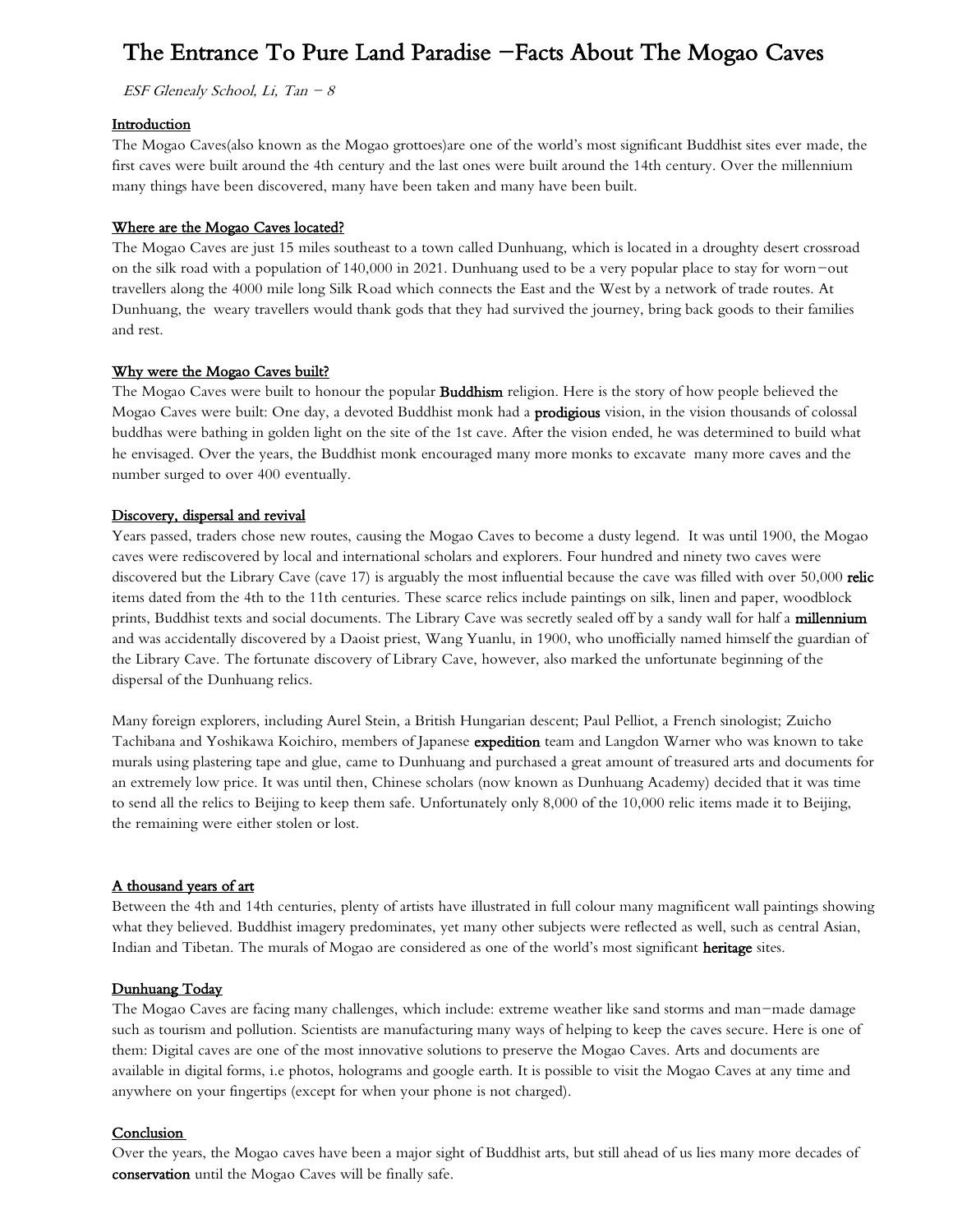## Timeline of the Mogao Caves:

366 AD: First cave built by Buddhist monk.

581  $AD - 907$ : More caves constructed (Tang and Sui Dynasty).

1900: The Library Cave was accidentally discovered by Daoist Wang Yuanlu.

1907 - 1925: Aurel Stein and others came to Dunhuang several times.

1930 - 1940: Chinese scholars inspected the Mogao Caves.

1944: National Dunhuang Art Institution established.

1950 - 1984: Professionals started rebuilding the Mogao Caves.

1987: Became world heritage site.

Now: Scientific conservation

## Author's Note

T. Li lives in Hong Kong and was born in 2013 in Southwest London, England. He enjoys reading and writing. Favourite author is David Wallams who is also an English comedian who swam across the English Channel. Tan also enjoys playing sports such as Ping Pong, Football, Tennis and Swimming. Tan has a younger sister named Fearne, and lives with his mother and father on Robinson Road.

#### Glossary: definition comes from Dictionary.com

**Buddhism**:  $\lceil \text{boo}-\text{diz}-\text{u/m} \rceil$  a religion, originated in India by Buddha.

Prodigious: [ pruh-dij-uhs ] wonderful or marvelous

**Millennium**:  $\left[\text{mi-len-ee}-\text{u/m}\right]$  a period of 1,000 years.

Relic: [rel-ik ] a surviving memorial of something past.

Expedition:[ ek-spi-dish-uhn ]an excursion, journey, or voyage made for some specific purpose, as of war or exploration. Heritage:[ her-i-tij ]something that is handed down from the past, as a tradition.

Conservation:[ kon-ser-vey-shuhn ]the act of conserving; prevention of injury, decay, waste, or loss.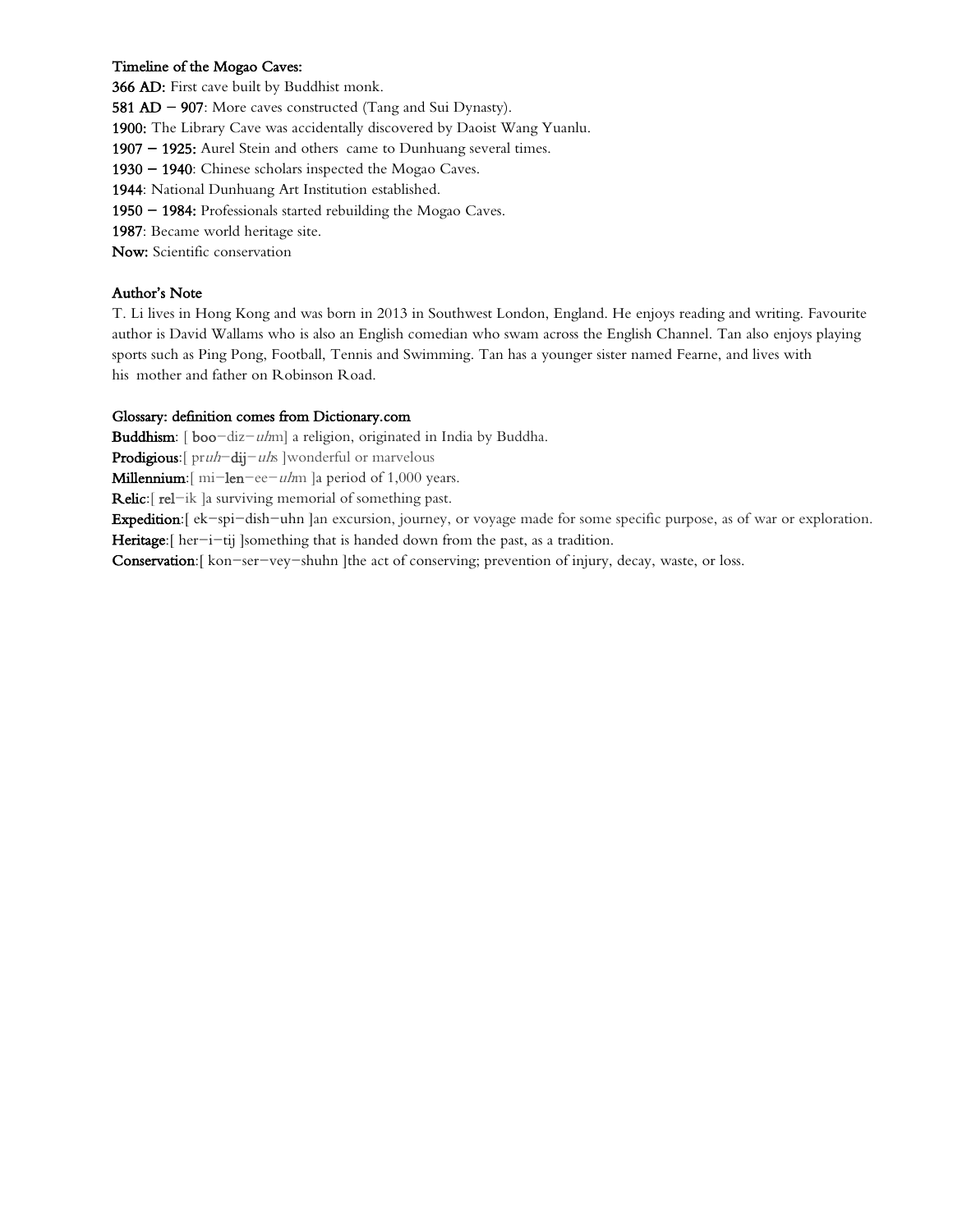# The Caves of the Silk Road

### Harrow International School Hong Kong, Lui-Schwille, Tristan - 11

#### The Splendour of the Caves:

Standing nine storeys tall, and hewn into the cliffs of a sand-strewn valley in China's northern province of Gansu, are found the ornate rock-cut temples known as the Mogao Caves. Situated on the ancient Silk Road near the border town of DunHuang, the Mogao Caves are a breathtaking reminder of China's cultural heritage, dating back as far as the Tang Dynasty. With their immense scale and intricate detail, the Mogao Caves came to house some of the world's finest examples of Buddhist art. Now largely restored and open to the public, the splendour of the Mogao Caves continues to be accessible to tourists and scholars alike.

#### Modest Beginnings:

Legend has it that in 366 C.E. a devoted Buddhist monk called YueZun imagined he saw the faces of a thousand Buddhas, shimmering in golden light on the rock of DunHuang's SanWei Mountain. This sight inspired him to carve out a small meditation chamber into the cliff face. Inspired by YueZun's example, other monks also began to carve out their own spaces into the rock. These first carved chambers were only a few feet across; however soon after, monastic communities took interest and began carving out large caverns for public acts of devotion and pilgrimage. These would later develop into a breathtaking underground temple that would become globally renowned.

### The Silk Road and the Caves:

With the growing importance of the Silk Road trade, the site grew in scale and magnificence. With donors ranging from Emperors to wealthy families and foreign dignitaries, the shrines and tunnels became increasingly elaborate, decorated with religious art of a quality which reflected their social status. As well as Buddhism, many other secondary religions were represented in the Mogao Caves such as Daoism, Zoroastrianism and Nestorianism.

During the eleventh century, the importance of the Silk Road began to decline. This was in part due to conflict in Central and Western Asia; it was also due to the fact that other countries began to learn the process of making their own silk. This latter development meant a reduced need to rely solely on China for silk; the economic importance of the Silk Road began to decline, finally collapsing altogether; it is understandable that many of the Caves fell into disuse.

## Important Discoveries:

The decline of the Silk Road could have been the end for the prominence of the Mogao Caves. However, during the early nineteenth and twentieth centuries, European travellers began to show interest in the Silk Road and the cities along its route, and with this began to develop global awareness of the Caves and of their significance.

Soon after the existence of the Caves once again became widely known, an important discovery was made; a Daoist monk called Wang YuanLu uncovered a walled-off section of a cave, behind which was found what would come to be known as the "Library Cave." This contained nearly fifty-thousand ancient religious paintings, items of silk embroidery and other rare textiles. Well-preserved by the arid environment, these rare artifacts included the world's oldest printed book, printed in 868 C.E., almost six hundred years before the first printing press in Europe.

#### The Need for Preservation:

Now, in the twenty-first century, the Caves are more popular than ever. Yet with larger numbers of tourists and the climate in Northwest China rising, humidity levels in the Caves have increased; this in turn risks damaging the wellpreserved but fragile wall paintings inside. To relieve the pressure of visitors, there is now a daily limit on the number of tickets which may be issued. As well as a daily limit on tourists, the DunHuang Academy and government have organised a program to research what protective materials would be best used to preserve the Caves.

The Mogao Caves are truly a spectacular site. They possess a cultural and historical significance that is unmatched by any other cave site from around the world. At the same time, we must remember the fragility of the Caves which reminds us of the importance of preservation – such that future generations may continue to have the opportunity to marvel at their size and detailed design, and also at the role of the ancient Silk Road itself.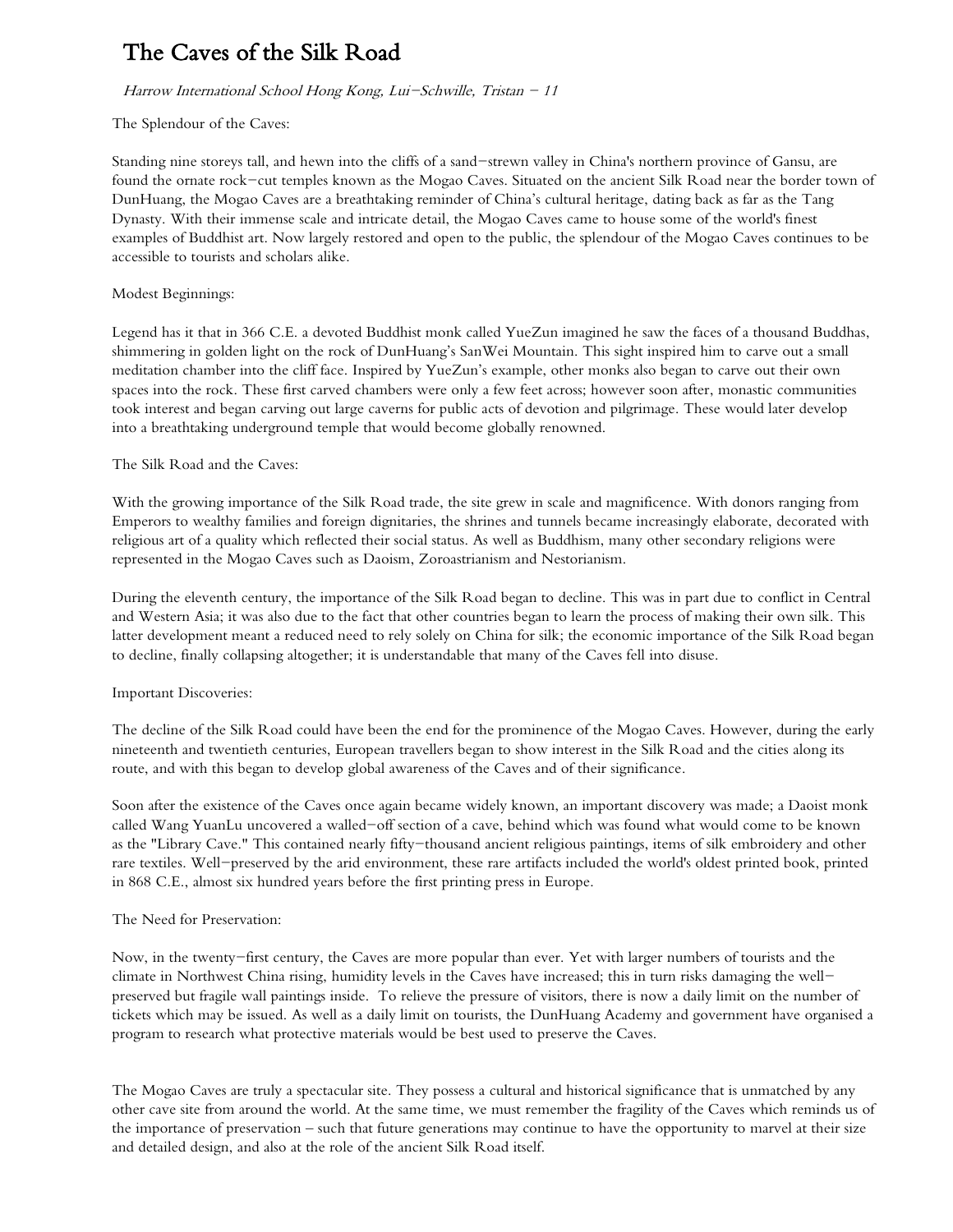## New Biography of Mogao Grottoes

#### Kingston International School, Huang, Yiming  $-10$

 Mogao Grottoes, also known as Thousand Buddha Caves, is located at the western end of the Hexi Corridor of Sweet Potato Province, 25 kilometers southeast of Dunhuang City, on the cliff at the foot of Mingsha Mountain. The West Thousand Buddha Caves, Yulin Grottoes and East Thousand Buddha Caves together form the Dunhuang Grottoes.

 The Mogao Grottoes are located at a strategic point along the Silk Road. It has been a battleground for the military since ancient times, and it is also a meeting place for religion, culture and knowledge, and a transit point for trade between the East and the West.

 In 366 AD, when the eminent monk Le Zun passed by Mingsha East Road, he suddenly saw golden light shining like ten thousand Buddhas, so he dug the first cave on the rock wall. Le Zun's inadvertent actions started a thousand-yearold cultural legend. The construction of the Mogao Grottoes has never stopped for more than a thousand years since then. It has witnessed the rise and fall of Chinese democracy, chaos and governance, and has been ruled by the Central Plains Dynasty, Tubo, Xixia and local separatist regimes successively. Despite the change of dynasties, people have always insisted on the construction of the Mogao Grottoes in Dunhuang. Everyone invariably carried out careful carving and depiction of the Mogao Grottoes in Dunhuang on the basis of their predecessors, until Jiayuguan was blocked by Emperor Jiajing. The Mogao Grottoes in Dunhuang were gradually abandoned in the dust of history.

 Until June 22, 1900, the Taoist priest Wang Yuanlu, known as Wang Taoist, who was in charge of the grotto, invited Yang, who came to write the scriptures, to insert a lamp in the crack of the wall, and found that the wall was empty, so he found a secret room. There are more than 40,000 pieces of classics, histories, books, collections of various documents and paintings from the Western Jin Dynasty to the Song Dynasty. Among them, the stolen treasures have been robbed in more than ten countries and regions, and there are also Western archaeologists who bought many murals/scriptures of the Mogao Grottoes in Dunhuang and brought them back to their home countries to donate to museum collections. Among them, there are 13,700 collections related to Dunhuang in the British Museum. It is the place with the largest collection of Dunhuang cultural relics in the world.

Mogao Grottoes is a large-scale cave temple that integrates painting, sculpture and architectural art, with murals as the mainstay and statues as auxiliary. The murals of Mogao Grottoes are located on the four walls of the caves, on the top of the caves and in the Buddhist niches.

As China becomes more open and convenient in transportation, people from all over the world can come to China by plane and high-speed rail to visit the extensive and profound cultural relics of the Mogao Grottoes, appreciate the splendid Dunhuang frescoes and watch the majestic grottoes. The murals in each grotto can bring out a historical story, such as the meditation Buddha statue in Cave 259, which is nicknamed "Oriental Mona Lisa". The cave was built in the Taihe period of the Northern Wei Dynasty and was one of the early Dunhuang caves.

I also traveled to the Mogao Grottoes in Dunhuang with a tour group in the summer of 2018, visited the grottoes, and learned and gained a lot of historical knowledge from different dynasties. Back in Hong Kong, I also shared the experience of this trip with my classmates and encouraged them to visit these majestic buildings in Dunhuang during the holidays.

As a Chinese, I am very proud and proud that China has preserved such a long history and culture of the Mogao Grottoes.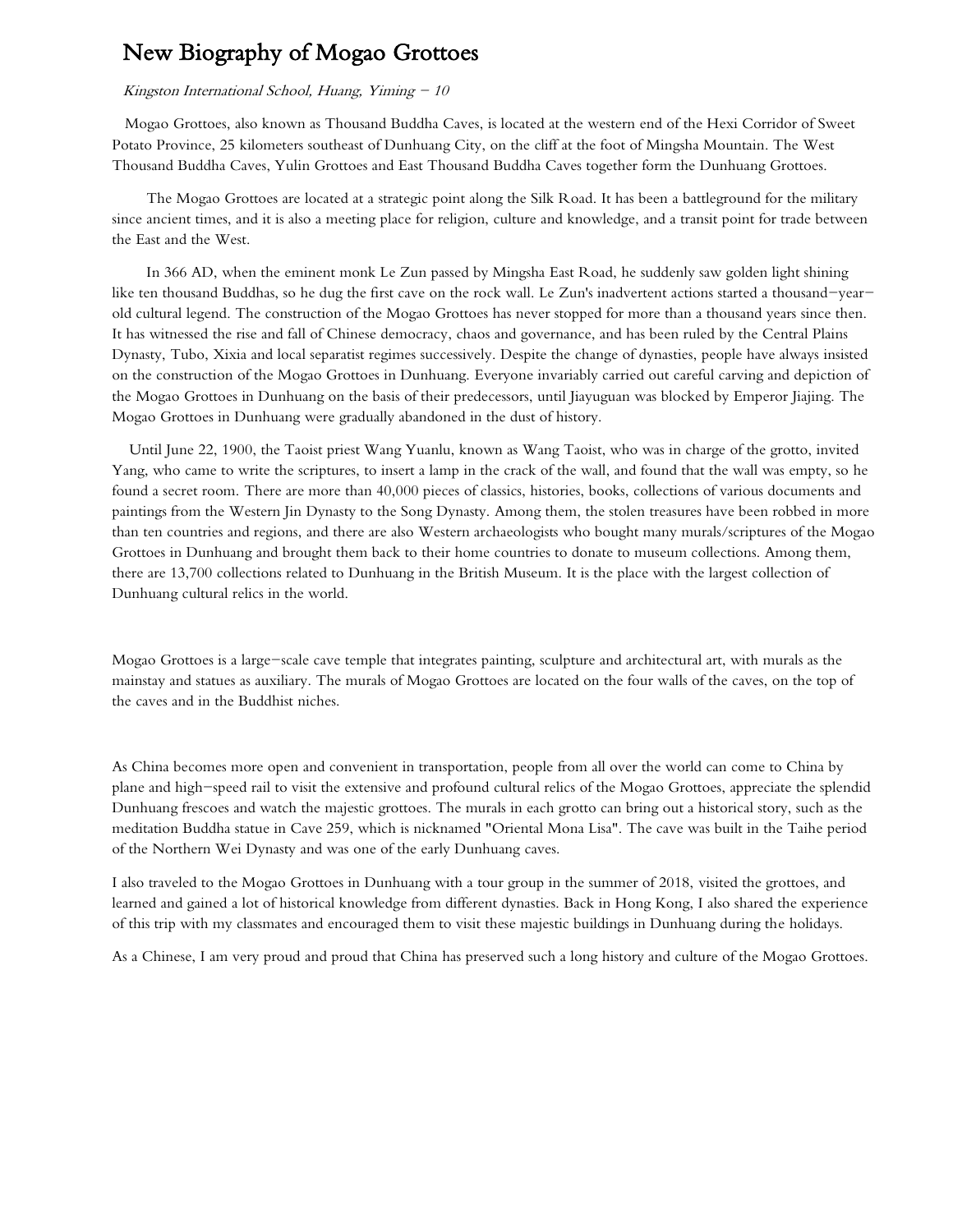## The Mysteries of the Budhist Cavern

#### Marymount Primary School, Choi, Ki Ching Victoria - 11

Located above the serene waters of the Dachuan River, the sacred hideout for the medieval Buddha artworks is carved into the jagged cliffs. The remarkable Mogao Caves, a collection of nearly 500 caves in the cliffs to the south of the city, contain the largest depositary of historic documents along the Silk Roads and bear witness to the cultural, religious, social and commercial activity that took place in Dunhuang across the first millennium. The word 'Mogao' means 'peerless', and the historical caves undoubtedly live up to its name. A nostalgic, evocative atmosphere hangs over the majestic towering mansion, and as Wang Yuanlu, a monk who founded these richly endowed grottoes determined, the home for the Buddha architecture was meant for something special.

The Mogao Caves, also known as the Thousand Buddha Grottoes, has been home to 2,400 clay sculptures and 45,000 square meters of treasured ancient murals. The Mogao Grottoes are considered one of the most monumental and resplendent collections of Buddhist representation in the world. These caves were elaborately painted, the cave paintings and architecture serving as aids to meditation, as visual representations of the quest for enlightenment, as mnemonic devices, and as teaching tools to inform those illiterate about Buddhist beliefs and stories. This remote sanctuary is a sacred wonder, which throughout the centuries many have made the pilgrimage to pay homage and to witness its splendour with their own eyes. Some images depicted the grand solemnity of Buddha; others the terrors of Hell for the wicked. It was a common belief that deities appeared to the faithful in visions, and the scenes were thus taken as accurate depictions, an earthly glimpse into otherworldly realms. Though located near the scorching hot desert, this sector had become infested with crossroads due to the iconic representative of Buddhism and became a popular accommodation to visit during the fourth century.

The construction of this elevated region of religion was initially constructed in 366 AD by an itinerant monk named Yuezun. Positioned in Dunhuang, the monk believed in a spiritual and meaningful connection between him and this array of fierce rocks. As legend has it, the monk was making the long journey to the Western Paradise. Crossing the Gobi Desert, he stopped by Sanwei Mountain, near Dunhuang. There he found a special spring and, having quenched his thirst with its sweet waters, sat down to rest. The mountain gradually grew an unnatural radiant gold, and Yuezun envisioned thousands of luminous Buddhas emerging and perching on the cliff face, and the divine scene invigorating him to excavate the cave. Buddhist monks began to pour in, cultivating their thoughts with the currently flourishing Buddhism. Mogao quickly became a pilgrimage site for Buddhists, artists, officials, and many others. From time to time during the magisterial Tang dynasty, striking statues and sublime murals would be transported into the moderately expanding assemblage of grottoes. The Mogao Caves illustrate not only the religious importance of Dunhuang however, but also its significance as a centre of cultural and commercial exchange.

This leads us to the ginormous part of the Mogao Grottoes' location that participated in producing this exalted site. If it weren't for its headquarters in the well-known Silk Road, it might not have resulted in such a quintessential mark of history being visited by bustling tourists every moment of the day. The municipality of Dunhuang, in northwest China, is situated at a point of vital strategic and logistical importance, on a crossroads of two major trade routes within the Silk Road network. The Silk Road routes from China to the west, and Dunhuang lay on the junction where these two routes evolved together. One of the most prominent caves, known as the 'library cave', contains as many as 40,000 scrolls, a depositary of documents that is of enormous value in understanding the cultural diversity of this Silk Road city. The arrangement of the documents provide a spectacle of Dunhuang as a vibrant hub of the Silk Road trade and give an indication of the range of goods that were exchanged in the city. According to these detailed scrolls of important history, the range of goods transported into the cave to aid the grottoes are countless. They include fragrances and silk, and a tremendous amount of precious stones. Crafts and skills also moved along the Silk Roads as traders and craftsmen met and exchanged notes, and a small number of scrolls in the Mogao Caves illustrate the use of woodblock printing in Dunhuang, a technique that originated in China in the early 8th century.

But as time drove by in a racecar, with the decline of the Silk Road, the Mogao Caves were slowly neglected by the outside world. But as distinct sea routes opened and more agile ships were constructed, land caravans slipped into obsolescence. China, moreover, lost control over large portions of the Silk Road, and Islam had commenced its long migration over the mountains from Central Asia. Sparse monks scrambled over to the caves during the early 11th century, distributing tens of thousands of manuscripts and paintings in a small side chamber adjoining a larger Mogao grotto. No one is certain about their acknowledgement on this matter, but the only definite answer is that the chamber was sealed up, plastered over, and concealed by murals. The secluded cache would remain entombed for 900 years until 1900 when a Taoist priest named Wang Yuanlu became the sanctuaries' self-appointed guardian, many of the abandoned grottoes were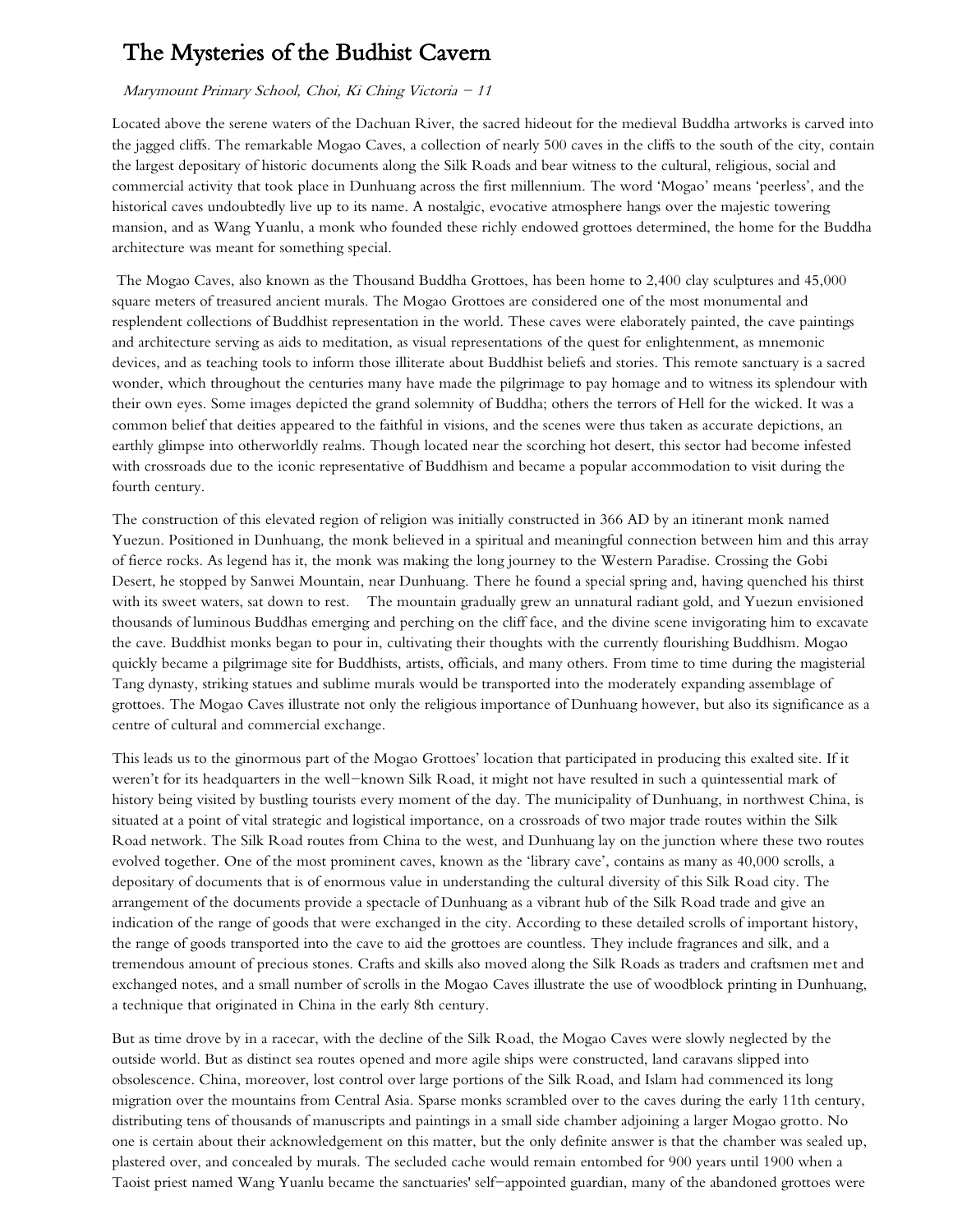buried in the sand. But they were vaguely ignored. t would take another encounter with the West to reveal the secrets of the caves---and to sound China's patriotic alarms. From then on, miscellaneous people would jam-pack the caves. Some Chinese officials, echoing their counterparts in Egypt and Greece, have called for the Mogao artefacts to be returned. Foreign curators, meanwhile, contend that their museums have saved treasures that might otherwise have been lost forever. Despite this ongoing debate of ownership over these treasures, the Mogao Grottoes are undeniably distinctive.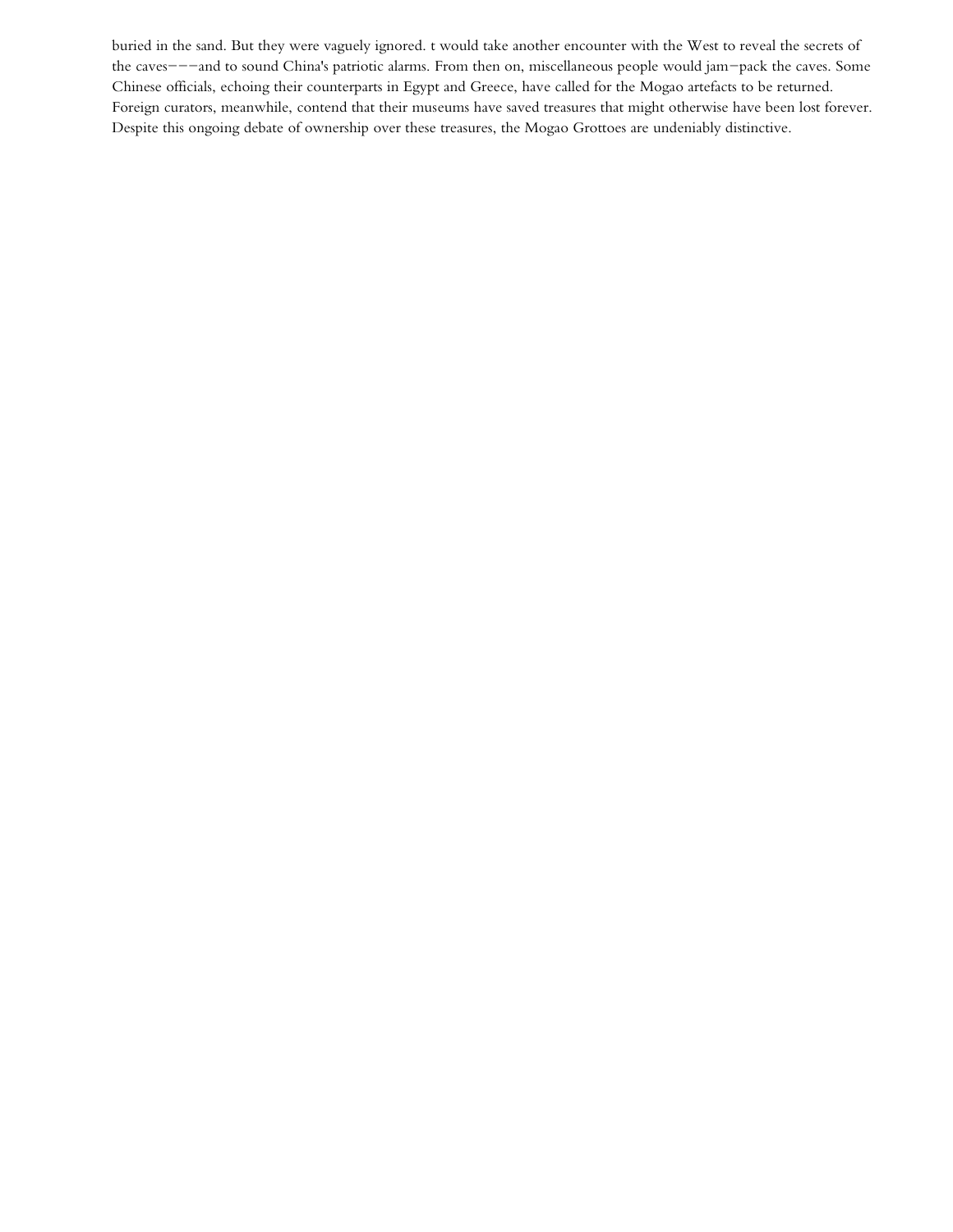# The History of The Mogao Caves

### Marymount Primary School, Fung, Ching Yau Roselle  $-10$

When I first started learning about the Mogao Caves, I felt overwhelmed by the richness of its history, the mystery hidden in the cave art and the sheer number of buddha statues found there. With the stunning façade of the nine-storey building with red porticos at the entrance, the Mogao Caves looked like a setting straight from a movie. Why did someone build such beautiful architecture in the middle of a desert? What stories lie behind the paintings and sculpture? A million questions sprang up in my head and I started doing research on the internet. It was satisfying to find the answers to my questions. Now, let me share my answers with you.

### WHAT are the different names of the Mogao Caves and HOW did they come about?

Different names have been given to the Mogao Caves (Chinese: 莫高窟), each with a different story behind. To begin with, 'Mogao' used to be the name of an 'administrative district' in the Tang dynasty. However, the name 'Mogao' also bears the meaning of "peerless" or "none higher than", which makes sense since the Mogao Caves is situated in the desert and "mo" could also mean "desert" in Chinese.

The Mogao Caves is also called the 'Thousand Buddha Caves' (Chinese: 千佛洞) because there are almost over a thousand Buddhas inside the caves. It could also relate to the legend of how a monk called Yuezun had a vision of a thousand Buddhas appearing at the site in 366AD, which I will explain further later.

It is also called the Dunhuang Caves or Dunhuang Grottoes. A 'grotto' is a small cave, either natural or man-made, usually used for religious purposes. Dunhuang is the nearest city to the caves. The name 'Dunhuang' means "blazing beacon" as it used to be a frontier outpost where beacons of fire were used to warn its citizens of attacks by nomadic tribes.

### WHAT was special about Dunhuang?

Dunhuang was an important city on the frontier of China. It was established as a garrison outpost by the Han Dynasty Emperor Wudi to protect its citizens against the invaders, Xiongnu, in 111 BC and since then it had become an important centre of trade along the Silk Road. Not only was it a trading centre, it was also a meeting place of various people and religions such as Buddhism, Taoist and ideas from the west.

## WHEN and HOW were the grottoes built?

A writer, Brook Larmer, wrote in National Geographic, "The caves began as a vision of light." This was because legend has it that in 366 AD, a wandering monk named YueZun passed by the Singing Sand Mountain in the desert where the Mogao Caves are today. There he had a vision of a thousand radiant, golden Buddhas shining on the face of a cliff. He thought it was a vision sent to him with a purpose, and that was why he began to excavate the caves. He started to chisel a small coffin-sized cell into the rock used for meditation. Later, the monastic communities began to carve out bigger caverns with images of Buddha for worship.

YueZun not only dedicated his life to building the caves and meditating there, he also started a movement that lasted for over a period of a thousand years where monks and scholars continued to construct caves and create sculptures, murals and manuscripts from the 4th to the 14thcentury.

## What can you find at the Mogao Caves?

The Mogao Caves comprises of a series of grottoes situated about 25 kilometers southeast of the city of Dunhuang in Gansu Province. The grottoes are carved out of the sandstone cliffs of Mingsha Mountain and extend about 1600 meters from north to south.

Without dispute, it is the greatest collection of Buddhist art found in a single location anywhere in the world. There are numerous temples and shrines with sculptures, murals (wall paintings) and manuscripts. The remaining Mogao Grottoes contain about 45,000 square meters of mural paintings, and more than 2000 painted sculptures. In the Mogao Caves, there are a total of 735 original grottoes, of which only 492 of them survived over time.

Another major discovery happened in the 1900's. In the early 20thcentury, a Taoist monk named Wang YuanLu was taking care of some of the grottoes. He discovered a hidden cave behind a wall. It turned out that he made a discover of the century! What he discovered was later known as the 'Scripture Cave' or 'Library Cave'. People referred to the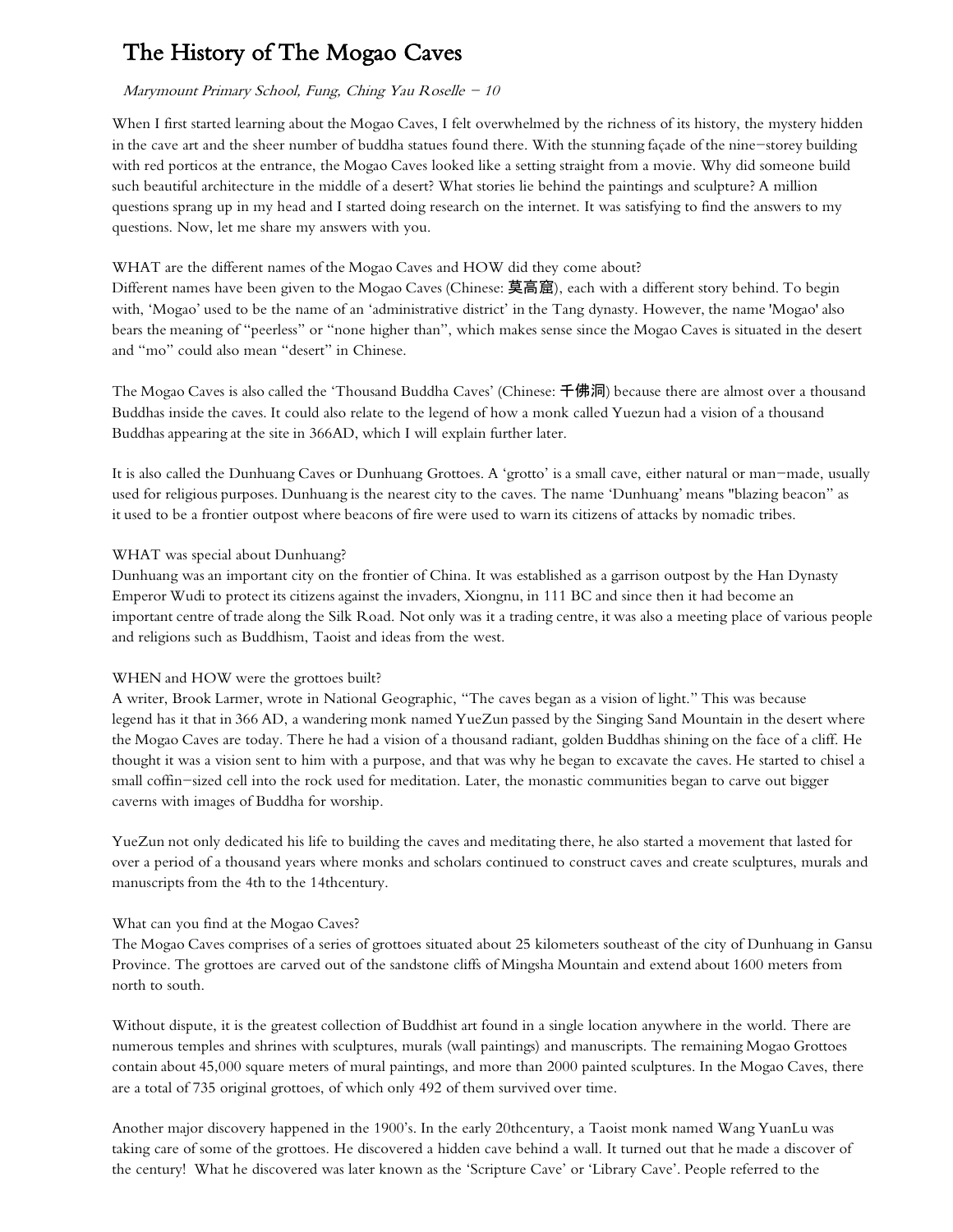manuscripts found inside the Library Cave as 'Dunhuang Manuscripts' and they were sealed off inside the cave sometime early in the 11thcentury. There were a lot of complete sutras in Chinese, complete paintings and complete Tibetan, Sogdian, Khotanese texts, nearly 50, 000 ancient manuscripts, silk banners and paintings, fine silk embroideries and other rare textiles and scrolls.

However, without knowing the significance of his discovery, Wang YuanLu sold many of these manuscripts off to foreign explorers for small sums of money.

Conclusion: What have I learnt from my research of the Mogao Caves?

Learning about the Mogao Caves is like solving a mystery to me. I am so glad to learn more about this important historical and cultural heritage. The amazing treasure-trove of Buddhist art gives us an accurate idea of what life was like before. The legends and stories about the murals, Buddhas, caves, monks and priests make the Mogao Caves an endless source of imagination. Because of all these, the Mogao Caves were designated a Word Heritage site in 1987.

I hope reading my research has given you an interest to visit the Mogao Caves in the future. You can travel there by air or by train, but remember to book a tour online or in-person!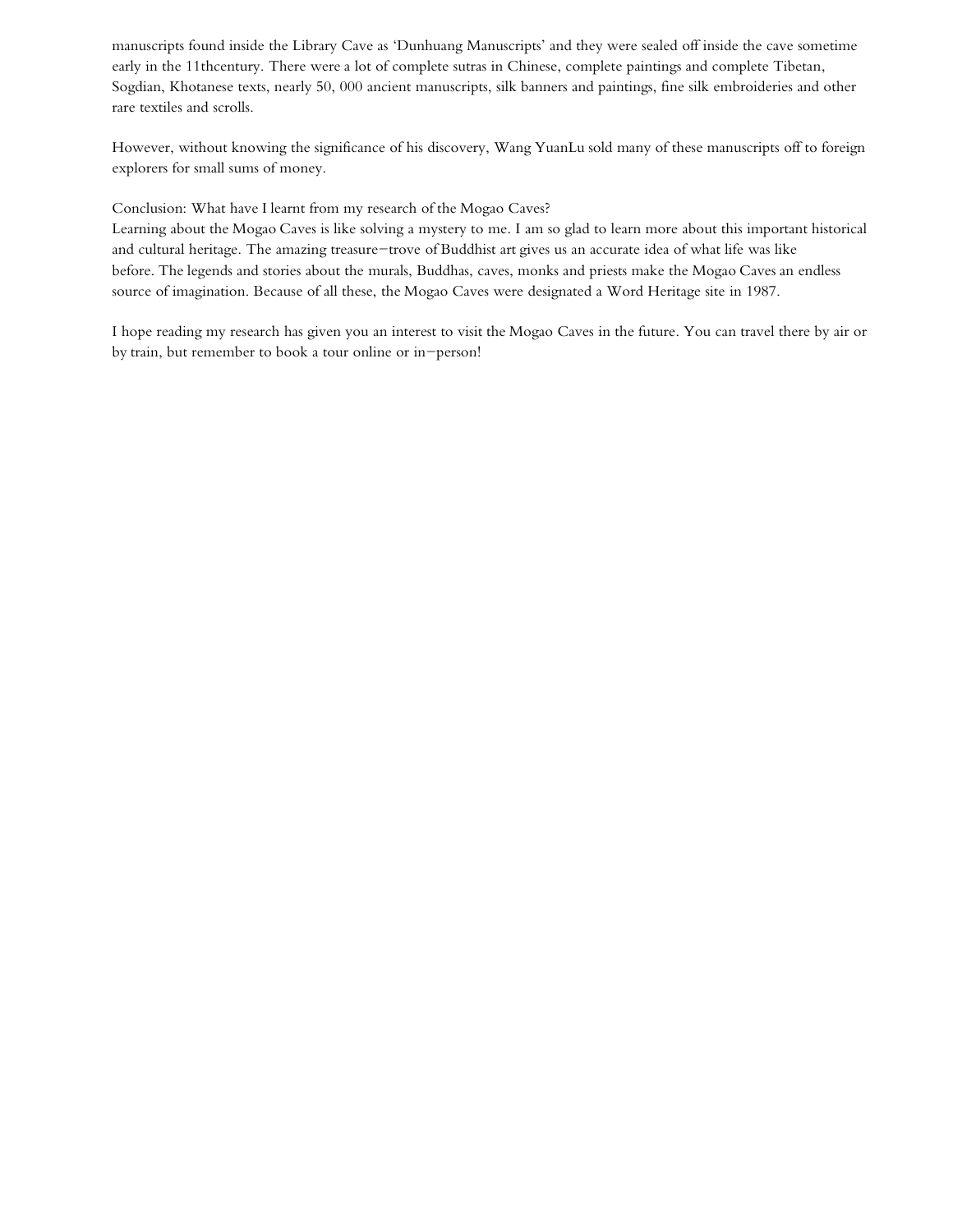# Tales from the Mogao Grottoes

## Po On Commercial Association Wan Ho Kan Primary School, Kaur, Ashmeet - 13

More than one and half millennia ago, a monk thought there was something special he found at an oasis in the desert on the Silk Road in China. The Mogao Caves also known as Thousand Buddha Caves is a massive group of caves filled with Buddhist Statues.

The caves are found on the side of a cliff which is close to two kilometers long. During the Tang Dynasty, there were more than a thousand caves, but over time many of the caves were lost, including the earliest caves. 735 caves currently exist in Mogao and the best-known ones are the 487 caves located in the southern section of the cliff which are places of pilgrimage and worship. 248 caves have also been found to the north which were living quarters, meditation chambers, and burial sites for the monks. The caves at the southern section are decorated, while those at the northern section are mostly plain.

The art of Dunhuang covers more than ten major genres, such as architecture, stucco sculpture, wall paintings, silk paintings, calligraphy, woodblock printing, embroidery, literature, music and dance, and other popular entertainment.

The caves are example of rock-cut architecture, but unlike Longmen Grottoes the local rock in Yungang Grottoes is a rather soft gravel conglomerate that is not suitable for either sculpturing or elaborate details. Many of the early caves developed from earlier Buddhist rock-cut styles are seen in India, with a square-sectioned central column, with sculpture in niches representing the stupa around which worshippers bow and gain blessings. Others are caves influenced by traditional Chinese and Buddhist temple architecture.

Dunhuang was established as a frontier garrison, an outpost by Han Dynasty Emperor Wudi to protect against the Xiongnu in 111BC. It also became an important gateway to the west, a Centre of Commerce along the silk Road, as well as a meeting place of various people and religion such as Buddhism.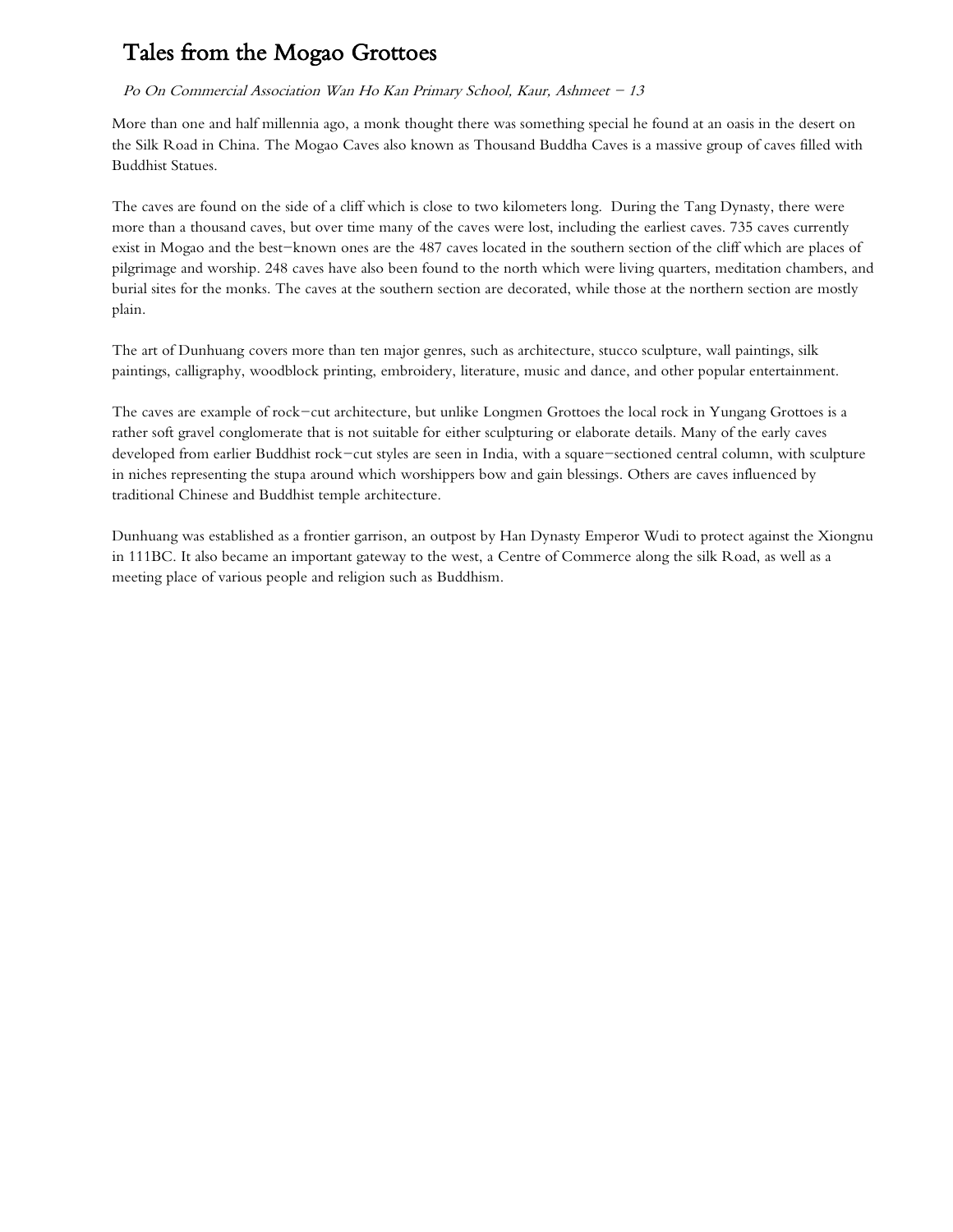# Tales from the Mogao Grottoes

### Po On Commercial Association Wan Ho Kan Primary School, Kaur, Tajvir  $-10$

In Mogao Caves, there are many paintings, more than two thousand statues, magnificent works on silk and paper, thousands of ancient manuscripts, such as sutras, poems, and prayer sheets, which in 1900 were found sealed in one of the caves and then dispersed to museums throughout the world.

There are 735 caves in Mogao. There are also a lot of Buddhist art and stories hidden there. Mogao caves are very important for us because they are important evidence of the evolution of Buddhist art in the northwest region of China.

The caves are strongly linked to the history of transcontinental relations and of the spread of Buddhism throughout Asia. For centuries the Dunhuang Oasis, near which the two branches of the Silk Road forked, enjoyed the privilege of being a relay station where not only merchandises were traded, but also exemplified the ideas of the Chinese, Tibetan, Sogdian, Kho tan, and Uighur. Hebrew manuscripts are also found within the caves.

The Mogao Caves were included in the World Heritage list in 1987. This site was put under top-level protection by the government. In 1961, the Mogao Caves was listed as one of the State Priority Protected Sites by the State Council and was put under the protection of nation laws including the Law of the People's Republic of China on the Protection of Cultures Relics. The Regulations for the Conservation of the Mogao in Dunhuang, Gansu Province (2002) has confirmed the boundaries of the conservation area, and the Master Plan for the conservation of the Mogao Caves at Dunhuang (2006- 2025), which has been reported to the Gansu Provincial Government and will be issued soon, adds the area for the control of construction, which overlaps with the buffer zone. The two directives are the most important measures taken for preserving the authenticity and integrity of the Mogao Caves. The Administrative Institution of the Mogao Caves has been cooperating with international counter parts to study conservation and site management and looks forward to continuing its work in preserving the heritage of the site.

The goal in the future is to implement the measures put out in the management plan by the scheduled time, to learn from advanced experiences in heritage site conservation and the authenticity and integrity of the heritage site and its setting, and to make its full historical information and value available to future generations.

The location of the Mogao Caves and its settings are faithful to the authentic historical context in which they were created. The design, materials, traditions, techniques, spirit, and impression of the caves, wall paintings, painted sculptures and movable cultural relics still exhibit the characteristics of the periods in which they were created. The continued utilization of the Mogao Caves for tourism has indeed promoted its historic significance. Conservation plans have established the guidelines for the caves' utilization and conservation and therefore will ensure the authenticity of the site and its setting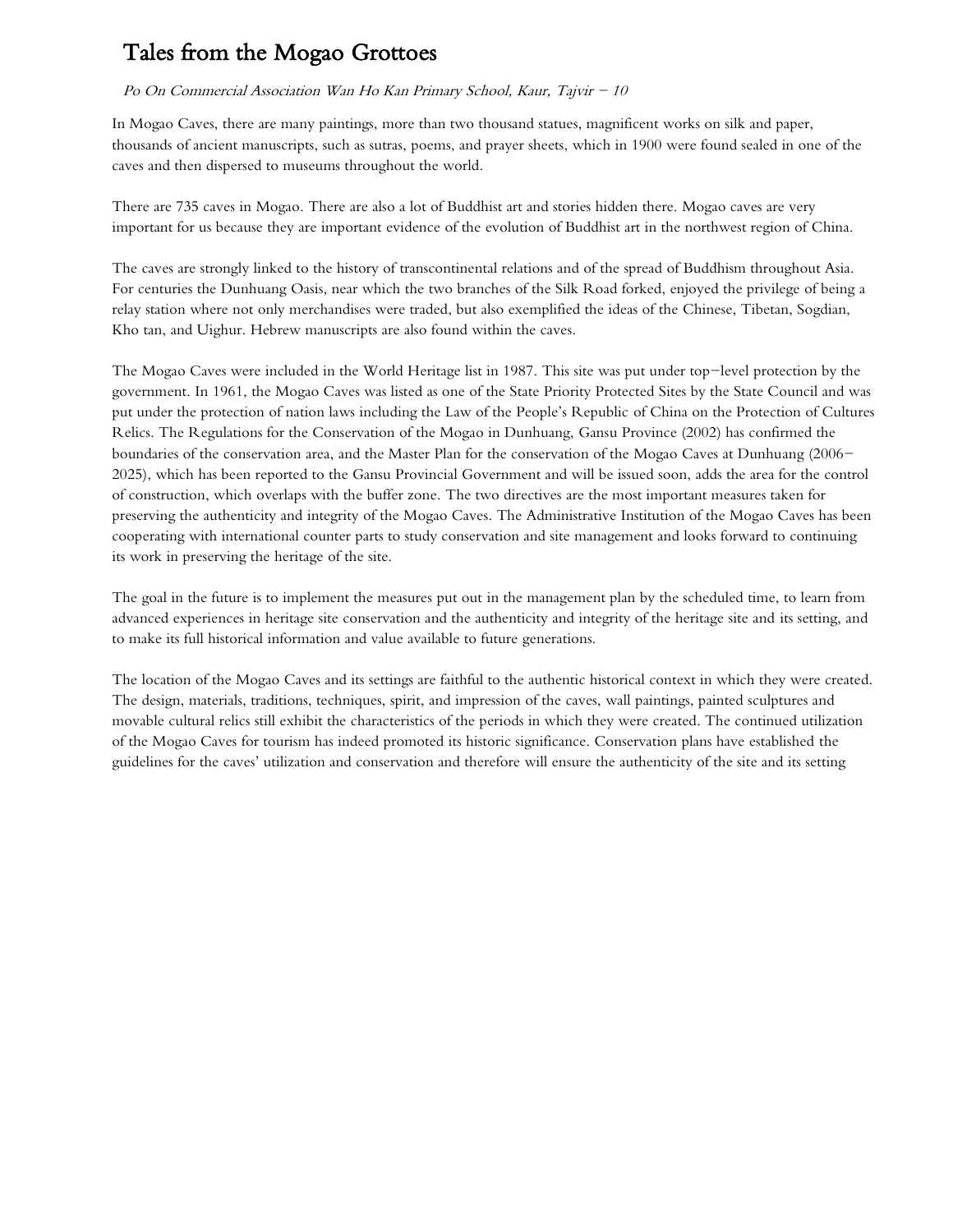## The Mogao Grottoes

Regents Primary School of Shenzhen, Chen, Yunqing Leona  $-10$ A long, long time ago, there was a secret nobody knew. A secret that traveled back to ancient times. When Dunhuang had not yet become the home of thousands of caves. That secret traveled through the rivers, went across the mountains and was finally buried in the desert. Not until the child picked up that leaf was the secret revealed. A long, long time ago, an ugly monster attacked a peaceful village where people had faith in Buddha lt set fire to burn the town and took away all the children. Parents cried for rain, but not a single drop of water came. The Wise said, "There must be something that the monster fears... Build the Buddha!" Everyone worked together to build the Buddha, and it worked! It scared the monster and called the rain! He brought back all the children that had been taken away

And by then, citizens built the Budda statues year after year, generation after generation, becoming the Mogao caves people visit today.

## The Mogao Grottoes

#### Regents Primary School of Shenzhen, Xiao, Ziyue  $-12$

The Mogao Grottoes is a mysterious place, a network of 492 caves spanning a vast area, richly and entirely decorated by 45,000 murals and 2,415 clay sculptures. They are a treasure house of murals, sculptures and other cultural relics. They are the largest and the most abundant Buddhist art place.

More than 1000 years ago, a monk discovered The Mogao Grottoes. He and others dug caves together and put their sculptures into the caves, but 1000 years later, travelers began to explore other places. The Mogao Grottoes had been forgotten. However, in the 1900s, explorers rediscovered the caves and discovered many artifacts. In A.D.366, during the Eastern Jin Dynasty, a monk named Yue Seng chiseled the first cave here. The endeavor continued the chiseling through later dynasties, including the Northern Wei, Western Wei, Northern Zhou, Sui, Tang, Five Dynasties, Song, Western Xia, and Yuan. In 1987, UNESCO placed the Mogao Grottoes under the protection of the world cultural heritage list. Therefore, Mogao Grottoes become a legend.

Humans have not fully discovered the secrets of the Mogao Grottoes. Scientists are still studying the secrets of the Mogao Grottoes. They look forward to one day when all the mysteries of the Mogao Grottoes will be solved. The insight these works have given into the history of China is invaluable, and the illustrious heritage of the site echoes throughout its many caves. We are supposed to cherish such treasures from the past.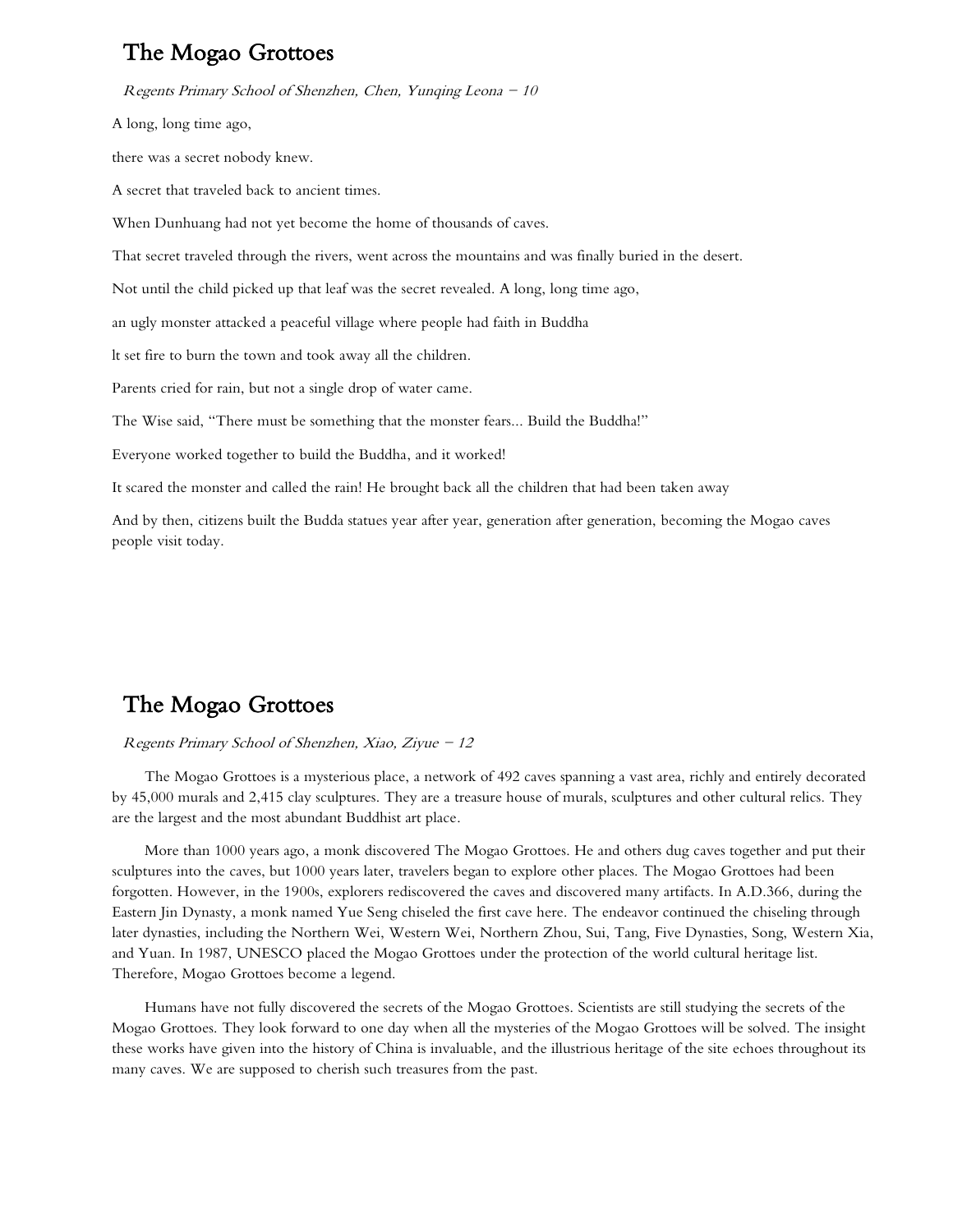## A Trip To the Mogao Grottoes

#### Regents Primary School of Shenzhen, Xu, Tsz Lam  $-11$

I visited Mogao grottoes in the Dun Huang district of Gansu province in west-central China during the summer holiday. I had a taste of its true face, it gave me a deep impression, so I could not forget it for a long time.

On the Silk-Road. It was said that more than one and half million years ago, a monk decided there was something special about a cave he found at an oasis in the desert on the silk Road in China. Mogao grottoes, commonly known as Thousand - Buddha Caves, are located west of the Hexi Corridor. Over the centuries, thousands of pilgrims arrived and decided to stay, digging more caves and spending their time creating sacred art and literature. But time passed, and travelers started taking other routes more than 1000 years later. The Mogao caves were forgotten, becoming little more than a dusty legend.

Then, in the 1900s, local and international scholar-explorers rediscovered the caves. They gradually unlocked their breathtaking secrets. There were hundreds of caverns containing some of the world's finest paintings, sculptures, and literature-including the oldest printed book in the world.

The Grottoes were built in the Qin Dynasty. There are 735 caves, 45000 square meters of murals, and 2415 Clay sculptures, one of the world's most significant artistic works.

When I entered the Mogao grottoes, I saw a honeycomb of caves arranged on the uneven walls, which gave an unpredicted artistic atmosphere. Following the guide's footsteps, finally, we reached the first cave. On entering, I could not help praising highly:" It's spectacular!" Other visitors were also amazed.

After visiting the caves, my heart was deeply shocked. I have to say the works are the best in China. It is no doubt worthy of being a world-class cultural heritage. We must protect them so that this famous treasure house of art will live forever.

Mogao grottoes, I will never forget you!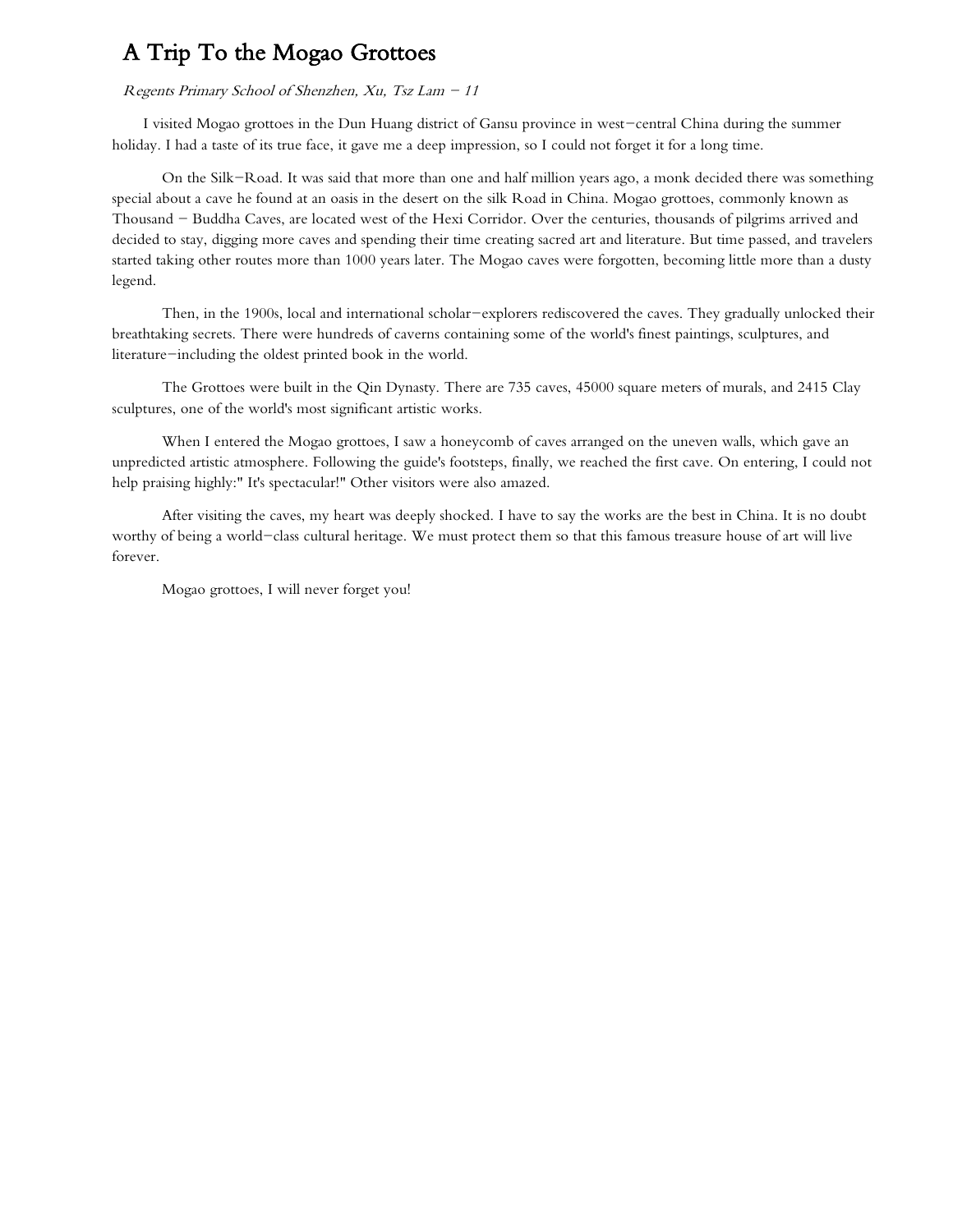# The History of the Mogao Grottoes

Shanghai Singapore International School, Krishna, Shreyas  $-11$ 

## What are the Mogao Grottoes?

The Mogao Grottoes, otherwise called the Thousand Buddha Grottoes or Caves of the Thousand Buddhas, is an arrangement of 500 temples, 25 km southeast of the focal point of Dunhuang, a desert garden situated at a junction on the Silk Road, in Gansu area, China. The caverns may likewise be known as the Dunhuang Caves.

## Who made the Mogao Grottoes?

The development of the Mogao Caves seems to have started at some point in the fourth century AD. As per a book composed during the rule of Tang Empress Wu, Fokan Ji  $-$  An Account of Buddhist Shrines by Li Junxiu, a Buddhist priest named Lè Zūn had a dream of 1,000 Buddhas washed in brilliant light at the site in 366 AD, motivating him to fabricate a cavern there. The story is additionally found in different sources, for example, in engravings on a stele in cave 332; in another archive, Shazhou Tujing (Geography of Shazhou). He was subsequently joined by a second priest Falian, and the site progressively developed. The caverns at first served distinctly as a position of contemplation for loner priests. Individuals from the decision group of Northern Wei and Northern Zhou built many caverns here, and it prospered in the brief Sui Dynasty. By the Tang Dynasty, the quantity of caverns had reached over a thousand.

By the Sui and Tang administrations, Mogao Caves had turned into a position of love and journey for the public. From the fourth until the fourteenth century, caves were built by priests to fill in as holy places with assets from givers. These caverns were extravagantly painted, the cavern artworks and engineering filling helped in reflection, as visual portrayals of the mission for edification, as memory aides, and as training devices to illuminate those ignorant to Buddhist convictions and stories. The significant caverns were supported by benefactors like significant holy places, nearby decisionmakers, senior dignitaries. Different caverns might have been financed by dealers, military officials, and other nearby individuals and groups.

## Why were the Mogao Grottoes forgotten?

The caves lay forgotten for hundreds of years. The Silk Road fell into disuse by the 1400s, and for centuries Mogao was all but forgotten with the caves' entrances choked by sand from the Gobi Desert. In the 1890s a Daoist monk named Wang Yuanlu appointed himself guardian of the caves.

## How was it revealed?

The Mogao grottoes were revealed by a priest called Wang Yuanlu and some foreigners unlocked the breathtaking secrets inside the caves. The priest and the foreigners were fascinated with the beautiful paintings and sculpture.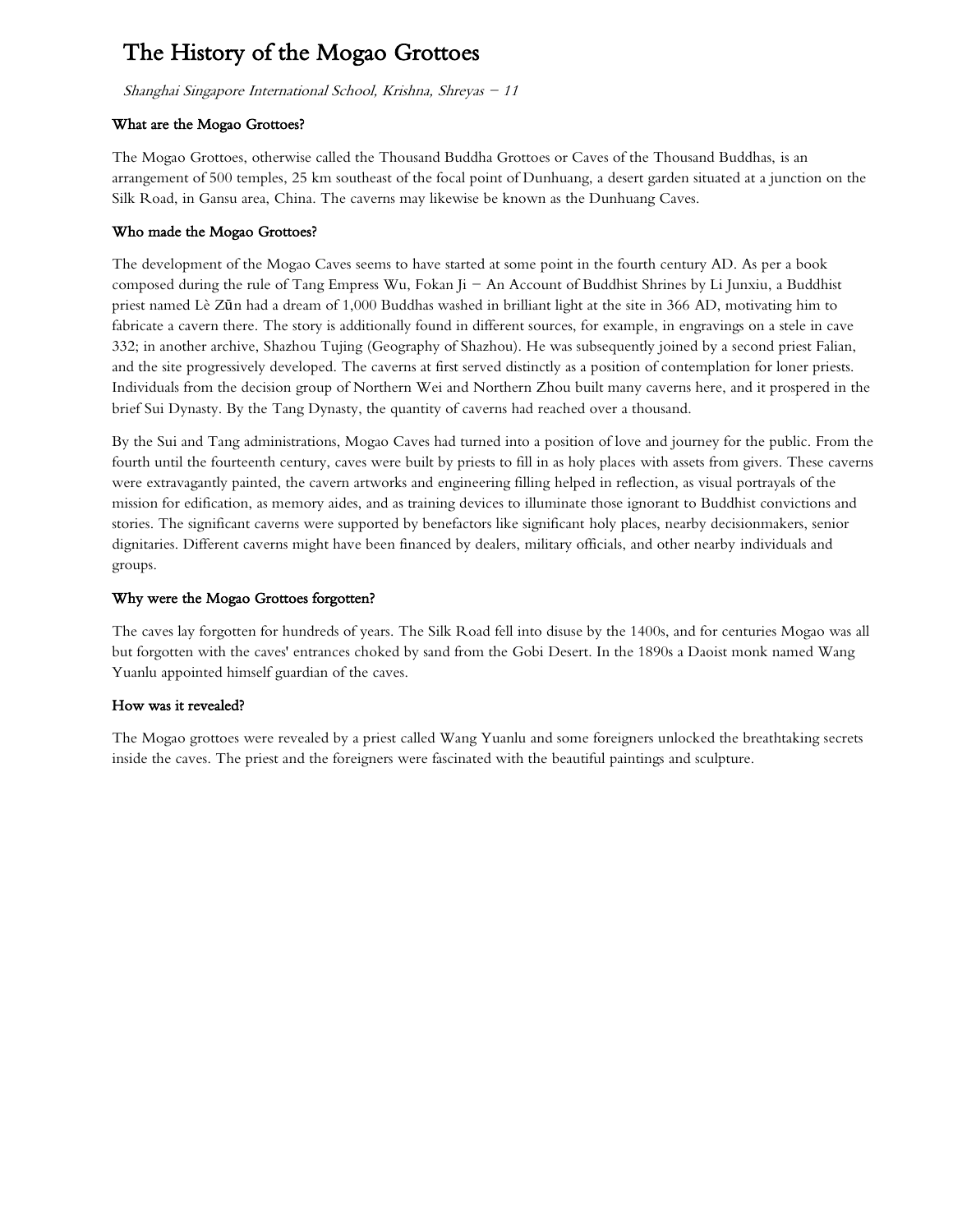## The Mogao Grottoes

### Shanghai Singapore International School, Qian, Johnny  $-9$

It was the year 366 when Lezun, a monk, travelled to Mingshan Mountain, Dunhuang. Suddenly, he noticed that Sanwei Mountain was bathed in thousands of golden lights, like thousands of Buddhas just appeared. Believing that this indeed was a sign from the Buddhas, he hired men to carve the first Mogao Grotto in history. Following Lezun, another Buddhist monk named Faliang carved the second grotto in history. From then on, carving, painting and preserving of the Mogao Grottoes started to take place.

After Faliang's grotto, people designing the Mogao Grottoes translated the infinite worship to Shakyamuni and the longing for a Buddhist world into early grotto buildings. The first buildings were mostly shapes of Buddhist and Central Column Grottoes. The Buddhist Grottoes' use was for monk meditation. For example, in grotto 285, there is a main square room with a niche holding Buddhist statues used for the purpose of meditation included in the central wall. At the sides, however, the walls are cut into two or four chambers, each large enough for only one person to meditate. In the grotto of central column (or tower temple grotto), a square column starting from the floor and going up to the ceiling stands in the center, each of the four sides had niches cut into them holding Buddhist statues.

During the time of the sixteen kingdoms and the Northern and Southern Dynasties (304-508), Buddhist Grottoes and Central Column Grottoes were the most popular at the Mogao. Buddhist Grottoes came from Indian Vihara Grottoes, while Central Column Grottoes developed from Indian Catiya Grottoes and later changed into Qiuci Grottoes of the Western Regions (Qiuci being a kingdom from the Han Dynasty). However, foreign grottoes were not copied by the grottoes of the periods. Chinese architectural style was introduced by cutters of the Grottoes. The roof of the grotto in front of Central Column was improved into an inversed V-shaped roof, and the middle contained a ridge with slopes on both sides added to wooden parts including tie beams, arches, and rafters.

Hundreds of years ago, thieves and robbers from other parts of the world broke into the Mogao Grottoes. They stole parts of the statues and sold them all over the world. Fortunately, the Grottoes are well-cared by the keepers. They open different caves and close the other ones in order to repair and protect them. You are able to visit eight caves a day.

As you can see, the Mogao Grottoes have lots of uses, they have absorbed a wide range of arts from around Asia and are a tremendous sight, even when you are just visiting. Every piece of art has a story behind it, while each story being more interesting than the last. The Mogao Grottoes are not only a treasure to Asia, but the whole world.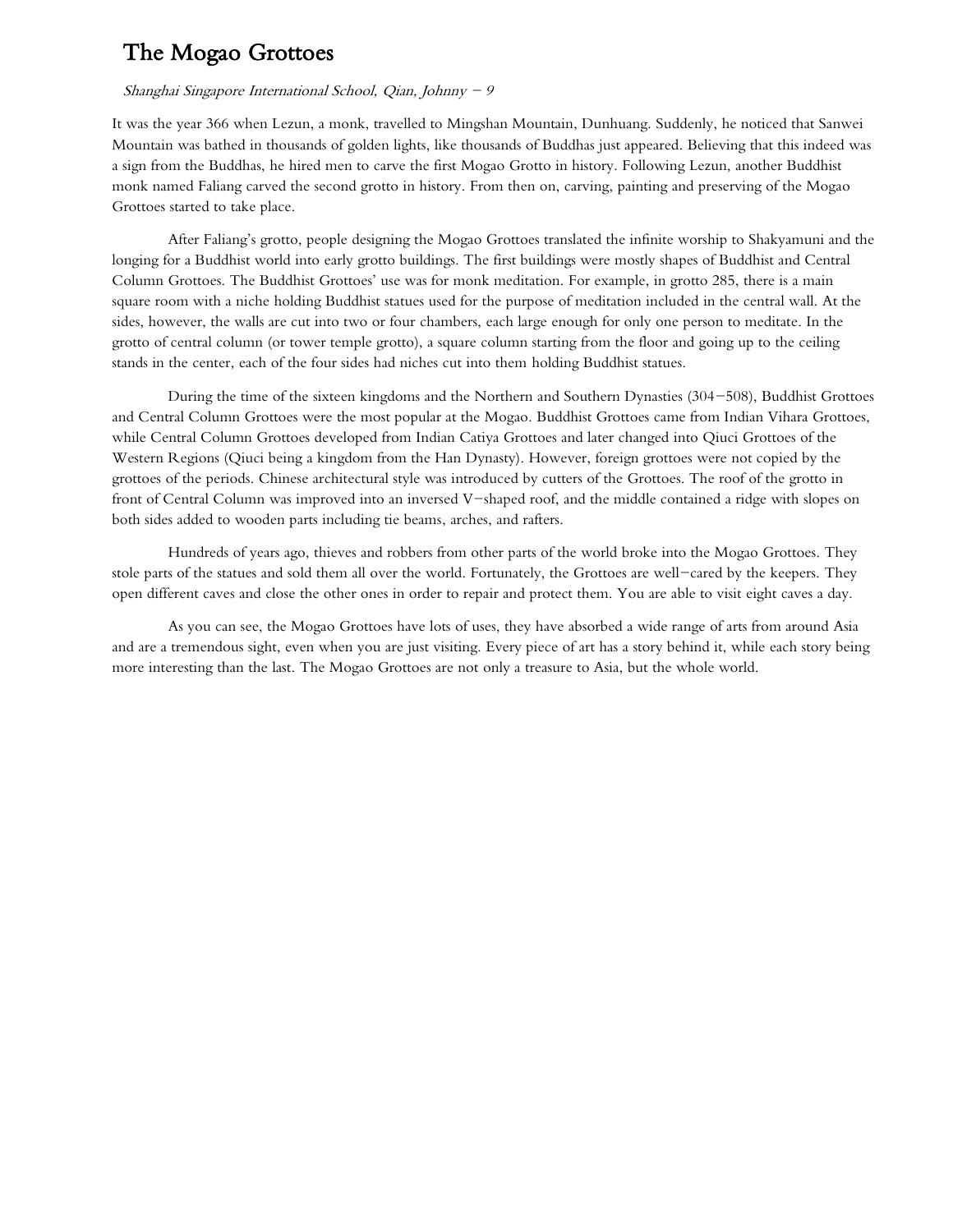# Mogao Grottoes

## Shanghai Singapore International School, Vadgama, Durva Miteshkumar  $-10$

Have you ever wondered about the Mogao Grottoes? Who made the Mogao Grottoes? How were they made? When could they make these caves? In this huge world, where did they make it? For what reason did they make it? So many questions! At the end of this piece, you will be able to share this information with other people or even know more secrets about these mysterious caves. If I were you, I would start reading this straight away!

According to [www.chinahighlights.com,](http://www.chinahighlights.com/) the first grotto was chiseled out in 366 AD by a monk called Le Zun. Le Zun was going home when suddenly he saw the top of a mountain glinting with golden light, as if there were thousands of buddhas shining on top. Then he started to believe that the Mogao area was a holy land for Buddhists, and with that, he decided that he was going to stay there and dig caves.

Others were inspired by Le Zun's example and followed him. There were 10 dynasties which kept adding to the Mogao Grottoes! By the time each dynasty ended, there was something added to the Mogao Grottoes. After the Tang Dynasty ended, the number of art works in the Mogao Grottoes reached its peak. There were literally more than 1.000 caves, and each cave contained more than ! Can you believe that? Unfortunately, after the Yuan Dynasty, the Mogao Grottoes were sealed and therefore forgotten by the rest of the world. People sealed them to avoid any damage from wars.

After that, no one tried to rediscover the beautiful caves until the year 1900. However, it became once again popular in the year 1900. A person named Wang Yanlu, made the amazing discovery by accident.

According to [ancient-origins.com,](http://ancient-origins.com/) in 1900, a hidden door was stumbled upon while sand from Cave 16 was being cleared away. Behind this secret door was a small cave filled with ancient manuscripts and sutras, as well as paintings on silk and paper.

Well, after all this information, I think you should get to know some interesting facts about the Mogao Grottoes. Did you know that there was a replica of the mogao grottoes made in Shenzhen? Visitors can now appreciate the art in detail through an immersive experience that uses cutting-edge technology!

If you like mysteries, there is a very exciting mystery about the Mogao Grottoes! As you know, a lot of people took things away from the Mogao Grottoes, so some people wonder about how many things there were in the caves at the beginning! With 735 caves, there were more than 45,000 square meters of murals and 2,415 colored sculptures of different sizes a long time ago.

According to [www.chinadiscovery.com](https://www.chinadiscovery.com/gansu/dunhuang/mogao-caves.html) , Mogao Caves is one of the greatest repositories of Buddhist art in the world. You can trace the development of Chinese art over 1,600 years from one dynasty to the next because each dynasty built own caves to record its own features. This site along with Longmen Grottoes, Yungang Grottoes and Maijishan Grottoes are the four greatest Buddhist grottoes in China.

It was only in 1961 that the importance of the Mogao Grottoes was finally recognized by the Chinese people, and it was declared a national monument. In 1987, the Mogao Grottoes were designated a World Heritage site. Over the years, this site has become a tourist attraction and archaeological conservation work is being carried out there. If I were you, I would straight away go and book a ticket to the Mogao Grottoes to see the beautiful scenery with my own eyes.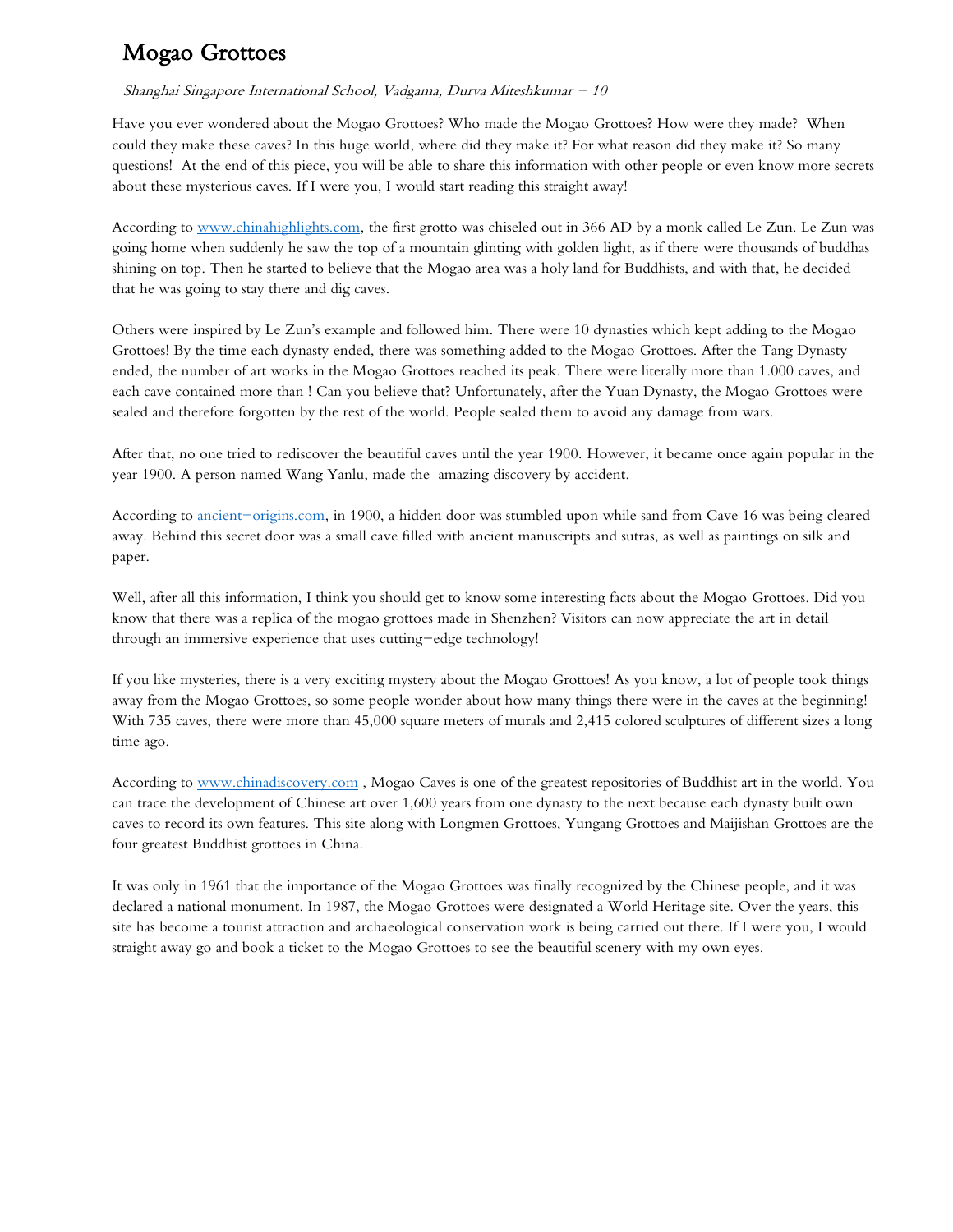# Tales from the Mogao Grottoes

### St. Paul's Co-educational College Primary School, Leung, Callum Gregson - 9

More than one and half millennia ago, a monk decided there was something special about a cave he found at an oasis in the Gobi desert on the Silk Road in China. The Silk Road was an ancient network of trade routes which connected the East to the West. These connections resulted in the trading of goods, notably silk, and the spread of ideas of diseases.

What's the origin of the name "Silk Road"? Silk was a highly valued commodity, indication of social status in ancient times. The Silk Road was the only way to procure silk in China because the country had a monopoly on silk for a long time; its production process was tightly guarded. Aside from silk, many other goods were traded on the Silk Road, including gold, bronze, glassware, tea, spices, gunpowder and textiles. Camels had also been an essential part of trading, either being used to transport goods or being traded themselves.

Over the centuries, thousands of pilgrims arrived and decided to stay, digging more caves, and spending their time creating sacred art and literature. Some of the routes were long but safe, and others were shorter but more dangerous.

But time passed, and more than 1000 years later, travellers started taking other routes. The Mogao Caves (also known as Thousand Buddha Caves or Mogao Grottoes) , is a group of ancient caves which were built in different dynasties, situated in the Dunhuang district of Gansu province in west central China were forgotten, becoming little more than a dusty legend.

Then, in the 1900s, local and international scholar-explorers discovered the caves. They gradually unlocked its breathtaking secrets. There were hundreds of caverns containing some of the world's finest paintings, sculpture, and literature – including the oldest dated, printed book in the world.

It was like a tunnel to a lost world in the past, scholars said. It was magnificent, with 735 caves, more than 45,000 square meters of murals, 2,415 colored sculptures of different size. It was like a paradise, full of treasures that combine the travel of people, their beliefs, ideas and technology of the Silk Road. Religion is an important inspiration for art in many countries, and much of the art of the Silk Road was religious in origin. Many of the art of the Silk Road was created to encourage religious devotion, we value it as a source of precious historical information.

The Mogao Caves are filled with extensive and exquisite collections of Chinese landscape paintings. Every surface of the walls and ceilings is covered with painted clay stucco, some 45,000 square meters in all. A lot of the Chinese landscape motifs made their way west along the Silk Road to Persia. Some of the landscape painting background settings shows picture-stories of the daily life of the Buddha, graceful acrobats of the sky scatter flowers and garlands, while dancers and musicians celebrate the beauties of the Buddhist Pure Lands. Some other paintings feature layered-plane treatment of mountains with hard outlines and the trees silhouetted on mountain ridges became prominent features of Persian miniatures. These paintings are now in leading academic institutions such as the British Museum and the Beijing National Library. Scholars have found these materials to be a treasure love of information not only on the history of Buddhism, but also for popular literature and history.

The Chinese sculptures were also discovered in the Mogao Caves, they were beautifully crafted and extraordinarily rare. Some of them even look like Angels crafted them. From these ancient sculptures, there is a motif of the three wise monkeys, and many of us believed that they are bought to China from India through the Silk Road, and eventually to Japan. The three wise monkeys – one covering his eyes, one his ears, and one his mouth, they symbolize the proverbial saying, "See no evil. Hear no evil. Speak no evil." In our modern world, the three wise monkeys still embody the proverb they originally represented but there are various meanings ascribed to them. In social media, their usage is common for expressing feelings of joys, surprise and embarrassment. The images of the three wise monkeys are sometimes printed on tshirts and figurines.

Thousands of literatures were found and they are valuable assets to teach many generations in the world. The books were well kept although some pages were missing. Some books said there was a battle between Hercules and Zeus, but God came and separated them, and God took them to the Angels' Garden where they could take a good rest. There was a large winged, fire-breathing dragon, the myths often described that the dragon had golden scales, red eyes redder than a phoenix, the dragon's flame hotter than the burning sun and it flew faster than a North American X-15 jet (the current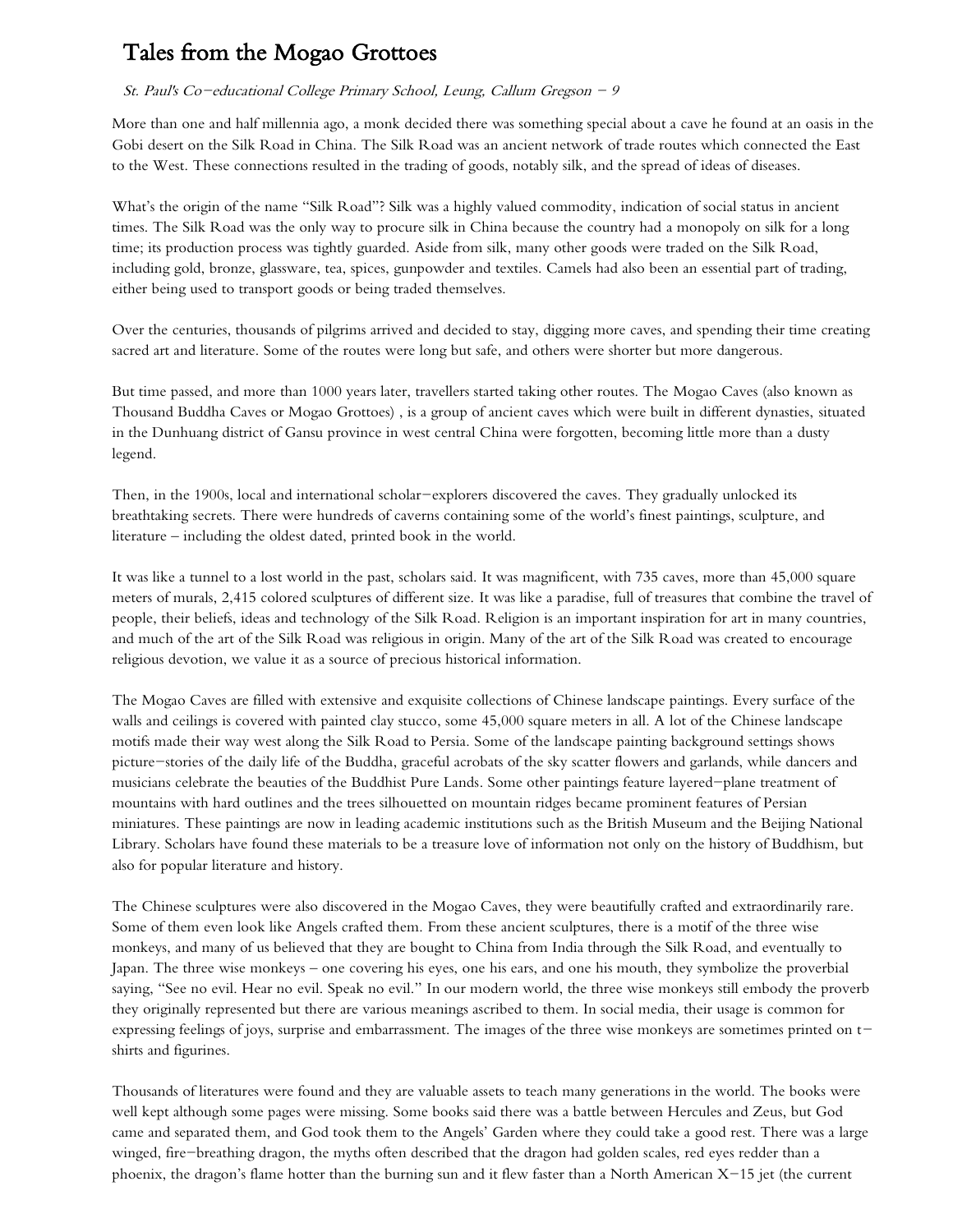world record for the fastest manned aircraft) with thousands of rocket boosters. The dragon was indeed guarding a precious golden chest inside the Mogao Cave, inside the golden chest there were gold, precious gemstones, pearl rings, jade necklaces and other luxury items.

Other amazing discoveries of the Silk Road would be the blue-and-white porcelain, which was produced in China from the 13th century onward. This porcelain combines the art of China and other Asia cities such as Southeast Asia and Middle East. Muslim merchants travelled in Chinese coastal cities and introduced the Islamic cobalt-decorated ware to China. Later, potters in South China began decorating white porcelain vessels with cobalt blue, and most of the Chinese blueand-white porcelain was exported to Southeast Asia and the Middle-East.

The Silk Road from its opening to its closure had great impact on the development of world civilization that it is difficult to imagine the modern world without it. And the greatest value of the Silk Road was the exchange of cross-culture, the groundwork for the development of the modern world we are living in today.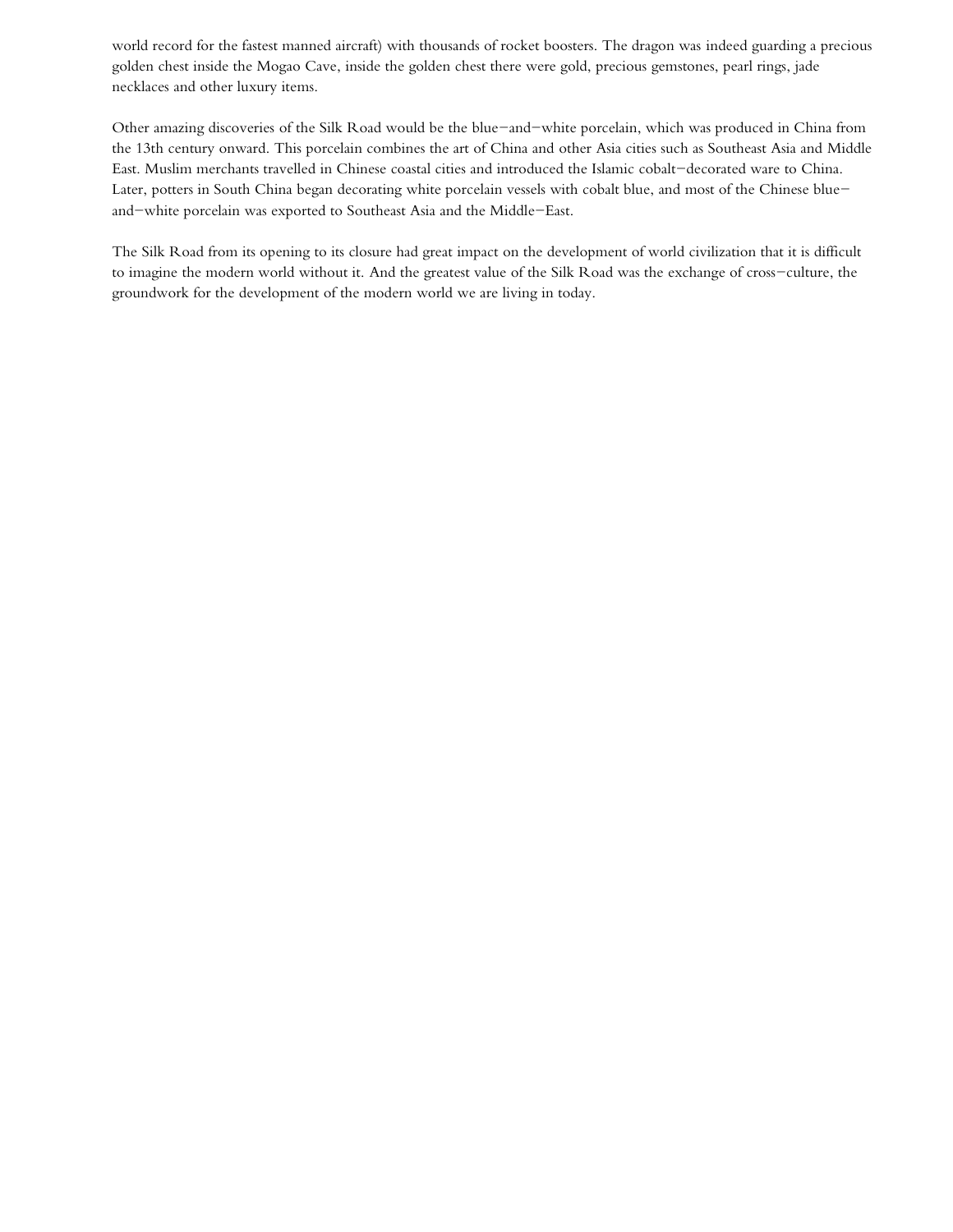## The Secret of the Mogao Caves

#### St. Stephen's College Preparatory School, Wong, Chung Pui Curtis - 11

I am now in the Mogao Caves, in Dunhuang, China. It is truly an awesome place. Firstly, I will tell you the story about the Mogao Caves. The Mogao Caves literally means "Mo" which stands for "none" and "Gao" which stands for high. Together it means "none higher". It is also known as the Thousand Buddha's Cave. According to a book written during the reign of an empress named Wu during the Tang Dynasty, a monk called Yuezhen had a vision of a thousand buddhas which inspired him to build a cave there. Here in the caves, lies many dark secrets. It is a place where a thousand buddhas watch you and stare at you wherever you go.

I wonder about the story of the Mogao Caves. Who was Empress Wu? Why did the monk Yuezhen have a vision? It was so long ago that no one has these answers, but I can imagine how he built a thousand caves through his hard work. I can also imagine how the Buddha came to life in his vision and now lives in the caves, spiritually watching everyone from above.

The dark and dank feeling inside the caves made me feel disgusted and a shiver went down my spine. "Hello," I said, and the booming echoes came bouncing back at me. I was surrounded by buddhas of different shapes and sizes. I stood in awe in the cave, amazed with one of the buddhas in particular. It was large and stately, sitting there almost 4 times as tall as me. Its eyes were the size of tennis balls and I was scared but also amazed. I could imagine it rising from its seat and suspended in the air for some time. The atmosphere in the cave was horrifying but intriguing.

I discovered many buddhas and it was amazing, but it was also kind of scary because there were echoes from the walls of each side, and the buddhas looked like they are staring at you– a visual illusion. It seemed like the eyes are following your every movement, but they aren't moving. When I came out of the caves, it was amazing. It was something special and I guarantee you won't regret going there as well. You have to visit it at least once before you die.

It is such an amazing and special place. It has inspired me to find out more about Chinese history and my heritage. In Hong Kong we see many buddhas and it seems quite ordinary but because of the Mogao Caves I am inspired to learn more about the Buddha. Buddha was an amazing man and an amazing historical figure but what does he have to do with my life? Through my experience of going to the Mogao Caves, I feel superbly motivated by the Buddha. Buddha was a spiritual man and many people did many good things to respect him. I have realised that the secret is not in the cave but the secret lives inside our hearts and in our actions.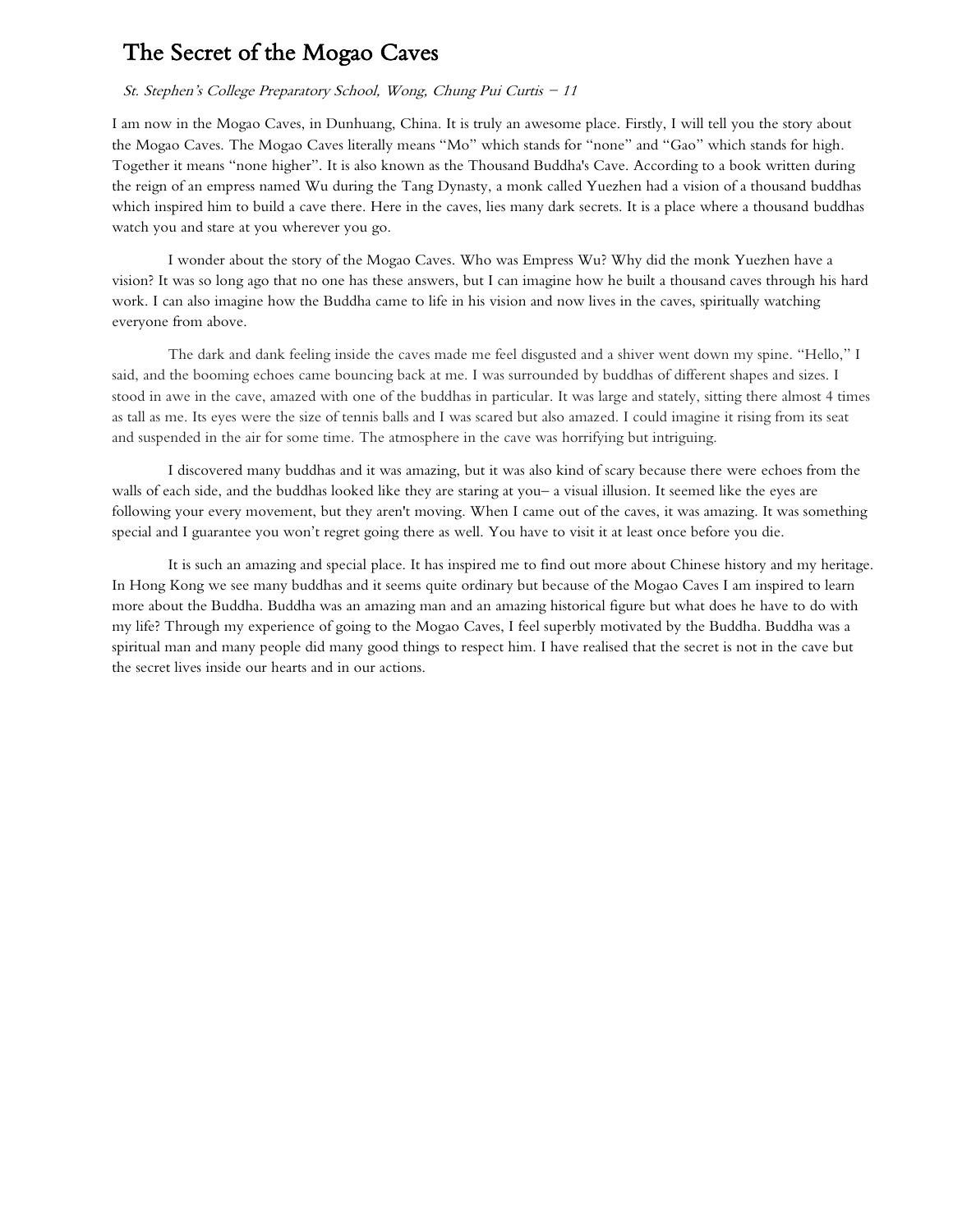# What are the Cultural Impacts of the Mogao Grottoes' Discovery Within and Outside of China?

#### Stewards Pooi Kei Primary School, Wang, Alice – 11

French sinologist and orientalist, Paul Eugene Pelliot once remarked in a letter about the Mogao Grottoes, 'During the first days, I attacked nearly a thousand scrolls a day.' The Mogao Grottoes, located in Dunhuang, China, contain nearly 500 temples and the finest Buddhist artwork in the world. Daoist, Wang Yuanlu first discovered the library cave which contains the majority of the artifacts in 1900 when he was cleaning. However, at that time, not just Wang, no one knew or understood the value of the relics, except a Chinese academic  $-$  Ye Changzhi. He suggested transporting all the antiquities to Lanzhou but was refused, since there was no funding. Ironically, one government official even thought that his own writings were of better quality than the historical texts found in the grottoes. Eventually, the dismissal of the documents' importance caused the valuable contents to be raided by foreign archeologists. As of now, a large portion of the sacred pieces have been transported to overseas museums, such as ones in Paris, London and Berlin. It is widely agreed that the valuable pieces in the grottoes had been 'stolen', which is not the truth. The real reason behind the loss of these pieces is because no one realized the value of them. They did not comprehend how precious the documents in the caves were. No one could have known that the grottoes would one day become a discovery that stuns the world with its substantial influence within and outside of China, even in the realm of pop culture. This particularly rings true for the historians studying Chinese heritage and culture.

The Mogao Grottoes are a window into China's past. They give an insight into historical China and the socio-economic characteristics of the dynasties during that particular time. There are many ancient and current manuscripts relating to philosophy, history, mathematics, art, poetry, religion (Buddhism, Judaism, Nestorianism), and even medicine. This treasure trove of information is useful for the modern-day person to understand the religion and lifestyle of the ancient people, which further encourages appreciation for the study of Chinese history, and even the history of Chinese music. Many are stunned to learn that there are notable exchanges and crossovers in Asian and Western music. Interestingly enough, the documents about Buddhism have deepened people's knowledge about its history and origins, sparking an interest in many. This shows that despite many people considering this as an overall loss of priceless heritage, the Chinese have still gained in the bigger picture. On that note, it should be clarified that the pieces which now reside overseas were in fact not a disrespectful or unjust trade. That being said, it is understandable for the modern-day person to consider foreign archeologists' actions as unjust and deceitful, as they concealed the true value and importance of the relics at the time. However, is it not evidence of China's generosity and passion in spreading its culture too?

Dunhuang, where the Mogao Grottoes are located, was a giant cultural mixing pot. In the early ages, it allowed people to peacefully come together. During the peak prosperity of the Silk Road, Chinese and Western cultures were able to meet at the grottoes. Different faces from all over the world were blended together through wall paintings, and some pieces have even absorbed the strengths of ancient art from Iran, India and Greece, amongst other places. It is proof that cultures have been historically mixed and embedded everywhere. This was the start of alleviating racism, xenophobia and the removal of racial boundaries. Hence, the benefits and significance of Chinese heritage crossing international borders by far outweigh any type of loss. Ultimately, it has contributed immensely to decreasing discrimination and increasing foreigners' understanding and knowledge of Chinese culture.

Being the biggest and the most perfect grottoes in the world, the impact of the Mogao grottoes' discovery is vast  $-$  its influence in pop culture is still evident. It has changed the image of many religions in people's minds. For example, some consider religion as insignificant, however, the influences of the grottoes have made them speechless. Whereas, in modern art it has provided inspiration for artists and musicians, even changing their styles. On top of that, there is a specialized subject in universities called 'Dunhuang Studies', allowing people to be educated on the antiquities found in the grottoes specifically. To deepen the public's understanding of this magnificent site, virtual reality exhibitions have been created which explore new storytelling techniques. These killed two birds with one stone, as they minimized carbon dioxide exposure and humidity at the real site. They were a significant step in blending ancient history and modern technology, creating new mediums for storytelling. As a whole, it is evident that the famed grottoes will continue to inspire creations and various art forms. Hopefully, there will be similar exhibitions in the future.

Overall, the Mogao Grottoes are a crucial discovery in history, ancient art, and commerce. Their impact can be witnessed everywhere, even in foreign countries and modern-day culture. They give insight into Chinese heritage, customs and religion. The most essential part is that they open the door of Chinese history to people in China and all over the world.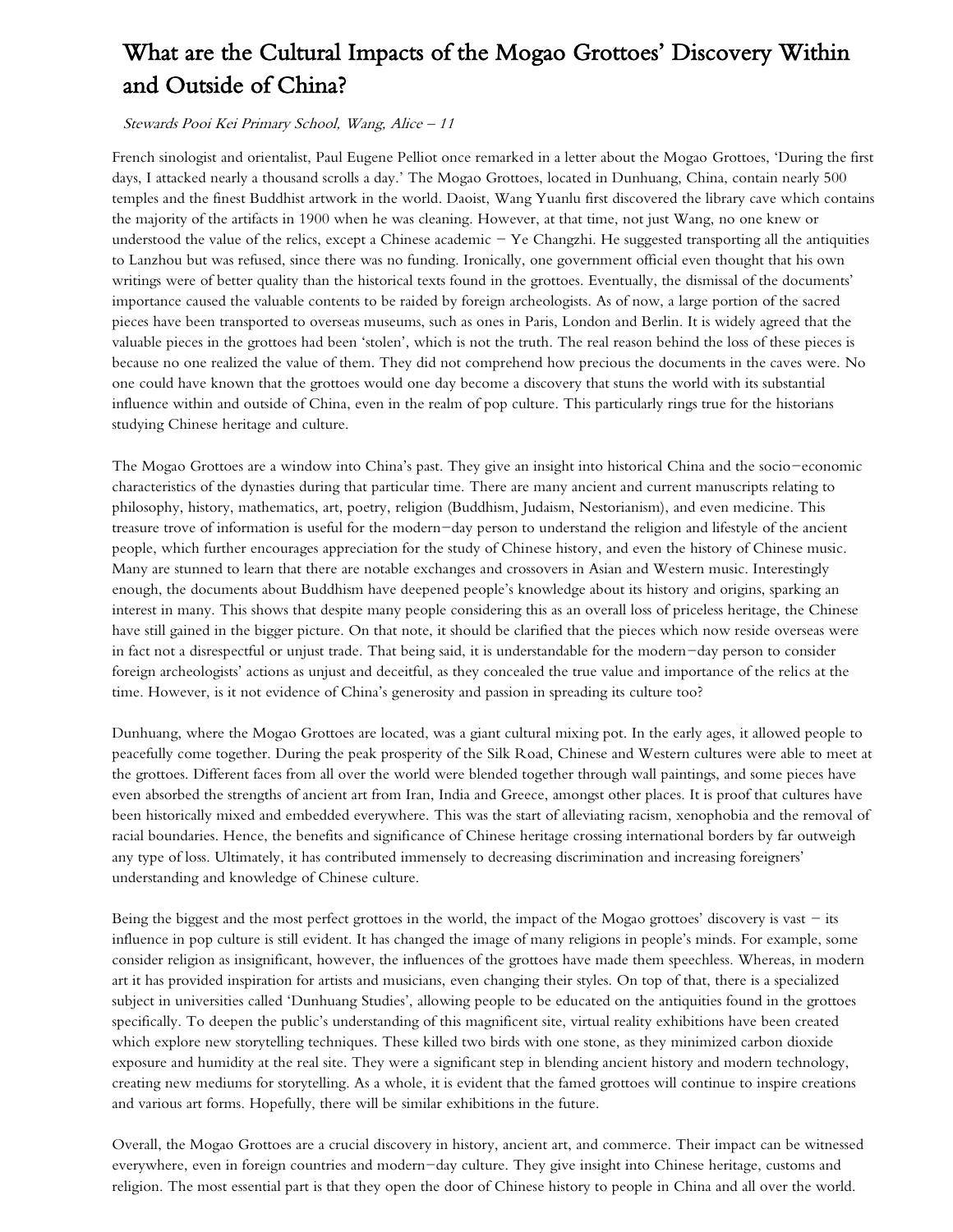Therefore, as one of mankind's precious treasures, the Mogao Grottoes should have a chance to be repaired and most importantly, they should be closed off to the public. Even though some will consider it a regrettable choice, it is imperative to ensure the preservation of the priceless artifacts. Lastly, it would be a great endeavor and honor for archeologists to continue discovering additional caves and spread Chinese culture even further to other nations.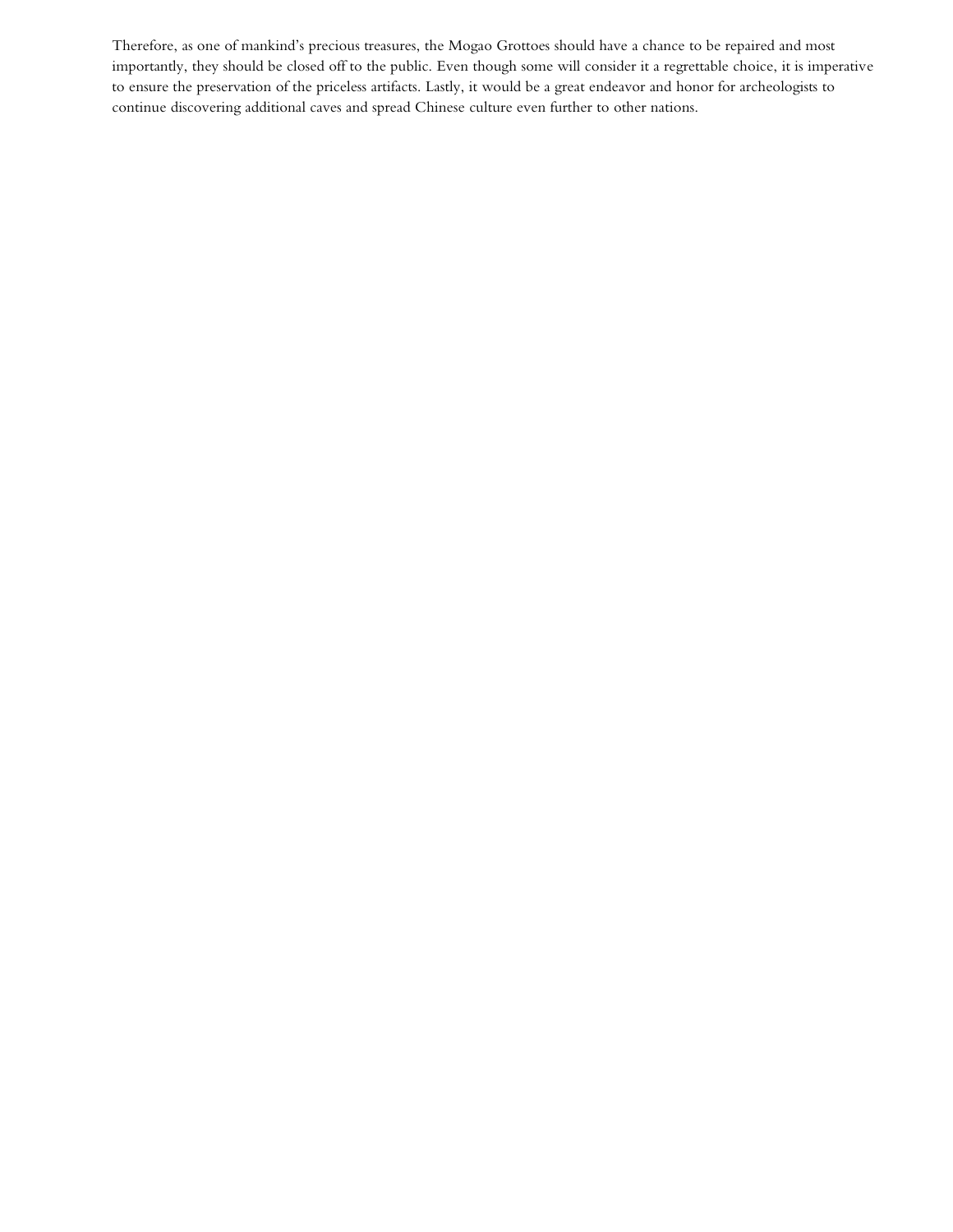## My Own Three-Day Experience of The Mogao Grottoes

The British International School Shanghai, Puxi Campus, Lee, Hajin - 11

#### 1<sup>st</sup> February 2022

I've really been enjoying my first few days in Dunhuang with my friends so far. On the First day, we enjoyed the flabbergasting views of the Mogao Grottoes (or 莫高窟 in Chinese) from our hotel room, tasting the local food and I especially enjoyed one dish in particular: a food I'd never even heard of before called Niang Pi Zi(酿皮子), which is a yellowish, jade-like food, that's spicy yet sour. I gobbled it up like a hungry wolf as we checked-in and unpacked our stuff in our traditionally decorated hotel room.

#### 2 nd February 2022

On the  $2<sup>nd</sup>$  day, the first thing me, Zhang Li and Li Shan did was to start to head towards the tourist centre (just a fiveminute walk) to purchase the tickets. The person who sold those said that there were 3 options: Option A: a tour that you can visit 8 caves,4 museums and a few movies, with transportation directly to the grottoes. And the B&C option (for native Chinese people) so we chose option A, got on the shuttle bus and started to head towards the grottoes in a terrific speed…

It was amazingly big and mystic. "Wow! I never knew they had the knowledge to build something like this 1600 years ago." I thought, as we sauntered towards the entrance of the Mogao Grottoes. Thinking of this, I remembered a legend my friend used to tell me: in the year 366 AD, a monk called Yue Zun, once had a dream of Golden Buddhas'. Therefore, he decided to turn this dream into reality, which is the present Mogao Grottoes. As I looked up, my eyes got fixed at a magnificent giant buddha statue staring all of us. Well, technically, sitting. I wondered to myself, "How come 1600 years passed and the caves are in a perfectly clean state apart from some peelings?"Well,I guess my friend, Zhang Li, somehow read my mind, because he taught me that it hadn't been discovered for 800 years since it was finished…until the early 1900s, when a another monk with a surname of Wang, discovered it and sold some of the scrolls he discovered to a British person for approximately 200 pounds and the sad fact that those still haven't been returned to China still, even though 110 years passed after that incident.

The first cave we looked at was the one with a king-looking Buddha sitting, cross-legged, with people who seemed like his servants, looking down, and so was the rest similar to those. As I did so, I thought to myself: "So the person who made the caves must've gotten inspiration from Buddhism." As we headed towards the last cave (which I expected to be pretty much the same as the other caves), What I saw, blew my socks off-how wrong I was! The moment I entered, I was surrounded by an atmosphere of different ancient Chinese wall paintings of creatures, which I think were waiting for us to come, greeted me in a happy mood; I never knew that the grottoes contained Chinese culture AND Buddhism! So, after we spent a once-in-a-lifetime-experience sightseeing the Mogao Grottoes, we returned to our hotel (since the museum we were supposed to go was closed due to renovation); I really wanted to visit the museum, but unfortunately, we couldn't; it was full of priceless information and ancient things I didn't want to miss out on!

After that, we went out to the city centre from our hotel for some dinner (Chinese food, of course.). Surprisingly, it turned out that the city of Dunhuang contained lots of tasty restaurants! After thinking for a long time (because we had so many options to savour) we went into this luxurious restaurant which sold many Chinese dishes including Niang Pi Zi, Donkey meat, which seemed extremely disgusting, noodles, hot pot, and many others. In the end, I had to eat Donkey meat, which was actually so good that I even licked off the plate! After dinner, we went back to our comforting hotel room like the speed of the wind, and dozed off as loud as a sleeping bear because we were extremely exhausted!

#### 3 rd February 2022

 The trip has nearly came to a end.We booked the High-Speed Railway to Shanghai which will take 24 Hours(A lot) at 8pm.So, during the time we have, we decided to go to some other places in Dunhuang like the Crescent Moon Pool, The Mogao Grottoes Museum(Luckily, it was open today), the Dunhuang Temple, and so on.After we finished the busy sightseeing around Dunhuang, it was already 5pm so we rushed to the train station as fast as lightning and grabbed some fast food, and Zhang Li kindly bought the train tickets for us(since me and Li Shan didn't know how to do so) and hopped on the train to Shanghai.On the train,I had a really cool dream of talking to the golden Buddhas, like the dream Yue Zun had 1900 years ago.I wish that I could revisit the Mogao Caves with my parents, since it was a amazing and terrific adventure I could never forget in my lifetime.